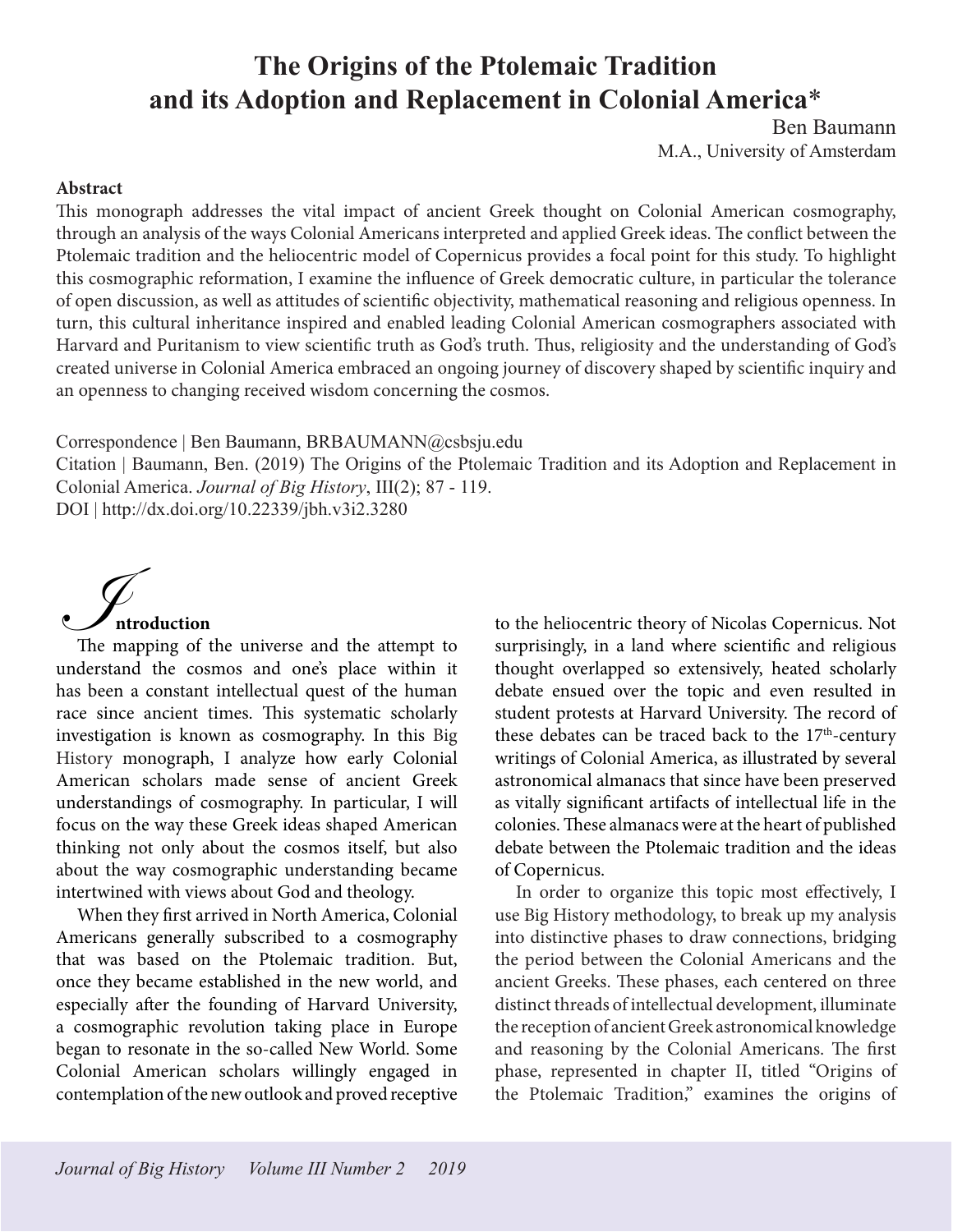Alexandrian scientific and philosophical tradition and attempts to reconstruct its development. This analysis will be driven by three major points, which I have identified to be crucial to the evolution of the Ptolemaic tradition. 1. The Greek tradition of freedom of thought, stemming from Athenian democracy. 2. The objective, empirical approach of Claudius Ptolemy when conducting his research. 3. The mathematics of Ptolemy on which his theory rests. To avoid any confusion, discussion of the mathematics concerns the theoretical implications of his quantitative study, rather than the specific mathematical calculations themselves.

In the next phase in chapter III, called "Reception of the Ptolemaic Tradition in Colonial America," addresses how Colonial Americans received the Ptolemaic tradition. Here it is important to identify the way the Ptolemaic understanding became established in America and the evidence of its influence on Colonial American cosmography. Taking into account important primary and secondary sources, discussion revolves around three points: 1. The Ptolemaic tradition in Europe prior to the founding of Colonial America. 2. Popular Colonial American ideas about astrology. 3. The Colonial American belief in the Geocentric theory advanced by Ptolemy. Based on this contextual discussion, I concentrate on the primary source writings left by the Colonial American scholar and professor at Harvard, Charles Morton, who wrote the first Harvard University textbook on Astronomy.

 In my third phase, I inspect the Colonial American movement towards the ideas of Nicholas Copernicus and evaluate the causes of the corresponding drift away from the Ptolemaic tradition. In chapter IV, titled "The Shift Towards the Copernican Tradition," The causes are reducible to following three main lines of discussion: 1. The Puritan use of ancient Greek thought. 2. The Puritan's religious openness towards new ideas. 3. The scientific support the Puritans received from England. Because this chapter represents the heart of my research, the claims of several important scholars receive especially close scrutiny and help establish the foundation of my historical explanation. Most prominent among the primary sources are the writings of Zechariah Brigden, the groundbreaking Colonial American scholar who analyzed the relationship between science and the Copernican tradition, as well as why the Copernican tradition was superior to its Ptolemaic predecessor. Related pro-Copernican essays by Colonial Americans such as Samuel Cheever, Thomas Brattle, and John Foster bolster the case. A concluding assessment of Claudius Ptolemy's own statements about the complementary relationship between science and theology actually reinforces the claims of Colonial American writers.

To be sure, it is important to note that this research should serve as an introduction to the exploration of the origins of Colonial American cosmography in relation to the Ptolemaic tradition. There is more research to be done to fully grasp this topic, given the enormity of the subject. Still, I hope my work serves to acquaint readers with an intriguing matter that has to my knowledge not previously been explored in this way, entailing across such a large timescale between the founding of the Ptolemaic tradition and the intellectual awakening of Colonial Americans. Upon founding their new lives in North America, colonial thinkers were in some respects enjoying an opportunity to reconsider received wisdom about the world and the cosmos. In the midst of building a new society, they reflected on the journey of cosmographic wisdom across centuries and how ancient Greek influence persisted across historical eras. Therefore, I hope this investigation will shed light on the major connection between the cosmography of the Greek world and Colonial America that has largely been unrecognized until now.

Ultimately, through this methodological approach, I will answer the following three main questions I pose. Why and how did the Ptolemaic tradition develop in the Greek world? Why and how did the Ptolemaic tradition influence Colonial Americans? And lastly, why and how did Colonial Americans replace the Ptolemaic tradition, with the Copernican tradition?

The Ptolemaic tradition originated in Alexandria, as opposed to somewhere else, due to a convergence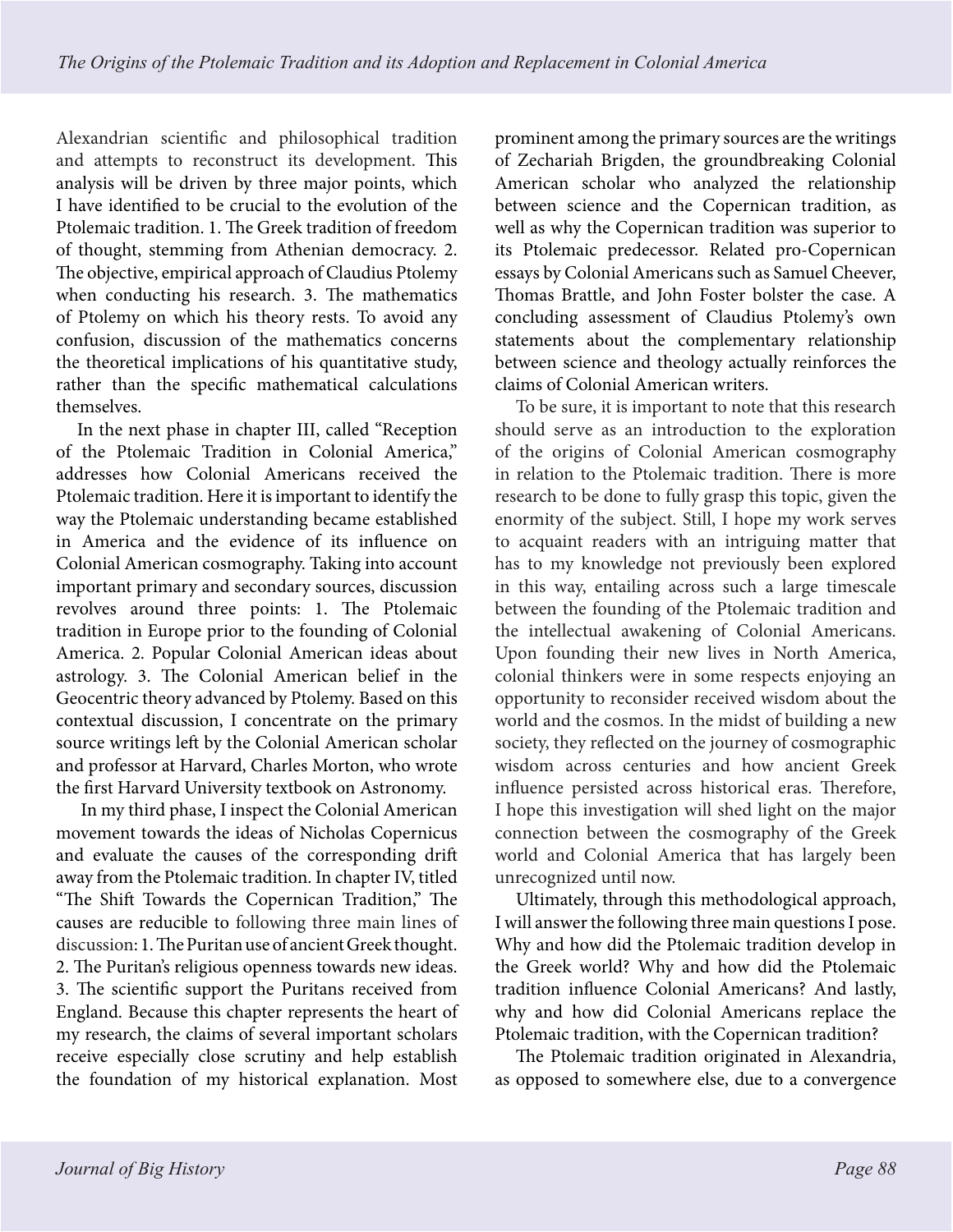of historical circumstances. Prominent among them was a cultural outlook transmitted directly from democratic Athens to Alexandria that promoted the freedom of scholarly thought. The scholarly objectivity and empirical approach of Claudius Ptolemy clearly owe much to the influence of the Athenian philosophers, as does Ptolemy's emphasis on the usefulness of mathematics. These factors would in turn lay the foundations of the Ptolemaic tradition in the Western world. The views of Colonial Americans reflect this enduring tradition, as seen in their belief in astrology and the geocentric theory, a direct inheritance from England. Subsequent replacement of the Ptolemaic tradition in Colonial America was possible due to a combination of religious openness and intellectual vitality that reflected the long-term influence of the Greek outlook. Also significant were timely contributions by English astronomers. Colonial Americans believed the search for truth to be an active enterprise, an idea that itself stemmed from Greek traditions and would make questioning the Ptolemaic tradition a natural rather than heretical act.

### **II: Origins of the Ptolemaic Tradition**

The origins of what would become the Ptolemaic tradition trace to the ancient Greek philosopher Anaximander of Miletus, who was born in 610 B.C.<sup>1</sup> He argued that the Earth was at rest and in the center of our cosmos.2 Building on the work of Anaximander, Plato, who was born in about 427 B.C., took this idea a step further, depicting the Earth at the center of a massive rotating sphere, which contained the stars, planets, and the sun.<sup>3</sup> Next, this idea would be expanded on by Eudoxus of Cnidus who was born around 390

B.C.4 Eudoxus of Cnidus tried to explain the reason for the daily orbit of these fixed stars around the Earth, arguing that it occurs due to what is called "uniform motion."5 Thus, Eudoxus believed that the sphere would turn on a fixed axis once a day covering an equal distance at equal intervals of time. For Eudoxus, this explained why the stars returned every night in the same position, because unfortunately Eudoxus did not have the tools to notice that the stars can actually move. Eudoxus' successors, Aristotle and Ptolemy, would both come to this conclusion as well.

Now, planets were a bit trickier for these astronomers, because the planets did not actually behave according to this theory and the Greeks studying these astronomical phenomena knew it. This led to the Greeks calling celestial bodies like the sun, moon, and planets "wanderers", because they could not understand why their movement did not follow the theory behind the "fixed axis", as the stars did.<sup>6</sup> To solve this mystery, Eudoxus assumed there must be more fixed spheres in order to accommodate the movements of all seven identified planets. In all, he came up with 26 spheres. Then came Aristotle, born in 384 B.C.; he added more spheres bringing the count to 56.7 There were so many different trajectories of the planetary orbits that ancient Greeks, desperately trying to make their system fit what they were observing, were unable to reconcile empirical observation with theory.

Not all of the ancient Greek astronomers agreed with the hypothesis of Geocentric theory, though. Considering that cosmography was still in its infancy, this is not surprising. For example, one

<sup>1.</sup> Alban Dewes Winspear. *The Genesis of Plato's Thought*. (London: Transaction Publishers, 2011), 112.

<sup>2.</sup> Dirk L. Couprie, Robert Hahn, and Gerard Naddaf. *Anaximander in Context: New Studies in the Origins of Greek Philosophy*. (Albany: State University of New York Press, 2003), 31.

<sup>3.</sup> Stephen Blake, *Astronomy and Astrology in the Islamic World*. (Edinburgh: Edinburgh University Press Ltd., 2016), 7.

<sup>4.</sup> Leonid Zhmud. *The Origin of the History of Science in Classical Antiquity*. (Berlin: Hubert & Co., 2006), 232.

<sup>5.</sup> Edwin Hung. *Philosophy of Science: A Text on Traditional Problems and Schools of Thought*. (Wadsworth: Wadsworth Cengage Learning, 2014), 452.

<sup>6.</sup> Hung, *Philosophy of Science: A Text on Traditional Problems and Schools of Thought*, 452.

<sup>7.</sup> Hung, *Philosophy of Science: A Text on Traditional Problems and Schools of Thought*, 453; Norriss Hetherington*. Planetary Motions: A Historical Perspective*. (Westport: Greenwood Press, 2006), 27.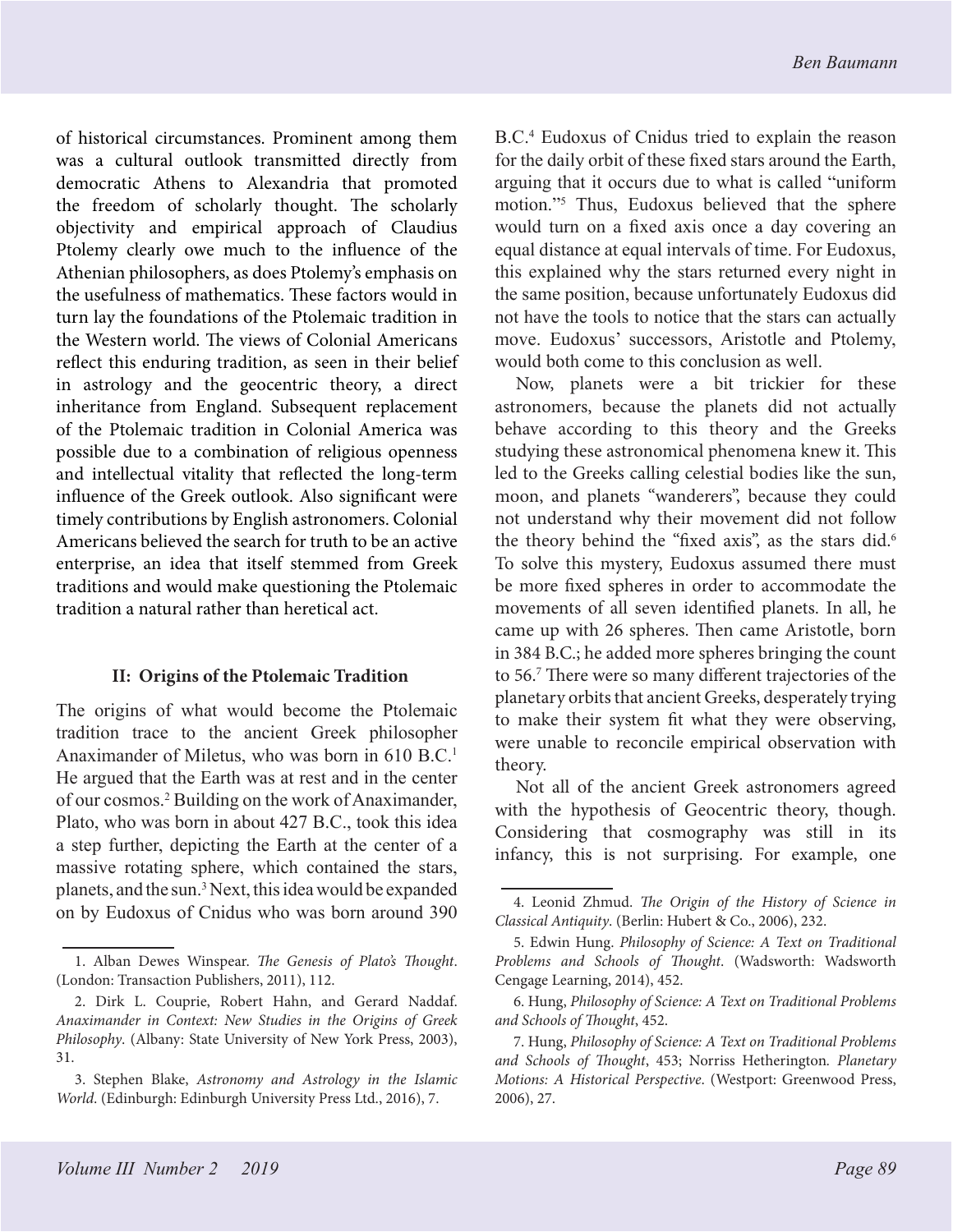alternative view came from Aristarchus of Samos who was born around 310 B.C. and spent most of is life living in Alexandria.<sup>8</sup> Aristarchus stands out because he actually suggested that the Earth orbited the Sun in a circular motion.<sup>9</sup> Using basic geometry, he calculated the spatial relationship between the Earth, sun and moon.<sup>10</sup> Combined with careful, but imperfect observations, he reached what at the time were novel conclusions. Aristarchus concluded that the universe was expansive and believed that the Sun and the stars were stationary.<sup>11</sup> Unfortunately, this was an unpopular astronomical belief among the ancient Greeks and was even stigmatizing for Aristarchus, as it led some to question his piety.12 Mostly, however, other astronomers just did not think it was scientifically accurate enough to be true, based on what they could observe.13

The other notable Alexandrian astronomers from the 3nd century B.C. include Eratosthenes, who was influential in the field of mathematics and was famous for measuring the Earth's circumference.14 We also have the astronomer Hipparchus, who had substantial influence on the astronomer Claudius Ptolemy, because of his mathematical insights in astronomy, which paved the way for Ptolemy to fully transform Greek astronomy into a mathematical science.

Hipparchus was also able to predict the precession of the equinoxes.15 Next, Archimedes worked on methods for determining areas and volumes, which would later become the basis of calculus.16 Lastly, there were the astronomers Timocharis and his student Aristyllus who recorded the movements of the stars.<sup>17</sup> Clearly, Ptolemy had many great predecessors in Alexandria.

Next, we will examine what the scholarly scene was like in Alexandria, Egypt before and at the time of Claudius Ptolemy. The city of Alexandria was famous for having the Library of Alexandria, founded by a former general of Alexander the Great, Ptolemy Soter. This library held the collections of Babylonian, Greek, Jewish, and Egyptian intellectual thought and science.<sup>18</sup> <sup>19</sup> The library's most prominent feature was its extensive collection of Greek literature and the numerous translations of non-Greek works into Greek.20 The first nucleus of the libraries' collection was built by a student of Aristotle's named Demetrius of Pharlem, with the goal of mimicking the model of Aristotle.21 As a result, this Alexandrian thirst for knowledge made Alexandria the center of science in the ancient world, where new explorations in the

18. MacLeod, *The Library of Alexandria: Centre of Learning in the Ancient World*, 8.

20. MacLeod, *The Library of Alexandria: Centre of Learning in the Ancient World*, 7.

<sup>8.</sup> Marcelo Gleiser. *The Dancing Universe: From Creation Myths to the Big Bang*. (Hanover: Dartmouth College Press, 2005), 50- 54.

<sup>9.</sup> Rosen Edwards. *Copernicus and his Successors*. (London: Hambledon Press, 1995), 5.

<sup>10.</sup> Morris Kline. *Mathematical Thought From Ancient to Modern Times: Volume 1*. (Oxford: Oxford University Press, 1972), 156-157.

<sup>11.</sup> Edwards, *Copernicus and his Successors*, 5.

<sup>12.</sup> Thomas Heath. *Aristarchus of Samos, the Ancient Copernicus: A History of Greek Astronomy to Aristarchus, Together with Aristarchus' Treatise on the Sizes and Distances on the Sun and Moon*. (Cambridge: Cambridge University Press, 2013), 304.

<sup>13.</sup> Jean-Claude Pecker. *Understanding the Heavens: Thirty Centuries of Astronomical Ideas from Ancient Thinking to Modern Cosmology*. (Berlin: Springer, 2001), 88.

<sup>14.</sup> Kline, *Mathematical Thought From Ancient to Modern Times: Volume 1*, 160.

<sup>15.</sup> Kline, *Mathematical Thought From Ancient to Modern Times: Volume 1*, 158.

<sup>16.</sup> Rory MacLeod. *The Library of Alexandria: Centre of Learning in the Ancient World*. (London: I.B. Tauris Publishers, 2000), 6.

<sup>17.</sup> MacLeod, *The Library of Alexandria: Centre of Learning in the Ancient World*, 6.

<sup>19.</sup> Robert Barnes. "Cloistered Bookworms in the Chicken-Coop of the Muses: The Ancient Library of Alexandria." in *The Library of Alexandria: Centre of Learning in the Ancient World*. (London: I.B. Tauris Publishers, 2000), 61.

<sup>21.</sup> Enrico Berti and Virgilio Costa. "The Ancient Library of Alexandria. A Model for Classical Scholarship in the Age of Million Book Libraries." *CLIR Proceedings of the international symposium on the scaife digital library*, (2009), 14. http://www. perseus.tufts.edu/~ababeu/Berti-Costa\_Alexandria\_Kentucky. pdf; MacLeod, *The Library of Alexandria: Centre of Learning in the Ancient World*, 2.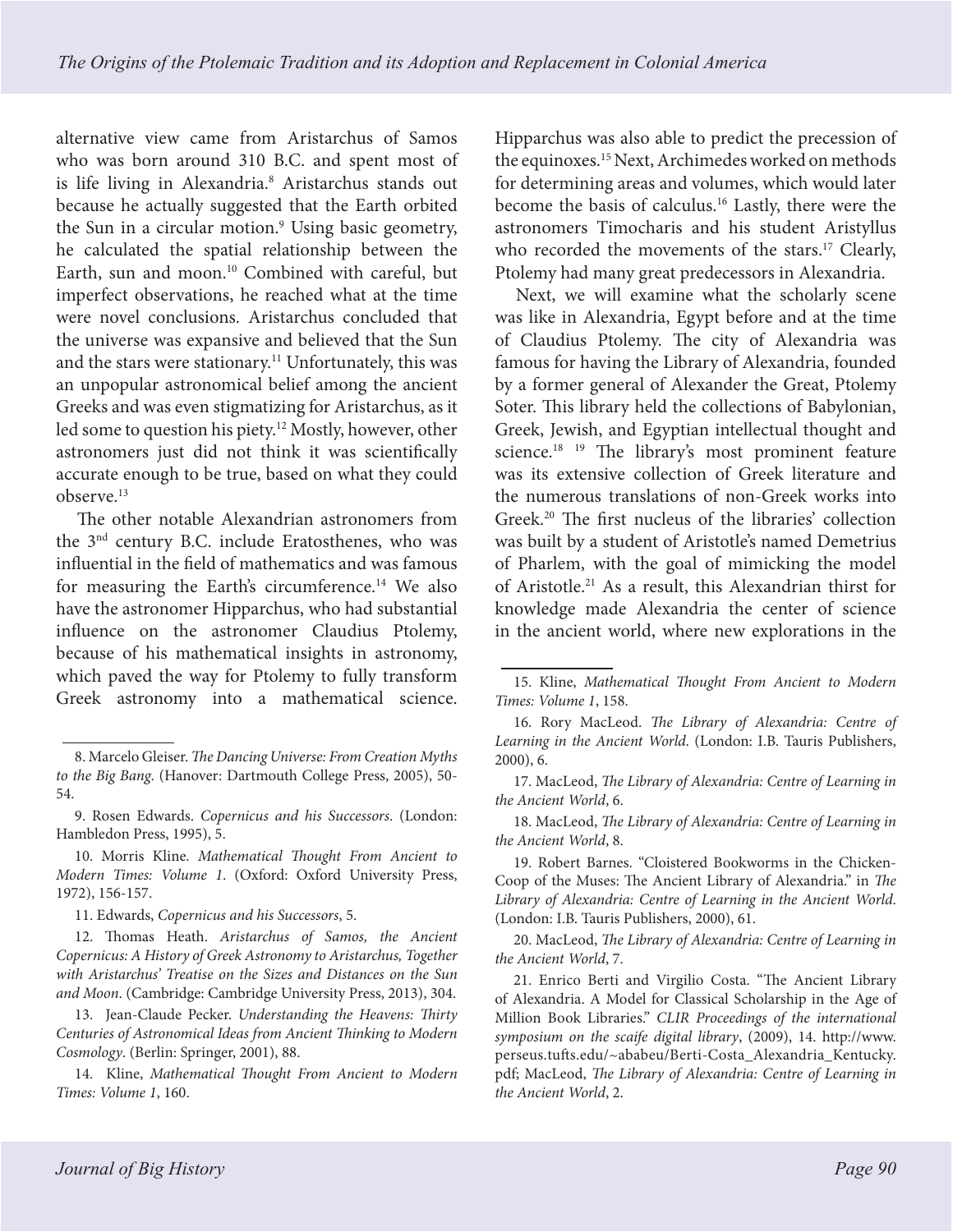sciences were conducted.<sup>22</sup> The secret to this success was that Alexandria based its learning on the model set by the Athenian Aristotle, where scientists, poets, historians, and grammarians worked together and this collaborative environment produced tremendous knowledge as a result in the fields of mathematics, engineering, and astronomy.23

On top of this, another example of Athenian influence in Alexandria comes from their use of Platonic thought, which was quite popular Alexandria.<sup>24</sup> In fact, the first edition of Plato's works as a collection was produced in Alexandria by Aristophanes of Byzantium in the 2nd century B.C. and was divided into a trilogy.25 Other Alexandrian scholars like Erastothenes and Eudorus were serious students of Platonism. Erastothenes studied Platonism's mathematics and Eudorus was influential in its revival in Alexandria.<sup>26</sup> Platonism, of course, stems from Plato and people who subscribed to Platonism were attempting to understand the master's ideas and teachings. This was to a certain degree subjective, and much of Plato's thought left room for interpretation. Thus, although there are various views of what Platonism is, generally speaking, it embraces the following ideas: The universe has systematic unity, it is hierarchical, God is essential to the explanation of this hierarchy, the soul is the main principle of life and a person's soul is immortal, and lastly there are various ways of acquiring knowledge, which are hierarchical and based on varying levels of correlation to objective

reality.27 Hence, it appears Alexandrian academia was greatly influenced by the Athenian Socratic thinkers Plato and Aristotle, the same two thinkers who thrived in the democratic intellectual atmosphere that predominated in Athens.

Some scholars, though, argue that Alexandrian and Athenian science really did not have much in common. For instance, H. Floris Cohen, in his book *How Modern Science Came into the World* argues "In Athens the central operation was explanation through the positing of first principles; in Alexandria, description in mathematical terms. First principles of various kinds were put forward by a range of Athenian thinkers; what these first principles had in common was, indeed, their being *posited*, with a blend of inner self-evidence and external, empirical illustration serving to underwrite their validity. Validity was held in each case to be warranted by the very nature of the principles – but for the level of details, knowledge was not just probable but established once and for all. Alexandrian thought had no use for any such first principles. Practitioners took the basics for granted. Their sole aim was to establish mathematical regularities without explanatory pretensions or underlying ontology. Still, they also laid claim to indubitably certain knowledge, albeit attained quite another way, by means of mathematical proof for each successive theorem."28 Essentially, Cohen says that Alexandrian science was based on mathematics, while Athenian science was more based around natural philosophy. Cohen reiterates this opinion "The argument so far has concerned Athenian natural philosophy and Alexandrian mathematical science as two distinct, largely separate entities." In short, "despite some overlaps (notably, a shared intellectualism and a commonly held conviction of a centrally fixed Earth),

<sup>22.</sup> Berti and Costa. "The Ancient Library of Alexandria. A Model for Classical Scholarship in the Age of Million Book Libraries.", 17.

<sup>23.</sup> Berti and Costa. "The Ancient Library of Alexandria. A Model for Classical Scholarship in the Age of Million Book Libraries.", 18.

<sup>24.</sup> Tanner. "Aristotle's Works: The Possible Origins of the Alexandria Collection.", 144.

<sup>25.</sup> Maren R. Niehoff. "Philo's Role as a Platonist in Alexandria." *Etudes platoniciennes*, Vol. 7, (2010), 35. https:// www.academia.edu/26405975/Philo\_s\_Role\_as\_a\_Platonist\_in\_ Alexandria?auto=download.

<sup>26.</sup> Niehoff. "Philo's Role as a Platonist in Alexandria.", 35.

<sup>27.</sup> Lloyd P. Gerson "What is Platonism?" *Journal of the History of Philosophy*, Vol. 43, No. 3. (2005), 258-260. http://individual. utoronto.ca/lpgerson/What\_Is\_Platonism.pdf.

<sup>28.</sup> H. Floris Cohen. *How Modern Science Came into the World: Four Civilizations, One 17th-Century Breakthrough*. (Amsterdam: Amsterdam University Press, 2010), 16-17.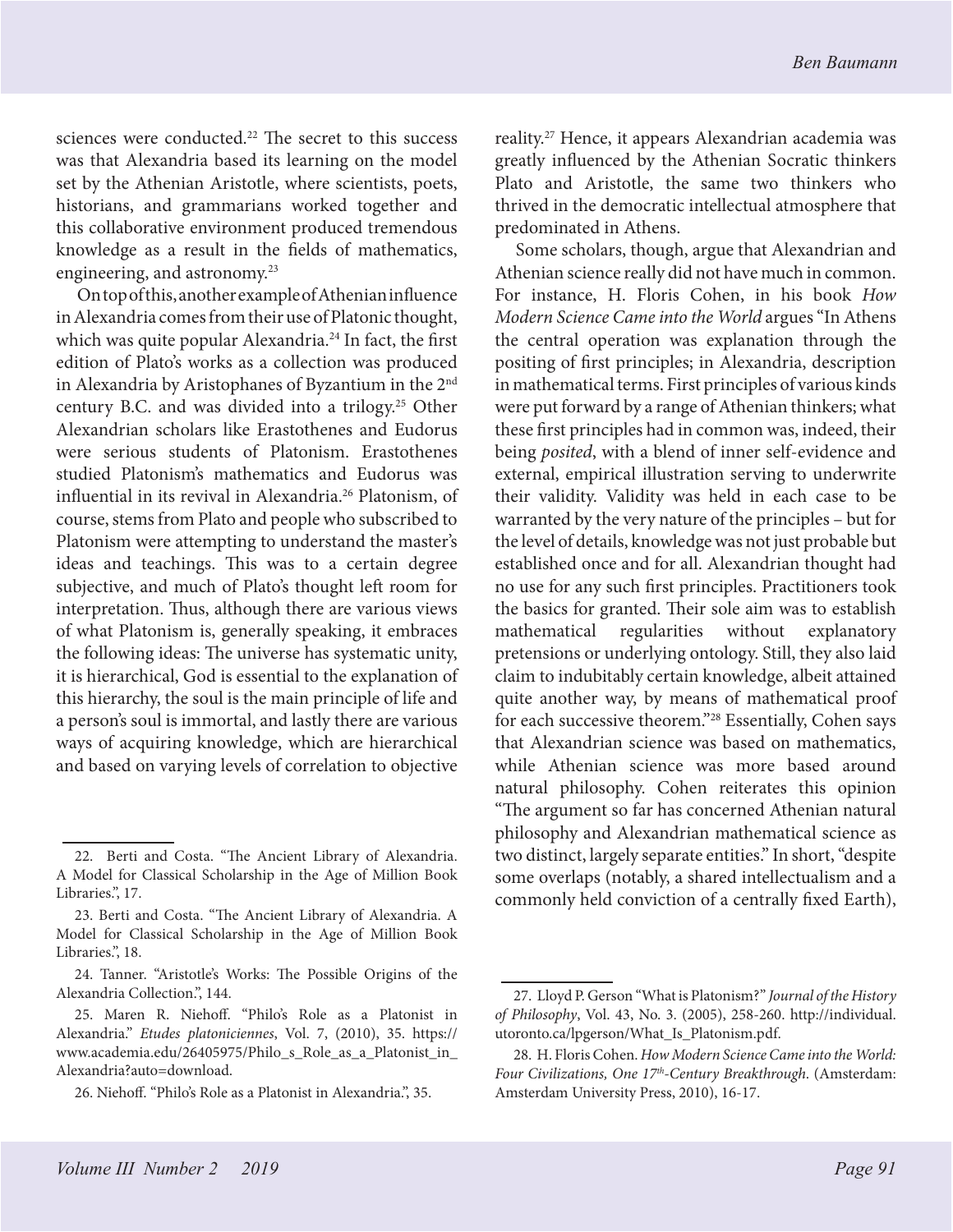overall they stood far apart."29 Still, this paper contends that there are three fundamental points of congruence. How can the contrast be so stark given how influential it seems the Athenian philosophers Plato and Aristotle were in shaping Alexandria's intellectual foundations?

Cohen makes an important point about Alexandrian and Athenian academia, but it appears he is not focused on the early origins of education in Alexandria or the impact of the "shared intellectualism" between the two cities. Rather, he appears more interested in what academia would eventually become in Alexandria. However, it seems based on the evidence provided above that Alexandria in at least its early stages was heavily influenced by Athenian academia, especially by the model created by Aristotle. However, I do think Cohen makes a good point about the subsequent role of mathematics in Alexandrian education.

What does Cohen's argument mean for Claudius Ptolemy though? Before we examine this question, first, I think it will be important to describe who Ptolemy was and what he did. Claudius Ptolemy was born in 100 A.D.30 His name Ptolemy shows Greek ethnic origins and his name Claudius shows that he was a Roman citizen and that an ancestor of his was granted citizenship by the Emperor Claudius.<sup>31</sup> Ptolemy lived around Alexandria in the Greco-Roman world and created astronomical models, which would serve as the western world's guide to astronomy up to the Scientific Revolution.32 Ptolemy is known for attempting to create a model of the entire universe that was known

to him.33 In this model called the Ptolemaic system, Ptolemy placed the Earth in the center, being orbited by the following celestial bodies in order of closeness: the moon, Mercury, Venus, the sun, followed by the rest of the planets, and then the sphere of fixed stars.<sup>34</sup> As pointed out earlier, these were all ideas, which came from astronomers prior to Ptolemy. Ptolemy's biggest contribution to the field of astronomy were the mathematical models Ptolemy developed in his works, like the *Almagest* and the *Planetary Hypotheses*, where he detailed the motions of the celestial bodies or what he called "the heavenly motions."35 <sup>36</sup>

This leads us to ask the question, what exactly in the field of mathematics did Ptolemy do that led to his strong support of the subject? To start, Ptolemy was a pioneer on a number of fronts when it came to his mathematically based astronomy. For instance, his planetary models and parameters were grounded in geometric techniques, based on very specific and dated observations.<sup>37</sup> He was the first person to ever produce such work.<sup>38</sup> This was special because Ptolemy was using a new and improved scientific method to mathematically describe why and how the moon,

<sup>29.</sup> Cohen, *How Modern Science Came into the World: Four Civilizations, One 17th-Century Breakthrough*, 27.

<sup>30.</sup> Pecker, *Understanding the Heavens: Thirty Centuries of Astronomical Ideas from Ancient Thinking to Modern Cosmology*, 93.

<sup>31.</sup> Blake, *Astronomy and Astrology in the Islamic World*, 9.

<sup>32.</sup> Jaqueline Feke. *Ptolemy in Philosophical Context: A Study of the Relationships Between Physics, Mathematics, and Theology*. (Toronto: Institute for the History and Philosophy of Science and Technology University of Toronto, 2009), 1.

<sup>33.</sup> Robert R. Newton. "Astronomy, Astrology, Ptolemy, and US." *Johns Hopkins APL Technical Digest*, Vol. 3, No. 1 (1982), 79. http://www.jhuapl.edu/techdigest/views/pdfs/V03\_N1\_1982/ V3\_N1\_1982\_Newton.pdf.

<sup>34.</sup> Newton, "Astronomy, Astrology, Ptolemy, and US.", 79.

<sup>35.</sup> A. Murschel "The structure and function of Ptolemy's Physical Hypotheses of Planetary Motion." *Journal for the History of Astronomy*, Vol. 26. (1995), 33. http://adsbit.harvard.edu// full/1995JHA....26...33M/0000057.000.html.

<sup>36.</sup> Elizabeth Anne Hamm*. Ptolemy's Planetary Theory: An English Translation of Book One, Part A of the Planetary Hypotheses with Introduction and Commentary*. (Toronto: Institute for the History and Philosophy of Science and Technology, University of Toronto, 2011), 2.

<sup>37.</sup> Bernard R. Goldstein. "Saving the Phenomena: The Background to Ptolemy's Planetary Theory." *Journal for the History of Astronomy*, Vol. 28, No. 1. (1997), 1. http://www.pitt. edu/~brg/pdfs/brg\_i\_3.pdf.

<sup>38.</sup> Goldstein, "Saving the Phenomena: The Background to Ptolemy's Planetary Theory.", 1.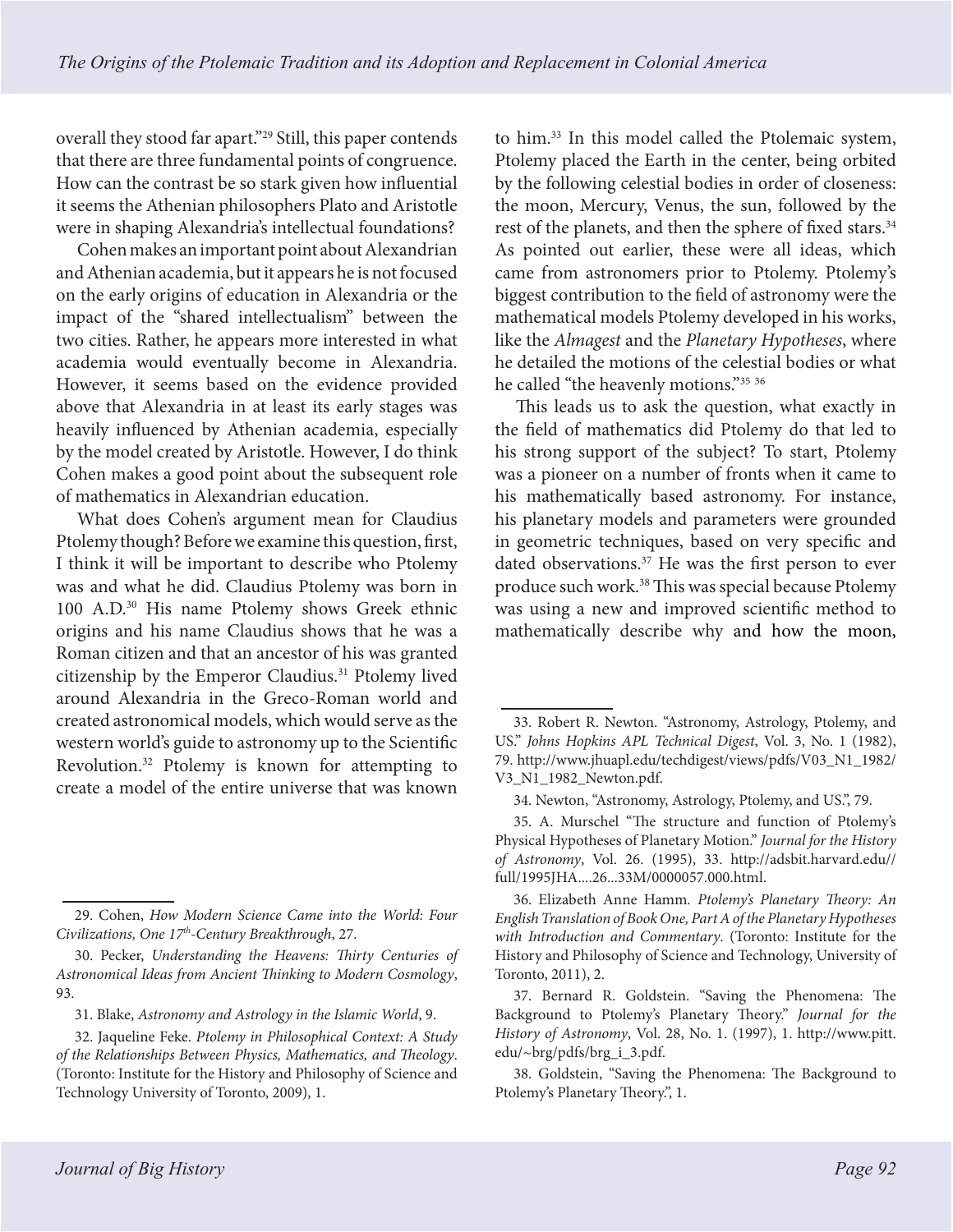planets, sun, and fixed stars orbit the Earth.<sup>39</sup> On top of this, Ptolemy set out to calculate the distances between these celestial objects, as well as their sizes.<sup>40</sup> These calculations were used by Ptolemy to come up with conclusions that were the most sophisticated ones up to date at the time.<sup>41</sup> Ptolemy was insistent that to have a legitimate astronomical model of the universe, such a model must have a uniform and circular motion, be simple, accurate, and based on empirical data.<sup>42</sup>

Therefore, based on his research, he maintained the belief of his predecessors Eudoxus and especially Aristotle that the celestial bodies have a uniform and circular motion, the heavens are endless, and at the center of all of this, is planet Earth.<sup>43</sup> His exception, though, was how he described the motion of the planets around the Earth, which stumped all his predecessors. Ptolemy describes this problem his predecessors faced in this passage "Now it is our purpose to demonstrate for the five planets, just as we did for the sun and moon, that all their apparent anomalies can be represented by uniform circular motions, since these are proper to the nature of divine beings, while disorder and nonuniformity are alien [to such beings]. Then it is right that we should think success in such a purpose a great thing, and truly the proper end of the mathematical part of theoretical philosophy. But, on many grounds, we must think that it is difficult, and that there is good reason why no-one before us has yet succeeded in it. For, [firstly],

in investigations of the periodic motions of a planet, the possible [inaccuracy] resulting from comparison of [two] observations (at each of which the observer may have committed a small observational error) will, when accumulated over a continuous period, produce a noticeable difference [from the true state] sooner when the interval [between the observations] over which the examination is made is shorter, and less soon when it is longer."<sup>44</sup> As one can tell, Ptolemy is quite aware of the difficulties that have historically existed when tracking the planetary motions, because data has been inconsistent between various observers. This of course is because geocentric theory is wrong, but how Ptolemy tries to make sense of these motions based on the supposed truth of geocentric theory being true is quite ingenious.

Ptolemy then goes on to describe the main issue when identifying the motions of the five planets stating "In investigation of the anomalies, considerable confusion stems from the fact that it is apparent that each planet exhibits two anomalies which are moreover unequal both in their amount and in the periods of their return: one [return] is observed to be related to the sun, the other to the position in the ecliptic; but both anomalies are continuously combined, whence it is difficult to distinguish the characteristics."45 Ptolemy here describes why many astronomers have struggled to accurately calculate the motions of the planets because of what he calls their "anomalies", which were strange motions the planets were observed to make that didn't make sense according to astronomical models prior to Ptolemy. Ptolemy explains his solution to solving the anomalies of planetary motion this way: "There are, as we said, two types of motion which are simplest and at the same time sufficient for our purpose, [namely] that produced by circles eccentric to [the centre of] the ecliptic, and that produced by circles concentric with the ecliptic but carrying epicycles around. There are likewise two apparent anomalies for each planet: [1] that anomaly which varies according to its position in

<sup>39.</sup> Hamm, *Ptolemy's Planetary Theory: An English Translation of Book One, Part A of the Planetary Hypotheses with Introduction and Commentary*, 65.

<sup>40.</sup> Hamm, *Ptolemy's Planetary Theory: An English Translation of Book One, Part A of the Planetary Hypotheses with Introduction and Commentary*, 5.

<sup>41.</sup> Hamm, *Ptolemy's Planetary Theory: An English Translation of Book One, Part A of the Planetary Hypotheses with Introduction and Commentary*, 21.

<sup>42.</sup> Hamm, *Ptolemy's Planetary Theory: An English Translation of Book One, Part A of the Planetary Hypotheses with Introduction and Commentary*, 39.

<sup>43.</sup> Hamm, *Ptolemy's Planetary Theory: An English Translation of Book One, Part A of the Planetary Hypotheses with Introduction and Commentary*, 21.

<sup>44.</sup> Claudius Ptolemy. *Ptolemy's Almagest*. G.J. Toomer trans. and Annot. (London: Gerald Duckworth & Co. Ltd., 1984), 420. 45. Ptolemy, *Ptolemy's Almagest*, 420.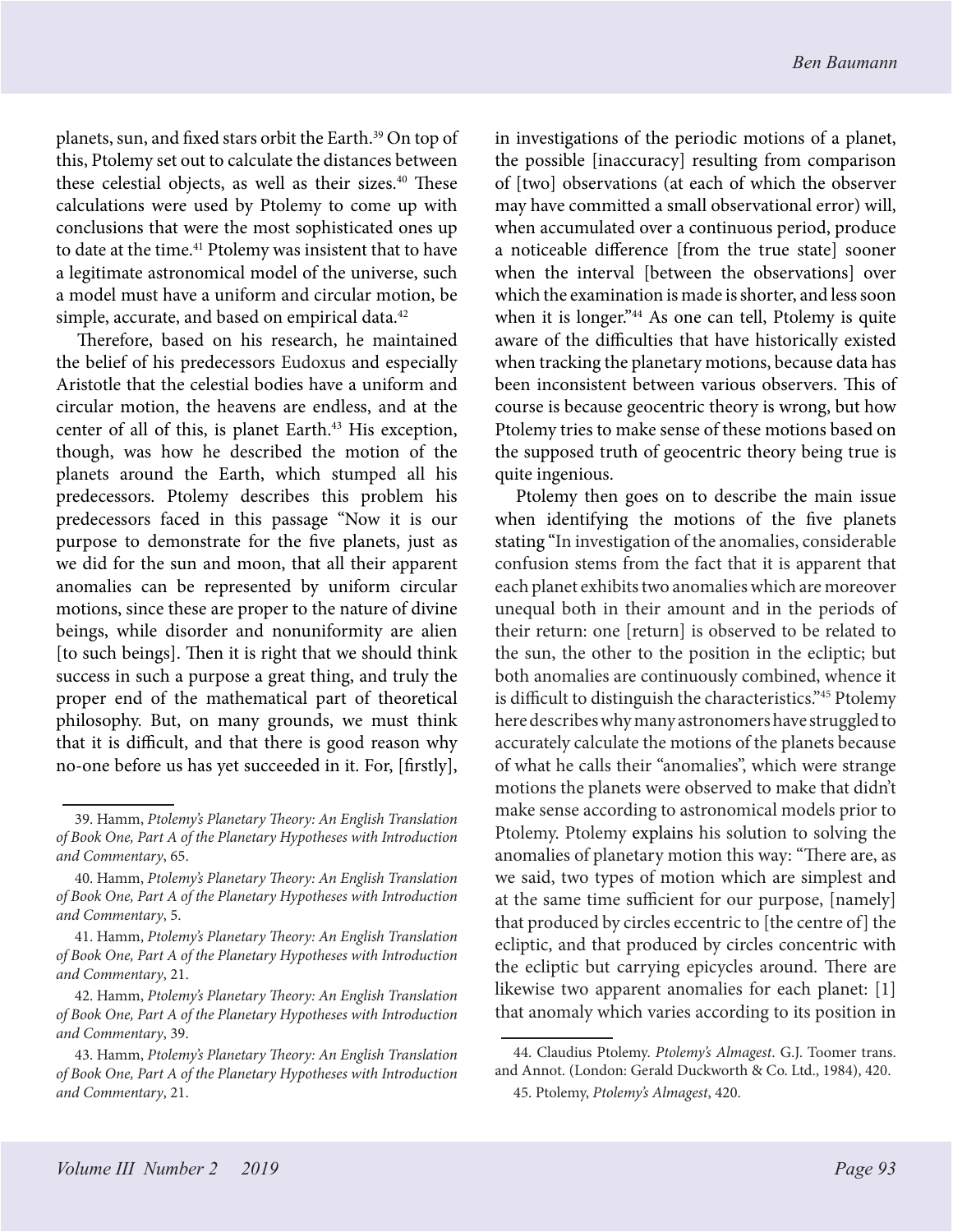the ecliptic, and [2] that which varies according to its position relative to the sun of each individually."46 In turn, Ptolemy came to the conclusion that the planets moved on a small sphere called an epicycle, which was connected to a bigger sphere, like the one's described by Eudoxus and Aristotle as mentioned earlier.<sup>47</sup> Because of this theory, he was the first person to be able to determine the location of these planets based on a geometrical theory and solved the mystery of their movement improving the geocentric theory.<sup>48</sup>

Therefore, the *Almagest* and the *Planetary Hypotheses* are considered to be some of the greatest works of science ever and they were the first to incorporate complex mathematical principles to create a solution to solve the mystery of the planetary motions, which Ptolemy's predecessors failed to do.49 Elizabeth Anne Hamm describes the legacy of Ptolemy in her work *Ptolemy's Planetary Theory: An English Translation of Book One, Part A of the Planetary Hypotheses with Introduction and Commentary* in the following statement: "The second-century A.D. natural philosopher Claudius Ptolemy is arguably the most important author whose works exist on Greco-Roman science. His works of science encapsulated and exceeded the work of his predecessors…While he owes much of his success to his predecessors, it is Ptolemy's own contributions – namely his ingenuity, his thoroughness, and his ability to coalesce theories – that made him an authority in so many fields."50 In fact, Ptolemy built off of the texts representing Aristotle's geocentric theory to construct the best astronomical model the world had seen until this of Nicholas Copernicus in the  $16<sup>th</sup>$  century, which would not gain

widespread favor until the 18<sup>th</sup> century.<sup>51 52</sup>

Mathematics was the Ptolemy's specialty and clearly a major factor in why his work was tremendously influential. However, does this mean that no other factors played a role in his research? No, as Cohen points out "Ptolemy provides the one and only case of a mathematical scientist expertly and more than fleetingly concerned to construct the very kind of specific linkages between Alexandrian and Athenian approaches that I have demonstrated were by and large absent from Greek nature-knowledge…With *heavenly bodies* Ptolemy sought in three different ways to enlarge upon the geometric two-dimensional models presented in the *Almagest*. At the head of that book he placed six 'hypotheses' (points of departure), for example, 'that the Earth makes no motion involving change of place'. He drew support for these hypotheses from empirical phenomena if he could and from natural philosophy (Aristotelian or stoic) if he had nothing else to draw on."<sup>53</sup> At the same time though, I believe Cohen downplays the role of Athenian influence, by describing Athenian philosophy as more of a last resort option, rather than a complementary method.

To challenge Cohen, we must examine scholar Jacqueline Feke's work *Ptolemy in Philosophical Context: A Study of the Relationships Between Physics, Mathematics, and Theology.* Feke notes the following about Ptolemy "His philosophy, his motivation and method for studying mathematics and natural philosophy, remains relatively unstudied."54 This is a very important idea, because when we focus on the philosophy behind his work, Ptolemy's research appears littered with philosophical reasoning stemming from the Socratic philosophers of Athens. Evidence of this statement comes from Ptolemy's engagement

<sup>46.</sup> Ptolemy, *Ptolemy's Almagest*, 442.

<sup>47.</sup> Thomas Kuhn. *The Copernican Revolution: Planetary Astronomy in the Development of Western Thought*. (Cambridge: Harvard University Press, 1957), 69-70.

<sup>48.</sup> Stephanie Lynn Budin. *The Ancient Greeks: New Perspectives*. (Santa Barbara: ABC-CLIO, Inc., 2004), 383.

<sup>49.</sup> Ptolemy, *Ptolemy's Almagest*, 1.

<sup>50.</sup> Hamm, *Ptolemy's Planetary Theory: An English Translation of Book One, Part A of the Planetary Hypotheses with Introduction and Commentary*, 1.

<sup>51.</sup> Ptolemy, *Ptolemy's Almagest*, 3.

<sup>52.</sup> MacLeod, *The Library of Alexandria: Centre of Learning in the Ancient World*, 8.

<sup>53.</sup> Cohen, *How Modern Science Came into the World: Four Civilizations, One 17th-Century Breakthrough*, 24.

<sup>54.</sup> Feke, *Ptolemy in Philosophical Context: A Study of the Relationships Between Physics, Mathematics, and Theology*, 9.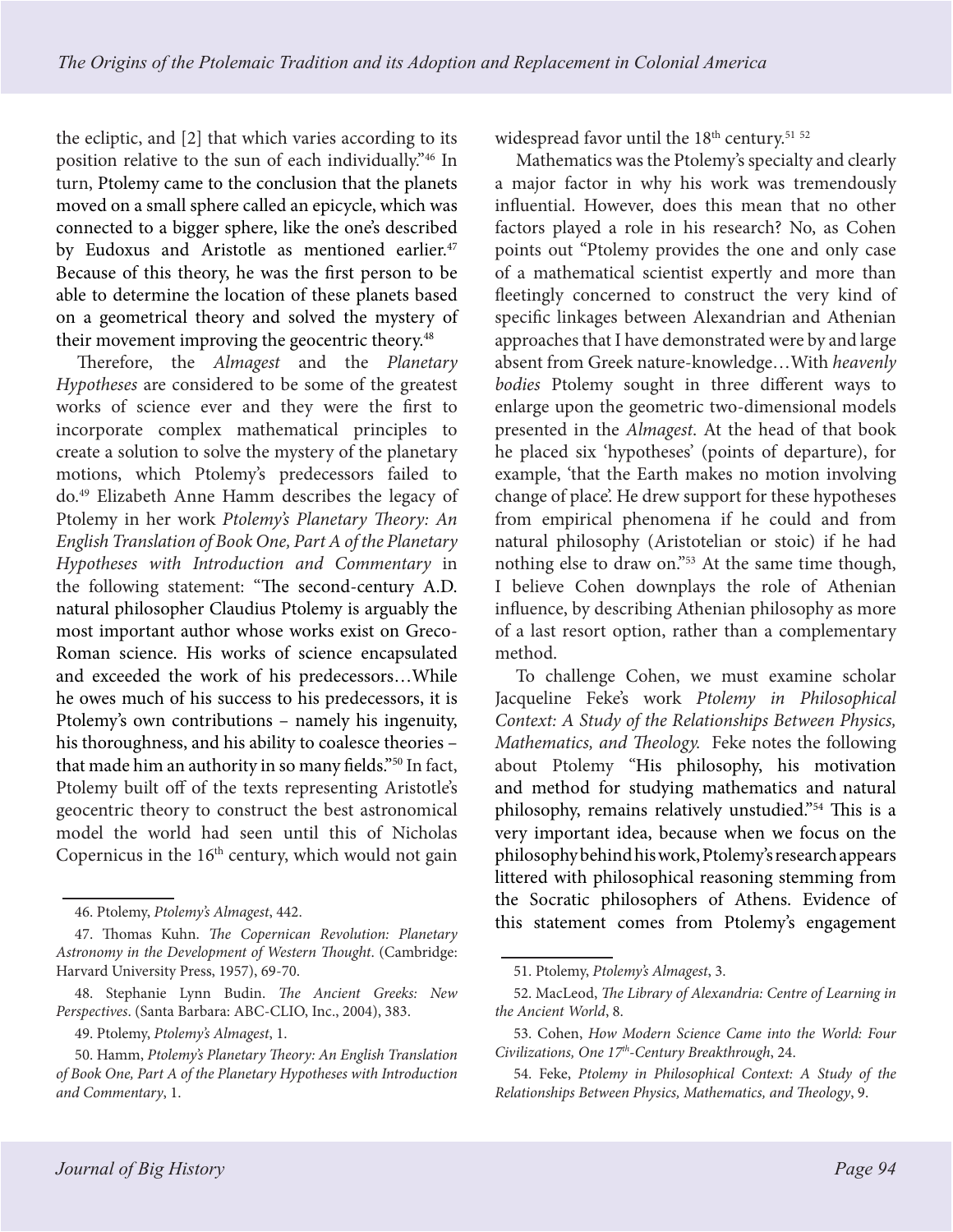with Aristotle, when it comes to determining the write method of astronomical inquiry. For instance, Ptolemy lays out Aristotle's three theoretical sciences in this quote: "For Aristotle divides theoretical philosophy too, very fittingly, into three primary categories, physics, mathematics and theology. For everything that exists is composed of matter, form and motion; none of these [three] can be observed in its substratum by itself, without the others: they can only be imagined." Here Ptolemy acknowledged the importance of the Aristotelian tradition. Ptolemy then goes on to deem mathematics as the only legitimate method of inquiry.55

Even more eye catching yet, is Ptolemy's relationship with the philosophy of the Athenian Plato. Ptolemy seems to be quite familiar with many philosophies ranging from the Socratic philosophy to the Stoic and the Epicurean. Despite his diverse interest in these philosophies, the one that stands out is what Feke calls "Platonic Empiricism."56 As Feke observes, "At the foundation of Ptolemy's scientific method is his criterion of truth, grounded in what later came to be labeled empiricism and designed to differentiate opinion from knowledge, a distinction which he expresses in Platonic terms. This criterion serves as the means by which Ptolemy categorizes every object in the cosmos, determines the epistemic success of the theoretical sciences, and establishes a scientific method aimed at producing knowledge."57 Consequently, Ptolemy appears to use Plato's theory of knowledge versus opinion, when it comes to determining that mathematics is the only true source of knowledge out of Aristotle's three theoretical sciences.<sup>58</sup> Thus, this sheds light on the influence of the Athenian philosophers Plato and Aristotle on Ptolemy and also shows how critical Athens was to the future development of knowledge in the Greek world. In turn, not only were Athenian philosophers influential when it came to the foundations of the scholarly climate of Alexandria, regardless of what it would later become, they also affect Ptolemy's research when it came to seeking knowledge.

To put this another way, it is hard to imagine the intellectual flowering of Alexandria had it not been stimulated by a democratic intellectual impulse from Athens. Without it, perhaps Plato and Aristotle would not have been as influential on the academic world of Alexandria and consequently Ptolemy too. This then begs the question, what was it about democratic Athens that was so critical to the development of the philosophies of Aristotle and Plato? To understand this connection, we must go back to the Greek freedom of thought found in Athenian democracy. The legacy of ancient Greek democracy is well known and the influence of these democratic ways was critical to the future development of Greek science. This is because under Athenian democracy the freedom of thought reached its apex in Greece. As scholar Enrico Berti argues, "freedom of speech was an essential aspect of Athenian democracy."59 In fact, the Athenian Plato, who was critical of democracy as a political system, realized Athens was friendlier to free speech than any other place in Greece. According to Berti, Plato even called Athens "in love with speech" and the city of "many speeches."60 How then does this relate to Ptolemy, who lived hundreds of years later under the more authoritarian Roman Empire? To answer this, it is important to note that Greek democracy may have died in Athens, but it bequeathed sophisticated systems of thought for the cultures which descended from it. Though not sufficient by itself to explain subsequent intellectual life, Athens' democratic culture was an invaluable contributor. Viewed through

<sup>55.</sup> Ptolemy, *Ptolemy's Almagest*, 35.

<sup>56.</sup> Feke, *Ptolemy in Philosophical Context: A Study of the Relationships Between Physics, Mathematics, and Theology*, 221.

<sup>57.</sup> Feke, *Ptolemy in Philosophical Context: A Study of the Relationships Between Physics, Mathematics, and Theology*, 221- 222.

<sup>58.</sup> Feke, *Ptolemy in Philosophical Context: A Study of the Relationships Between Physics, Mathematics, and Theology*, 43.

<sup>59.</sup> Enrico Berti. "Ancient Greek Dialectic as Expression of Freedom of Thought." *Journal of the History of Ideas*, Vol. 39, No. 3 (1978), 348. http://www.jstor.org/stable/2709382.

<sup>60.</sup> Berti. "Ancient Greek Dialectic as Expression of Freedom of Thought.", 348.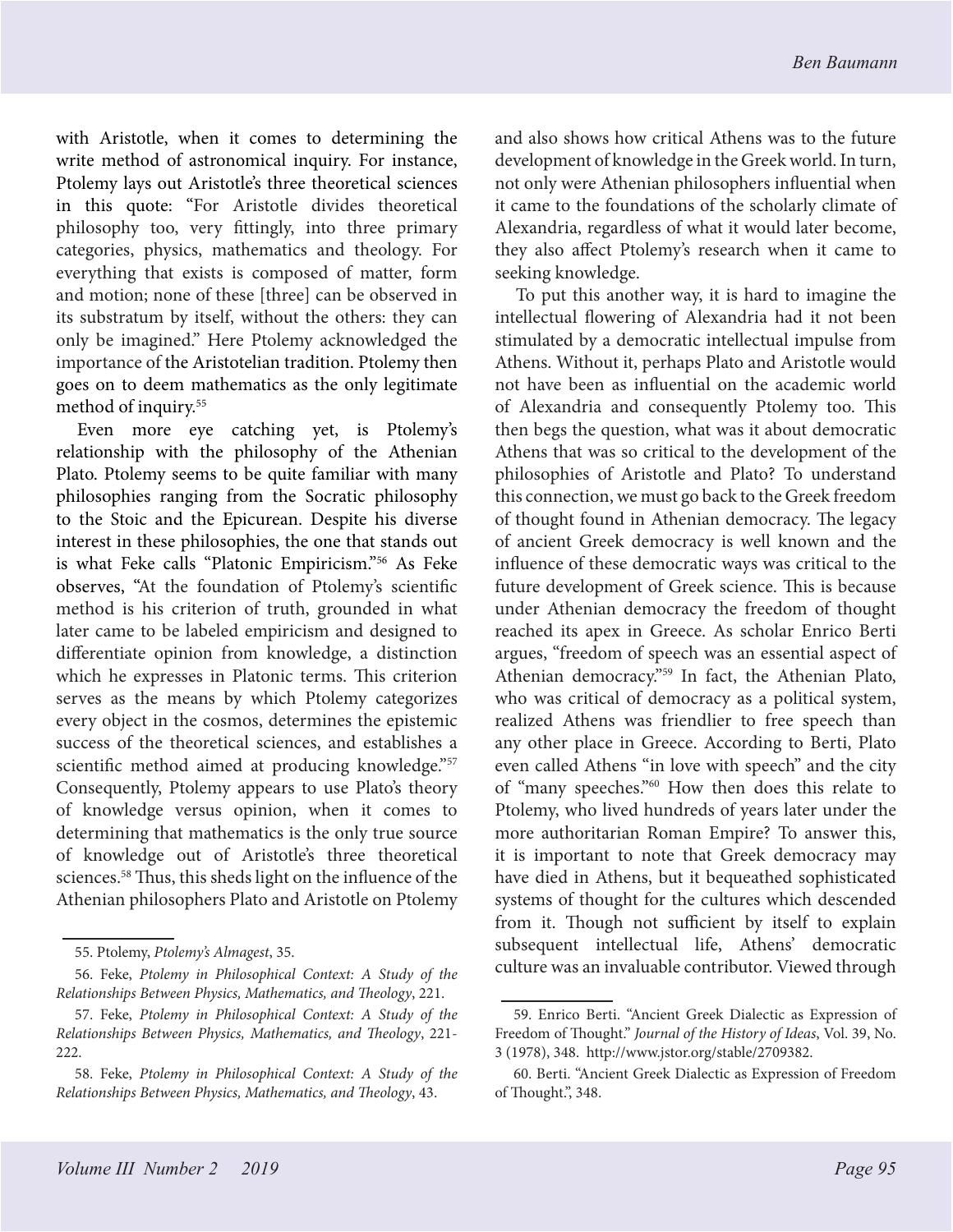another lens, Athenian philosophers were not brilliant due to a genetic predisposition, but rather because of an environment that allowed bold ideas to flourish. Obviously, there were very intelligent Greeks before the Socratic thinkers, but Athenian democracy created a more favorable atmosphere for intellectual thought to develop in ways not seen before.

As Berti writes: "Naturally I do not intend to maintain that a philosophical and cultural movement as complex as that of the Sophists, or also a succession of philosophies as profound as those of Socrates, Plato, and Aristotle should be derived entirely from the freedom of speech allowed by Athenian democracy. It is well known that the major Sophists had their own particular conception of arete…Nevertheless it seems to me undeniable that the freedom of speech assured by Athenian democracy was one of the causes which contributed to the rise of such philosophies."<sup>61</sup> Ergo, though there is always an eclectic mix of factors which shape various cultural phenomena, Athenian democracy was surely a fundamental part of the process and one that stands out as the most influential of all factors other than an individual's talent, intellect, or ambition. There is no question that ancient Greek philosophers were immensely talented and intelligent, but without being in the right circumstances at the right time, it is certainly more difficult for such characteristics to reach their full potential. As a result, living in a democracy can give a talented person an edge over someone born in a less freethinking society. Nevertheless, Athenian philosophy and science occurred due to the freedom of thought, which allowed it to develop. In turn, its legacy lived on specifically through the intellectual products it left behind in the fields of philosophy and science. As Ober details in his chapter titled "Conditions for Athenian Democracy" in the book *The Making and Unmaking of Democracy: Lessons From History and World Politics*, "Because the new democratic state proved wildly successful on the international scene and spectacularly productive of literary, artistic, and philosophical culture, the

Athenian model was highly influential and never forgotten."62

The evidence of the freed inquiry in Ptolemy's research, emerges from the debates he engaged in over various astronomical concepts. Ptolemy was not at all shy about criticizing his predecessors, even if they were of the likes of the great Aristotle or Plato. This fact alone reveals the importance of openness in Athenian intellectual life. He criticized Aristotle specifically, in regard to his work on celestial spheres.<sup>63</sup> As Hamm states, "Ptolemy argued that the arrangement proposed by Aristotle would not be physically feasible and he produced reasons as to why the concentric spheres proposed by Eudoxus and Aristotle did not provide a realistic description of the cosmos." This is because for Ptolemy, the movement of the celestial spheres could be caused by themselves and did not have to be driven by something else.<sup>64</sup>

In turn, one can clearly see that the climate of academia in the Greek world at the time was not restrictive of the opinions, whether favorable or opposed, of scholars towards the works of others, though there are a few exceptions. For the most part, the ancient Greeks were not being forced to follow some state sponsored ideas of the universe, but were instead challenging mainstream concepts and brainstorming new ones. As scholar James Evans points out "The second point to bear in mind in assessing the importance of Aristotle's physics is that the astronomers were capable of abandoning it whenever it seemed expedient…The Greek astronomers simply never were blind slaves to Aristotle's system that they sometimes have been made out to be."<sup>65</sup> This is a very important

<sup>61.</sup> Berti. "Ancient Greek Dialectic as Expression of Freedom of Thought.", 349.

<sup>62.</sup> Josiah Ober. "Conditions for Athenian Democracy." in *The Making and Unmaking of Democracy: Lessons From History and World Politics* edited by Theodore K. Rabb and Ezran N. Suleiman. (London: Routledge, 2003), 18.

<sup>63.</sup> Murschel "The structure and function of Ptolemy's Physical Hypotheses of Planetary Motion.", 38.

<sup>64.</sup> Hamm, *Ptolemy's Planetary Theory: An English Translation of Book One, Part A of the Planetary Hypotheses with Introduction and Commentary*, 220.

<sup>65.</sup> James Evans. *The History and Practice of Ancient Astronomy*. (Oxford: Oxford University Press, 1998), 20.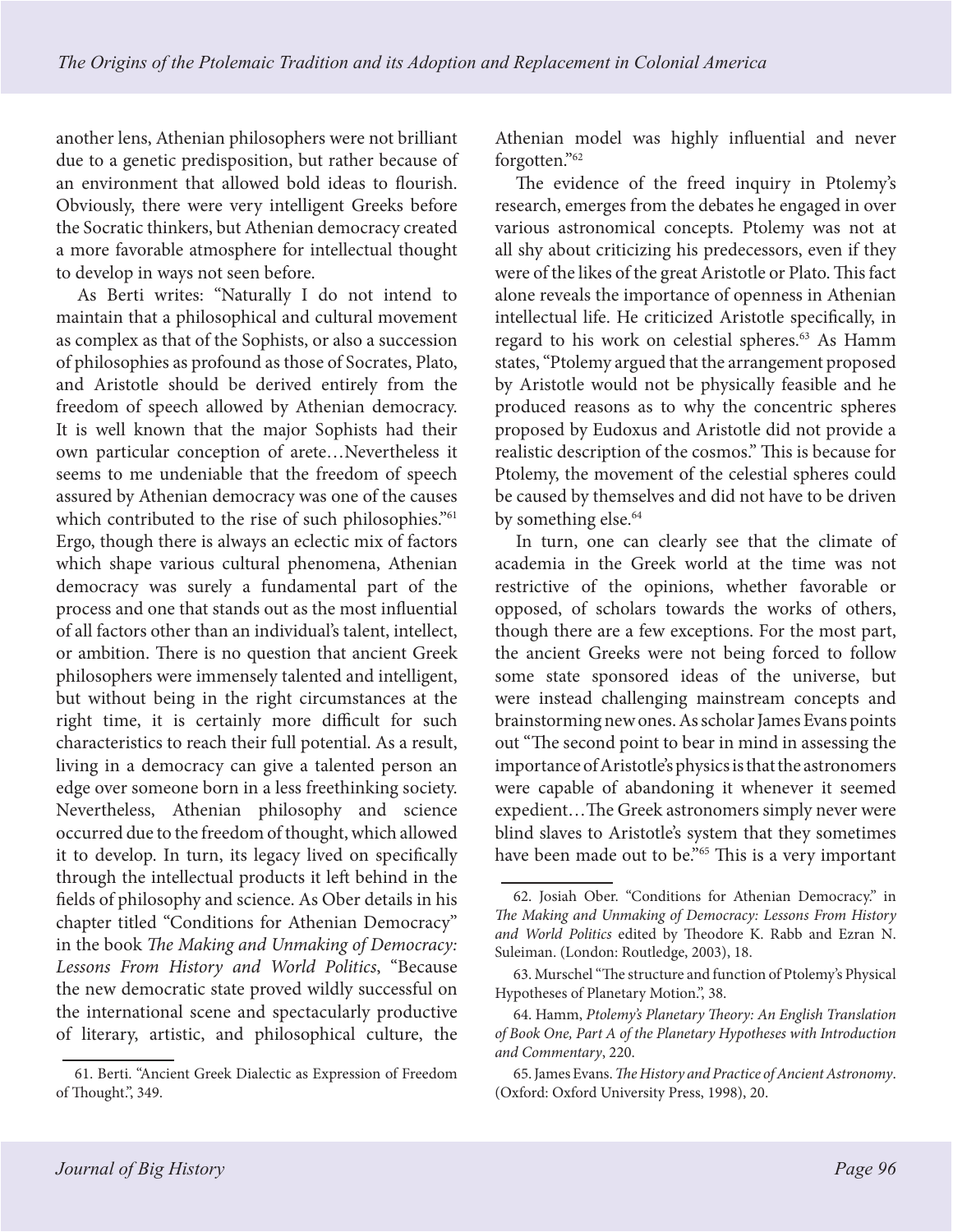point, because if the ancient Greeks were not allowed to question those like Aristotle, then who knows how harmful it would have been to the development of Greek astronomy. Therefore, the freedom of thought stemming from democratic Athens allowed for the development of Athenian Greek philosophy, which would influence the construction of the Ptolemaic tradition in Alexandria, due to the influence of Plato and Aristotle on the origins of Alexandrian academia.

Hence, thanks to the influence of Athenian philosophers like Plato, Ptolemy's research was also highly successful, by virtue of his ability to be objective via his empirical reasoning, rather than plaguing his research with his own biases. As Ptolemy detailing his thought process himself, asserted: "Since we observe, examine, and come to understand reality by sense perception, reasoning, and by discourse either in our own minds or with other people, it would be not unreasonable to match sense perception with the instrument with which the subject under judgment is judged, intellect with the agent of judgment, and *logos*  with the means by which the agent judges." Essentially, he is saying that we obtain knowledge by using reason to judge our sense of perception.<sup>66</sup> This is a relevant idea for all of human history, because it is still so easy for people to come to unreasonable conclusions via illogical analysis and confirmation bias. The fact that Ptolemy was so aware of this speaks volumes about his intellect and the sophistication of intellectual thought in the Greco-Roman world.

Ptolemy was open to new ideas, but not afraid to criticize bad ones. As the scholar Andrew Barker expresses in his book *Scientific Method in Ptolemy's 'Harmonics'* "He shows himself to be well informed about the debate, and he offers sharp criticism of extreme views on either side. His own position is designed to incorporate promising insights from any doctrinal repertoire, while avoiding the faults they had carried with them, and to fuse them into a new methodological amalgam, more balanced and

more adequate to its task."67 Here Barker does a nice job of describing what makes Ptolemy so skilled as a scientist, because he is not cherry-picking facts, nor is he obsessed with his own ideas. In fact, Ptolemy even denounces such behavior as seen in the following quote: "For those who approach this science in a true spirit of inquiry and love of true thought to use any new methods they discover, which give more accurate results, to correct not merely the ancient theories, but their own too, if they need it. They should not think it disgraceful, when the goal they profess to pursue is so great and divine, even if their theories are corrected and made more accurate by others beside themselves."68 Thus, it is evident that for Ptolemy his research is about seeking the best possible interpretation of nature, it is not about who is right or who is wrong. This is ultimately the characteristic of a great scientist and one who is a modest and an objective seeker of knowledge.

Now one can argue today that if Ptolemy was so reasonable and based on logic, why did he believe in astrology? After all, Ptolemy essentially wrote the "how-to" guide of astrology. If we keep to the historical context of his time, though, this is not so strange. Throughout history, people have had religious beliefs that seem to contradict the reasoning behind some of their scientific research, though. For example, only in the modern era is it common to have such a large number of scientists who are atheists, agnostic, non-believers, or people who simply believe in God, but don't have an opinion of who or what God is. Throughout history the majority of the greatest scientific minds, irrespective of culture, were people of religious faith. Therefore, Ptolemy is not so much a walking contradiction, but rather normal for his time. Just because someone is reasonable about one thing, does not mean they will be reasonable about another. As Feke states "It is true that Ptolemy also wrote a book on astrology, but then so did many of those to whom

<sup>66.</sup> Feke, *Ptolemy in Philosophical Context: A Study of the Relationships Between Physics, Mathematics, and Theology*, 55.

<sup>67.</sup> Andrew Barker, Andrew. *Scientific Method in Ptolemy's 'Harmonics'*. (Cambridge University Press: Cambridge, 2000), 14.

<sup>68.</sup> Hamm, *Ptolemy's Planetary Theory: An English Translation of Book One, Part A of the Planetary Hypotheses with Introduction and Commentary*, 28.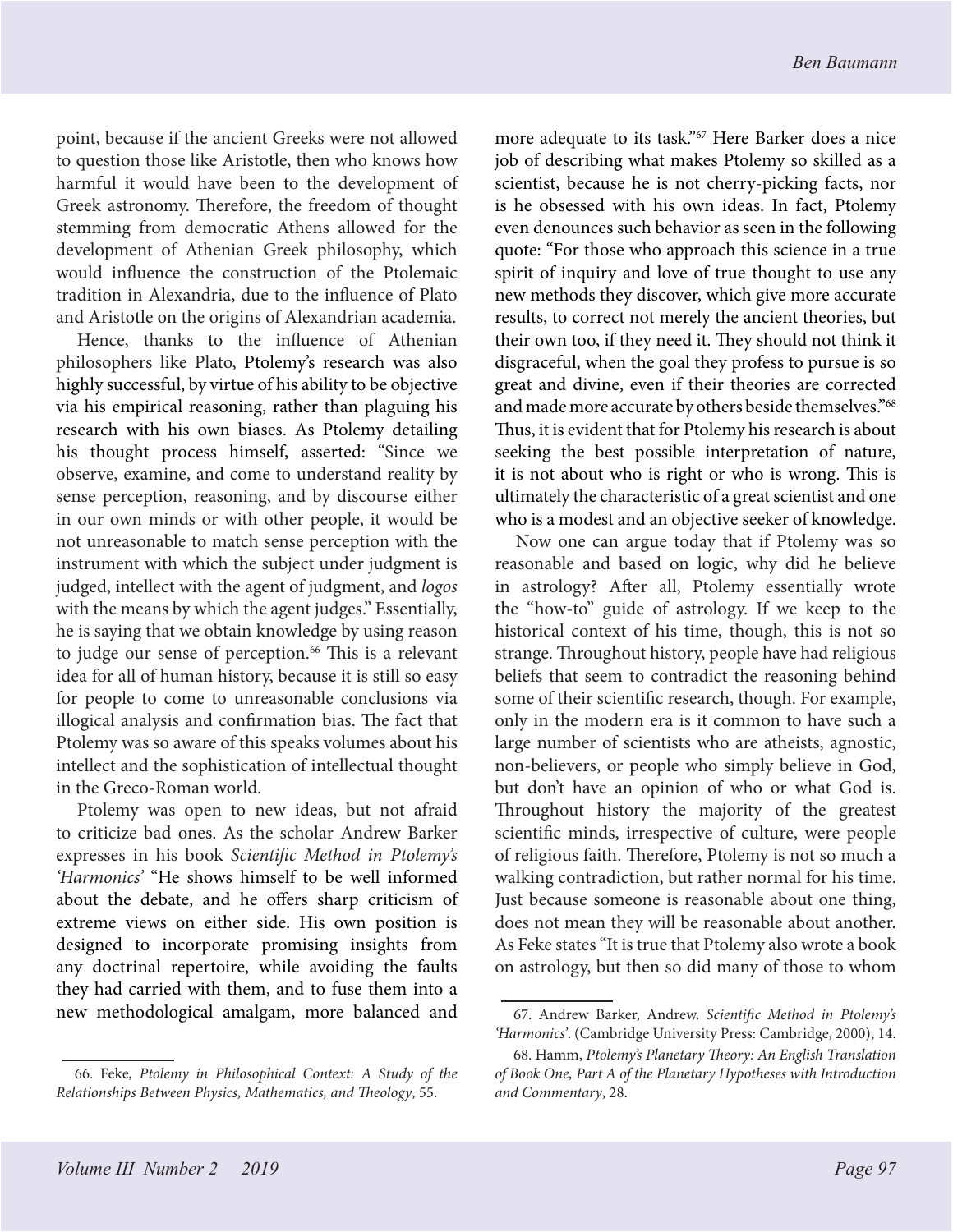we attribute much of our modern…In the Almagest Ptolemy was at his scientific best. Whatever may have been his astrological views they do not seem to intrude anywhere in his astronomical work. This was certainly not the case in the work of Kepler."69

Ptolemy was not only an astronomer, which I detailed earlier, but also an astrologer. As a matter of fact, Ptolemy was so influential in the field of astrology that he wrote the handbook on it for the Greco-Roman world and western civilization. This book was known as the *Tetrabiblos*. In this work, Ptolemy defends astrology as a beneficial discipline, because he feels it helps people understand the power and influence of the celestial bodies. In fact, for Ptolemy astronomy and astrology went hand in hand. For him, the only differences between the two subjects were that astronomy explains and predicts the locations and movements of celestial bodies and astrology studies and predicts the influence of these celestial bodies on Earth.70 Thus, in the *Tetrabiblos* Ptolemy was concerned with the influence of the planets on human beings. Supposedly, because the planets' rays affect the development of human beings in regard to their bodies and souls. Ptolemy describes these assumption in the following passage from the *Tetrabiblos*: "In somewhat summary fashion it has been shown how prognostication by astronomical means is possible, and that it can go no further than what happens in the ambient and the consequences to man from such causes—that is, it concerns the original endowments of faculties and activities of soul and body, their occasional diseases, their endurance for a long or a short time, and, besides, all external circumstances that have a directive and natural connection with the original gifts of nature, such as property and marriage in the case of the body and honor and dignities in that of the soul, and finally what befalls them from time

69. Feke, *Ptolemy in Philosophical Context: A Study of the Relationships Between Physics, Mathematics, and Theology*, 18.

to time."71 The reasoning behind this was that Ptolemy felt that if the sun and the moon have physical effects on the Earth, then the planets must as well; in turn the planet's rays must affect people, because a person's soul and body are all made of matter just like a planet's rays.72 <sup>73</sup>

This is not at all surprising, given the fact that Ptolemy also believed the planets to be divine. As Ptolemy states, "Now it is our purpose to demonstrate for the five planets, just as we did for the sun and moon, that all their apparent anomalies can be represented by uniform circular motions, since these are proper to the nature of divine beings."74 That being said, Ptolemy still viewed astrology as conjectural, whereas astronomy due to mathematics, as mentioned earlier, was considered truth.<sup>75</sup> Ultimately, Ptolemy's views were quite common in the Greco-Roman world, originally stemming from the Babylonians.<sup>76</sup> In addition, astrology and astronomy were often considered to go hand in hand for much of history. The lack of clear distinction between astrology and astronomy was something that lasted in Europe until around the time of the Renaissance.<sup>77</sup> By about 1600 educated Europeans began rejecting astrology.78 Also, all studies of Ptolemy's research deem it scientific, based on reason, and unhindered by his astrological beliefs. It was not the scientific method that was lacking in Ptolemy's work, but more the tools necessary to see the universe for what it is.<sup>79</sup> For example, when one looks at the night sky, it appears that the planets are

76. Evans, *The History and Practice of Ancient Astronomy*, 343.

<sup>70.</sup> Feke, *Ptolemy in Philosophical Context: A Study of the Relationships Between Physics, Mathematics, and Theology*, 4-5.

<sup>71.</sup> Feke, *Ptolemy in Philosophical Context: A Study of the Relationships Between Physics, Mathematics, and Theology*, 169.

<sup>72.</sup> Newton. "Astronomy, Astrology, Ptolemy, and US.", 79.

<sup>73.</sup> Feke, *Ptolemy in Philosophical Context: A Study of the Relationships Between Physics, Mathematics, and Theology*, 170.

<sup>74.</sup> Ptolemy, *Ptolemy's Almagest*, 420.

<sup>75.</sup> Feke, *Ptolemy in Philosophical Context: A Study of the Relationships Between Physics, Mathematics, and Theology*, 157.

<sup>77.</sup> Newton. "Astronomy, Astrology, Ptolemy, and US.", 77.

<sup>78.</sup> Newton. "Astronomy, Astrology, Ptolemy, and US.", 79.

<sup>79.</sup> Feke, *Ptolemy in Philosophical Context: A Study of the Relationships Between Physics, Mathematics, and Theology*, 18.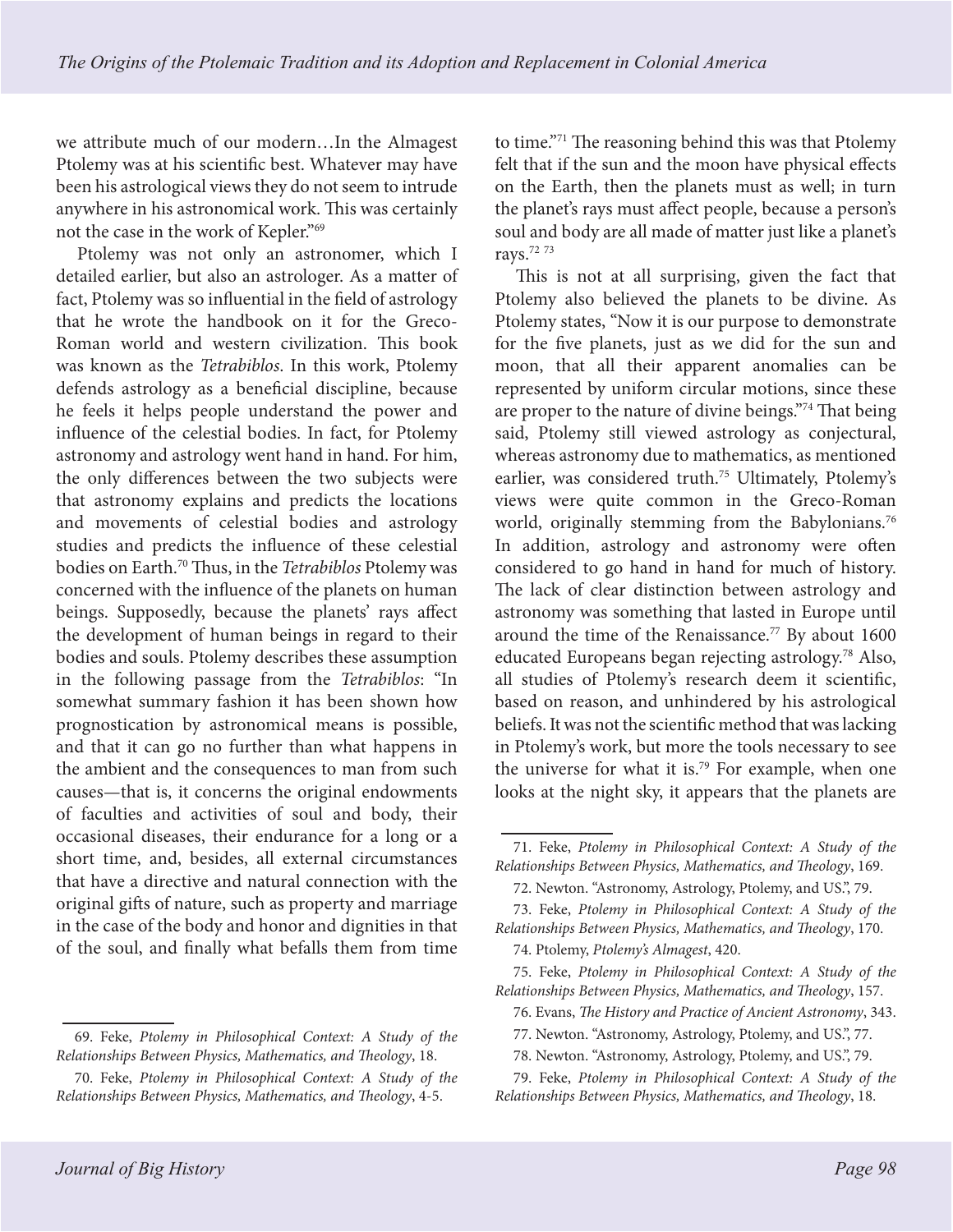moving, but not the Earth. As a result, we are only as good as the tools we have at our disposal when it comes to astronomy.

In turn, this objectivity was what led to the development of mathematics and how Ptolemy used it to change the history of astronomy. You see, Ptolemy had a unique philosophy of mathematics. As mentioned earlier, Ptolemy was one of the few Greeks to see mathematics as the only true source of knowledge and criticized other fields popular with the Greeks like physics and theology, considering them as nothing more than mere speculations.<sup>80</sup> As Ptolemy himself argues in the *Almagest*, "From all this we concluded: that the first two divisions of theoretical philosophy should rather be called guesswork than knowledge, theology because of its completely invisible and ungraspable nature, physics because of the unstable and unclear nature of matter; hence there is no hope that philosophers will ever be agreed about them; and that only mathematics can provide sure and unshakeable knowledge to its devotees, provided one approaches it rigorously. For this kind of proof proceeds by indisputable methods, namely arithmetic and geometry."81 Feke nicely summarizes just how powerful this statement by Ptolemy is stating, "According to Ptolemy, physics and theology are conjectural, and mathematics alone yields knowledge. This claim is unprecedented in the history of ancient Greek philosophy."82 The reason for this is that in the Greco-Roman world prior to Ptolemy, science was more of a philosophical field and not as much a scientific one in the modern sense and thanks to Ptolemy science would be greatly improved.<sup>83</sup> Therefore, Greek astronomy was focused solely on physical explanations of the universe, instead of numerical ones.<sup>84</sup> Ptolemy would change this and rewrite the book so to speak on how science should be conducted.

Ptolemy understood that observation alone could not answer every question and he realized that mathematics played a very large role in the understanding of the universe as well.<sup>85</sup> Ptolemy recognized that observation is limited by interpretation and imprecision, while mathematics is not subjective. The evidence Ptolemy gives to support his theory of mathematics, when it comes to understanding astronomy can be seen by Feke in this statement "Ptolemy explains in Almagest 1.1 that astronomy studies mathematical objects that are divine, eternal, and unchanging. It is because these objects are eternal and unchanging that the mathematical knowledge associated with them is itself eternal and unchanging."86 As one can tell, Ptolemy clearly sees mathematics as some sort of language of the Gods in a way, because he considers it to be the only way of discovering truth in the universe. Therefore, mathematics is the only method of acquiring knowledge about the heavens and the divine objects such as the planets. Overall, mathematics was orderly, consistent, aesthetically perfect, and useful in explaining phenomena in the real world. This is similar to how the Puritans in Colonial America saw it as well, which will be described in a later chapter.

Next, besides the divinity of the subject of mathematics for Ptolemy, from a methodological standpoint, he believed mathematics was based on reason, because mathematics is not someone's opinion, it is based on mathematical models and formulas, which are perceptible and testable.<sup>87</sup> As Ptolemy describes "These things belong to the loftiest and loveliest of intellectual pursuits, namely to exhibit to human understanding through mathematics [both] the heavens themselves in their physical nature (since they can be seen in their revolution about us), and

<sup>80.</sup> Feke, *Ptolemy in Philosophical Context: A Study of the Relationships Between Physics, Mathematics, and Theology*, II.

<sup>81.</sup> Ptolemy, *Ptolemy's Almagest*, 36.

<sup>82.</sup> Feke, *Ptolemy in Philosophical Context: A Study of the Relationships Between Physics, Mathematics, and Theology*, II.

<sup>83.</sup> Feke, *Ptolemy in Philosophical Context: A Study of the Relationships Between Physics, Mathematics, and Theology*, 1.

<sup>84.</sup> Evans, *The History and Practice of Ancient Astronomy*, 217.

<sup>85.</sup> Evans, *The History and Practice of Ancient Astronomy*, 392. 86. Feke, *Ptolemy in Philosophical Context: A Study of the* 

*Relationships Between Physics, Mathematics, and Theology*, 60. 87. Feke, *Ptolemy in Philosophical Context: A Study of the Relationships Between Physics, Mathematics, and Theology*, 61.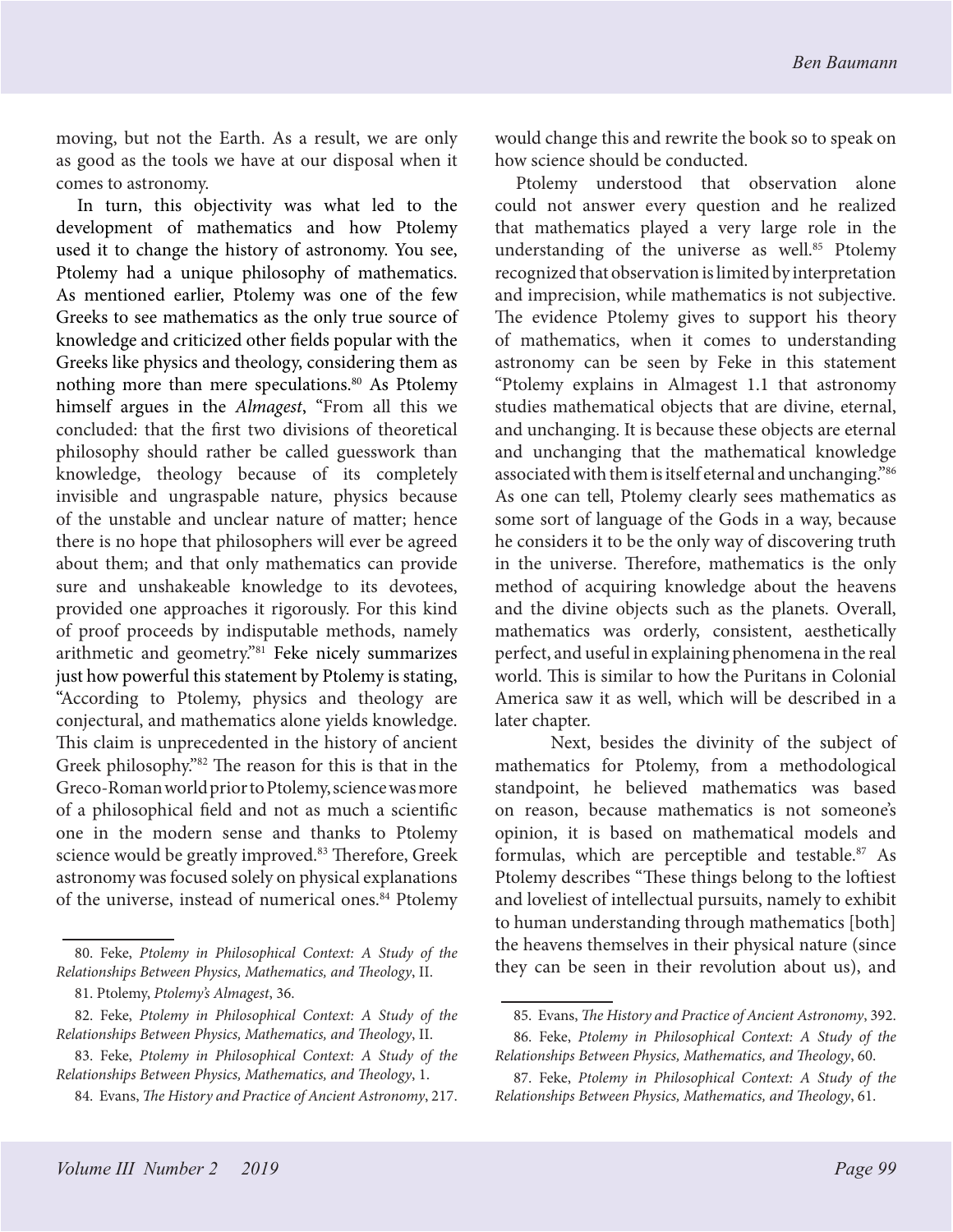[the nature of] the Earth through a portrait (since the real [Earth], being enormous and not surrounding us, cannot be inspected by any one person either as a whole or part by part." Thus, according to Ptolemy mathematics allows us to see the nature of the universe.<sup>88</sup>

# **III: Reception of the Ptolemaic Tradition in Colonial America**

Now, before we delve into the Ptolemaic tradition in Colonial America, it is important first to understand where the tradition was prior to the British colonization of the new world. For instance, in Europe. The Ptolemaic tradition was dominant in Europe up until the Renaissance. The first person to challenge this theory in Europe was the Polish astronomer Nicholas Copernicus. According to scholars, Nicholas Copernicus, who was born in 1473 was concerned with Ptolemy's claim that the celestial bodies were on a small sphere, connected to a bigger sphere orbiting the Earth. This is known as Ptolemy's "Equant."89 For Copernicus, this theory did not match up with Aristotle's claim of the necessity of a uniform and circular motion. As a result, Copernicus began exploring other potential celestial arrangements, which would fit Aristotle's theory of planetary motion.<sup>90</sup> Copernicus then came up with another idea, arguing that the motion of the sun and the planetary motions that Ptolemy described are flawed, because they are based on observations from Earth, which is also in motion.<sup>91</sup> Therefore, in an attempt to return astronomy back to Aristotle's theory of uniform motion, Copernicus made the bold claim in his work *On Revolutions* in 1543 that the Sun was the center of the universe and was orbited according to uniform motion by Earth and the other planets.<sup>92</sup>

Unfortunately, Copernicus' work was not widely accepted.93 In fact, before 1600 scholars estimate that there were only 10 supporters in Europe of Copernicus' ideas.<sup>94</sup> Despite common myth, however, this was not due to the church, but rather just due to the fact that scholars disagreed with his ideas, because they did not quite match the observational data available.<sup>95</sup> Interestingly enough, though, Copernicus' astronomical work spread all over Europe and a second edition came out in 1566.<sup>96</sup> Many scholars even regarded his criticisms of Ptolemy's "equant" legitimate.97 Despite this, as mentioned earlier the heliocentric theory was still not accepted much among astronomers. The  $16<sup>th</sup>$  century scholars mostly just used some of Copernicus' findings in an attempt to improve the Ptolemaic tradition.<sup>98</sup> Some scholars rejected it on scientific grounds, while other scholars believed it just went against the Bible and thus

<sup>88.</sup> Feke, *Ptolemy in Philosophical Context: A Study of the Relationships Between Physics, Mathematics, and Theology*, 62.

<sup>89.</sup> Evans, *The History and Practice of Ancient Astronomy*, 420.

<sup>90.</sup> Moritz Hutten. "A new Cosmos-a novel Physics: The Scientific reception of the heliocentric world view in the Renaissance." *Max Planck Institute for the History of Science*, (2013), 3. http://www.haus-der astronomie.de/3440709/01Huetten\_ HelioCentricCosmos\_korrigiert.pdf.

<sup>91.</sup> Jerry Dobrycki. "Nicolaus Copernicus-His Life and Work," in *The Scientific World of Copernicus: On the Occasion of the 500<sup>th</sup> Anniversary of his Birth 1473-1973* edited by Barbara Bienkowska. (Dordrecht: D. Reidel Publishing Company, 1973), 20.

<sup>92.</sup> Sun Kwok. *Our Place in the Universe: Understanding Fundamental Astronomy from Ancient Discoveries*. (Berlin: Springer, 2017), 194.

<sup>93.</sup> Kuhn, *The Copernican Revolution: Planetary Astronomy in the Development of Western Thought*, 185.

<sup>94.</sup> Martin V. Curd. "The Rationality of the Copernican Revolution." *Proceedings of the Biennial Meeting of the Philosophy of Science Association*, Vol. 1 (1982), 3. http://www.jstor.org.proxy.uba.uva.nl:2048/ stable/ pdf/192651.pdf?refreqid=excelsior%3A5e3cfe33 be6579619121acd834fe2391.

<sup>95.</sup> Nicholas P. Leveillee. "Copernicus, Galileo, and the Church: Science in a Religious World." *Inquiries Journal/Student Pulse*, Vol. 3 No. 5, (2011), 1. http://www.inquiriesjournal.com/ articles/1675/copernicus-galileo-and-the-church-science-in-areligious-world.

<sup>96.</sup> Pietro Daniel Omodeo. *Copernicus in the Cultural Debates of the Renaissance: Reception, Legacy, Transformation*. (Leiden: Brill, 2014), 63.

<sup>97.</sup> Evans, *The History and Practice of Ancient Astronomy*, 420.

<sup>98.</sup> Jean-Pierre Luminet. "The Provençal Humanists and Copernicus." *Inference*, Vol. 2 No. 4 (2017), 5. https://arxiv.org/ ftp/arxiv/papers/1701/1701.02930.pdf.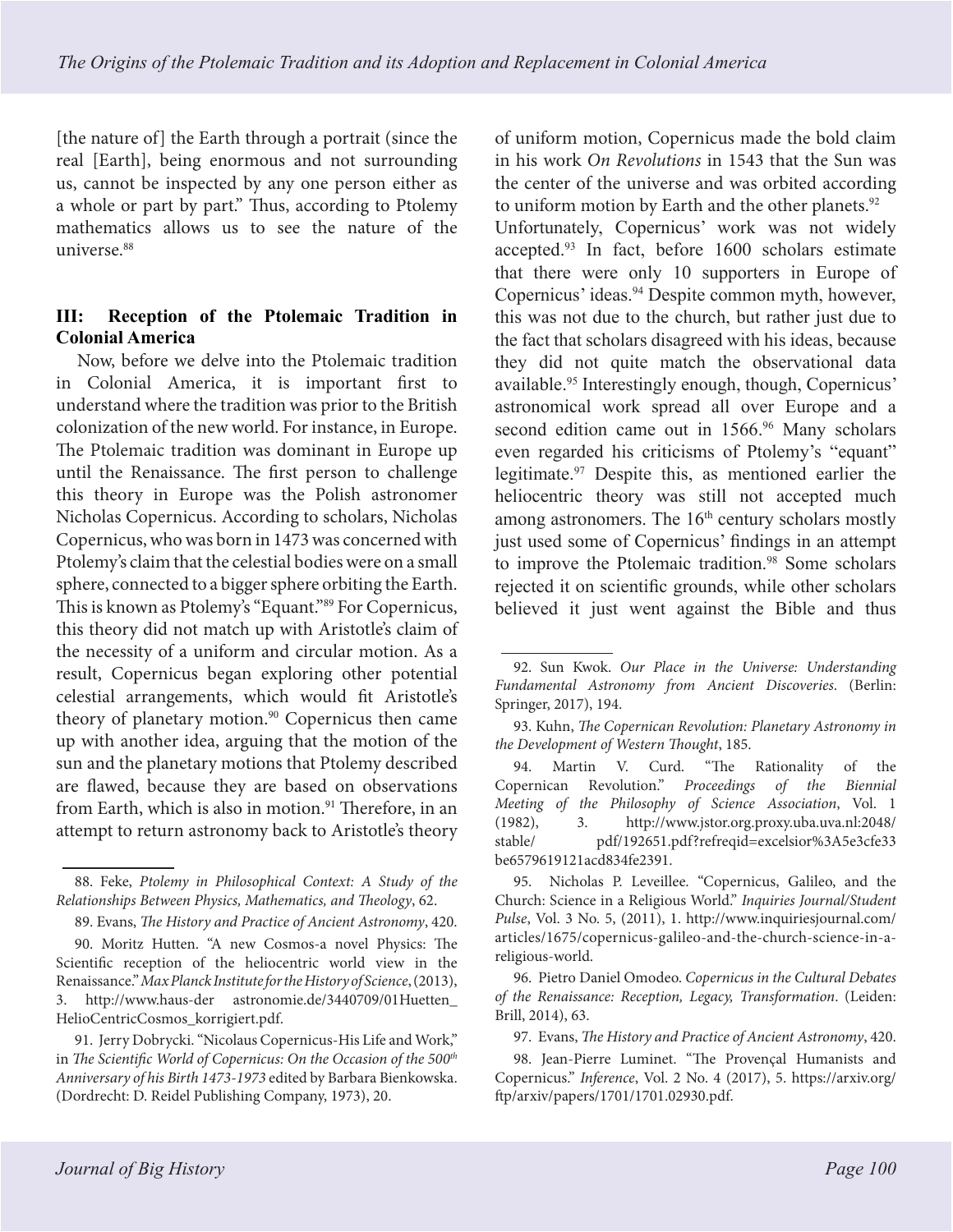valued some of his observations, but considered his conclusion anti-Christian.<sup>99</sup> It also must be pointed out that Copernican astronomy also had its flaws. For instance, J.B. Brackenridge in his work titled "Kuhn, Paradigms and Astronomy" explains in a very useful way two important points. First, there were a lot of flaws in Copernicus' work, which is one reason for its slow acceptance. To some degree, Copernicus reached the right conclusion about a heliocentric universe, even though his work was not really objectively much better than that of Ptolemy. A subsequent study by Kepler and Newton was necessary to consolidate a real "scientific revolution." To this point, Brackenridge cites the words of another scholar, Thomas Kuhn: "Modern historians, making ample use of the advantage of hindsight, stress the revolutionary significance of the heliocentric system and the simplification it had introduced. In fact, the actual computation of planetary position was exactly the ancient pattern and the results are the same. The Copernican solar theory is definitely a step in the wrong direction for the actual computation as well as for the underlying cinematic concepts…Had it not been for Tycho Brahe and Kepler, the Copernican system would have contributed to the perpetuation of the Ptolemaic system in a slightly more complicated form but more pleasing to philosophical minds."100 Kuhn then continues arguing, "Thus the astronomical revolution that provides the transition from the Aristotelian world view, as reflected in the Almagest, to the Newtonian world view, as reflected in the Principia, takes place over an extended period of nearly one hundred and fifty years."101 However, Copernicus' work was still critical in breaking the stranglehold that Ptolemy's vision of the universe had over the astronomical views held by most scholars

at the time. The fact that subsequent proofs were necessary to prove the point does not diminish this fact. Still, this also helps explain why some scientists were reluctant to latch onto Copernicus' view. He had solved one problem, but not others that were associated with it.

Now turning towards Colonial America, which began to forge a common culture in the early 17<sup>th</sup> century, one can see based on the earlier historical outline of the 16<sup>th</sup> century in Europe that the Ptolemaic tradition was still enshrined throughout European academia, except for a few individual scholars. This being said, in order to fully understand the Colonial Americans, we must first understand who these people were. For this, we need to start with the Puritan movement in England, which was one of the results of the Protestant Reformation in Europe spawned by Martin Luther. The Puritans were very much influenced by Calvinism and developed a very strict interpretation of Christianity, which led them on a quest to purify the Church of England. For the Puritans, they believed that the church was still plagued by remnants of Catholicism and they wanted to purge it of all things they believed were not found in scripture like idolatry, which was the worship of images and symbols. Their strong religious ideas and their outspokenness about them did not mesh well with the other Christians in England and caused many conflicts. Because of this, Puritans in England suffered from persecution and decided to move to the new world to create the society they desired.102 Not all Puritans came directly to the new world, however. One particular Puritan minister by the name of John Davenport, who was educated at Oxford University, moved to Amsterdam in 1633.<sup>103</sup> There, Davenport was the co-minister of the Church of England. Unfortunately, this position would not last long, because Davenport was too extreme in his religious beliefs for the church there in Amsterdam

<sup>99.</sup> Luminet, "The Provençal Humanists and Copernicus.", 5; Omodeo, *Copernicus in the Cultural Debates of the Renaissance: Reception, Legacy, Transformation*, 19.

<sup>100.</sup> Bruce J. Brackenridge. "Kuhn, Paradigms, and Astronomy: Astronomy as a Case Study of Khunian Paradigms." *Proceedings of the American Philosophical Society*, Vol. 129, No. 4 (1985), 446. https://www.jstor.org/stable/986938.

<sup>101.</sup> Brackenridge. "Kuhn, Paradigms, and Astronomy: Astronomy as a Case Study of Khunian Paradigms.", 447.

<sup>102.</sup> Murrell. *Essential Church History: And the Doctrinal Significance of the Past*, 131-132.

<sup>103.</sup> Samuel Eliot Morison. *The Founding of Harvard College*. (Cambridge: Harvard University Press, 1995), 374.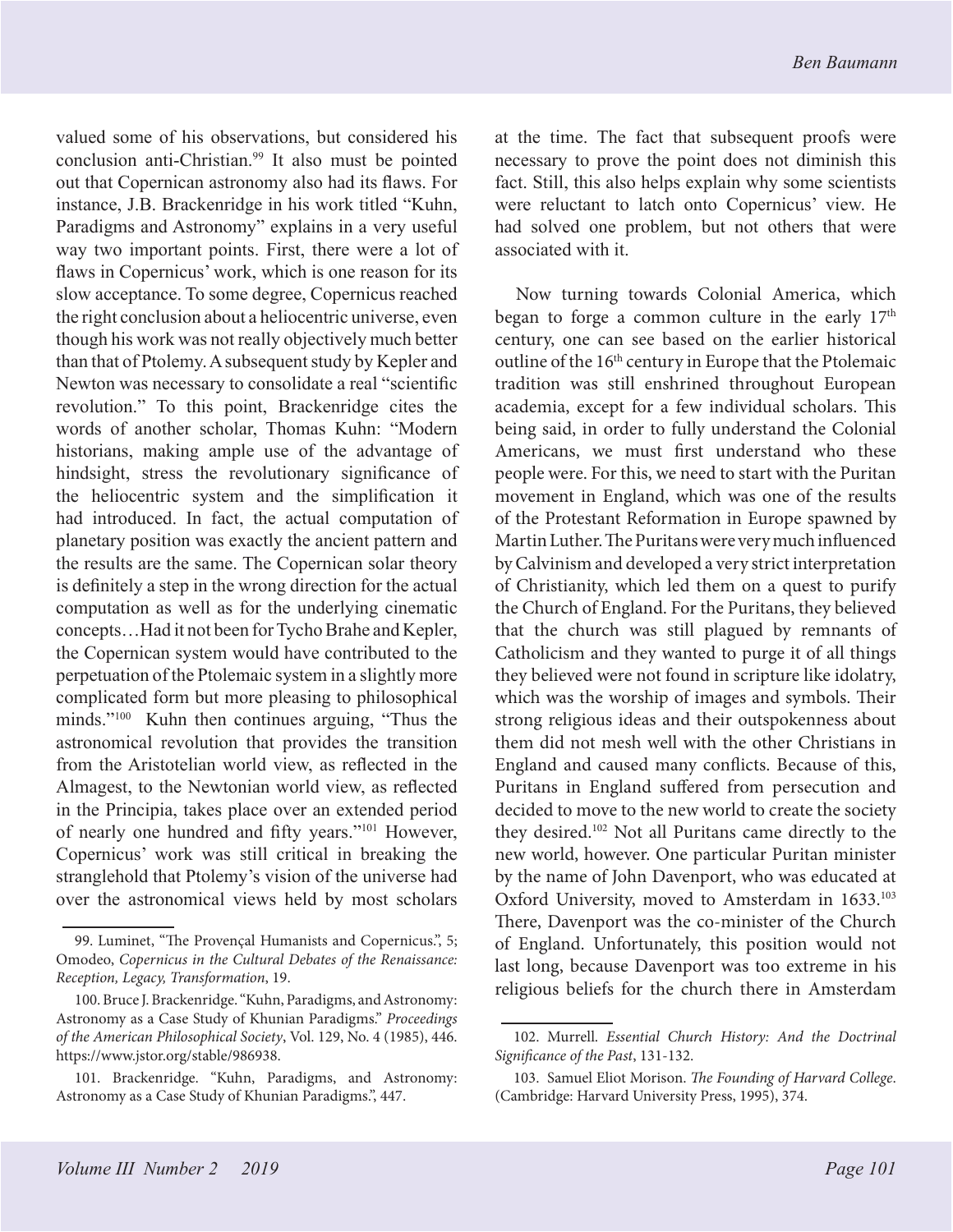and had many disagreements with other members of the church. Thus, in 1637, Davenport set off for the new world to join his fellow Puritans.104 Later, Davenport will be an important figure when it comes to understanding the mentality of the Puritans towards new scientific ideas.

In the new world, the Puritans founded the Massachusetts Bay Colony in 1630. In this colony, the Puritans were the drivers of science in Colonial America and the founders of Harvard University. Before we delve into the science of the Puritans, though, we must understand that the Puritans were an extremely religious group of people. The colonists were motivated by religion and lived by their faith.<sup>105</sup> Thus, for the Puritans living in the Massachusetts Bay Colony it was a religious utopia, where all people worked together for the greater good of the colony through their various talents, which according to the Puritans, were God given.<sup>106</sup> For example, in the Puritan Dedham community in Massachusetts, their lives were lived according to a covenant, based on the following points: "the fear of God," the practice of "everlasting love," and lastly the idea that one should let all disputes among men be settled by a third party.107 This was an agreement sworn by all Puritans in Dedham. This oath represents the Puritan goals of having societal peace and order.108 Citizens also would regularly gather together to take part in town meetings and participated in the decision-making progress by expressing their opinions.109 The main decision makers were the elected selectmen chosen by the people. These selectmen were rarely questioned

or rejected once elected. Nevertheless, though, the Puritan communities used these social gatherings to come up with compromises to solve communal disagreements.110 Over time, as generations passed these communal decisions would become less and less based on the selectmen and more based on popular support.<sup>111</sup>

On top of these beliefs, Puritans believed in predestination, for example, they believed they were already predestined by God to go to heaven or hell from birth. They also believed in a personal covenant relationship with God, which they felt was crucial for an individual to escape their sins.<sup>112</sup> The scholar Elizabeth Patton describes in her article "The Excellency of Theology: A Critique of Robert K. Merton's 'Puritan Thesis,'" these aspects of Puritanism: "Ascertaining these marks of grace was central to Puritan theology, for it linked directly with the doctrine of Election, the idea that some were predestined for salvation, while others were damned. Only God truly knew who was assured and who was not, but individuals could gain assurance by finding the signs of grace in their own lives. Thus, the hope and desire for [election], the awareness of it, and the assurance of it, were fundamental to the Puritan religion."113 As one can discern from Patton's statement the Puritans were quite dedicated to their faith and this would play an influential role on their astronomy as well.

When it came to science, the Puritans were quite interested in astronomy, due to the strong connection

<sup>104.</sup> Morison, *The Founding of Harvard College*, 374.

<sup>105.</sup> Morison, *The Founding of Harvard College*, 350.

<sup>106.</sup> Abram C. Van Engen. *Sympathetic Puritans: Calvinist Fellow Feeling in Early New England*. (Oxford: Oxford University Press, 2015), 41, 50.

<sup>107.</sup> Francis J. Bremer. *The Puritan Experiment: New England Society from Bradford to Edwards*. (Lebanon: University Press of New England, 1995), 104.

<sup>108.</sup> Bremer, *The Puritan Experiment: New England Society from Bradford to Edwards*, 104-105.

<sup>109.</sup> Bremer, *The Puritan Experiment: New England Society from Bradford to Edwards*, 103-105.

<sup>110.</sup> Bremer, *The Puritan Experiment: New England Society from Bradford to Edwards*, 103-105.

<sup>111.</sup> Bremer, *The Puritan Experiment: New England Society from Bradford to Edwards*, 103-105.

<sup>112.</sup> Bremer, *The Puritan Experiment: New England Society from Bradford to Edwards*, 18.

<sup>113.</sup> Elizabeth Patton. "The Excellency of Theology: A Critique of Robert K. Merton's 'Puritan Thesis.'" with Reference to the Works of Robert Boyle," *Journal of Faith and Science Exchange*, (2012), 17.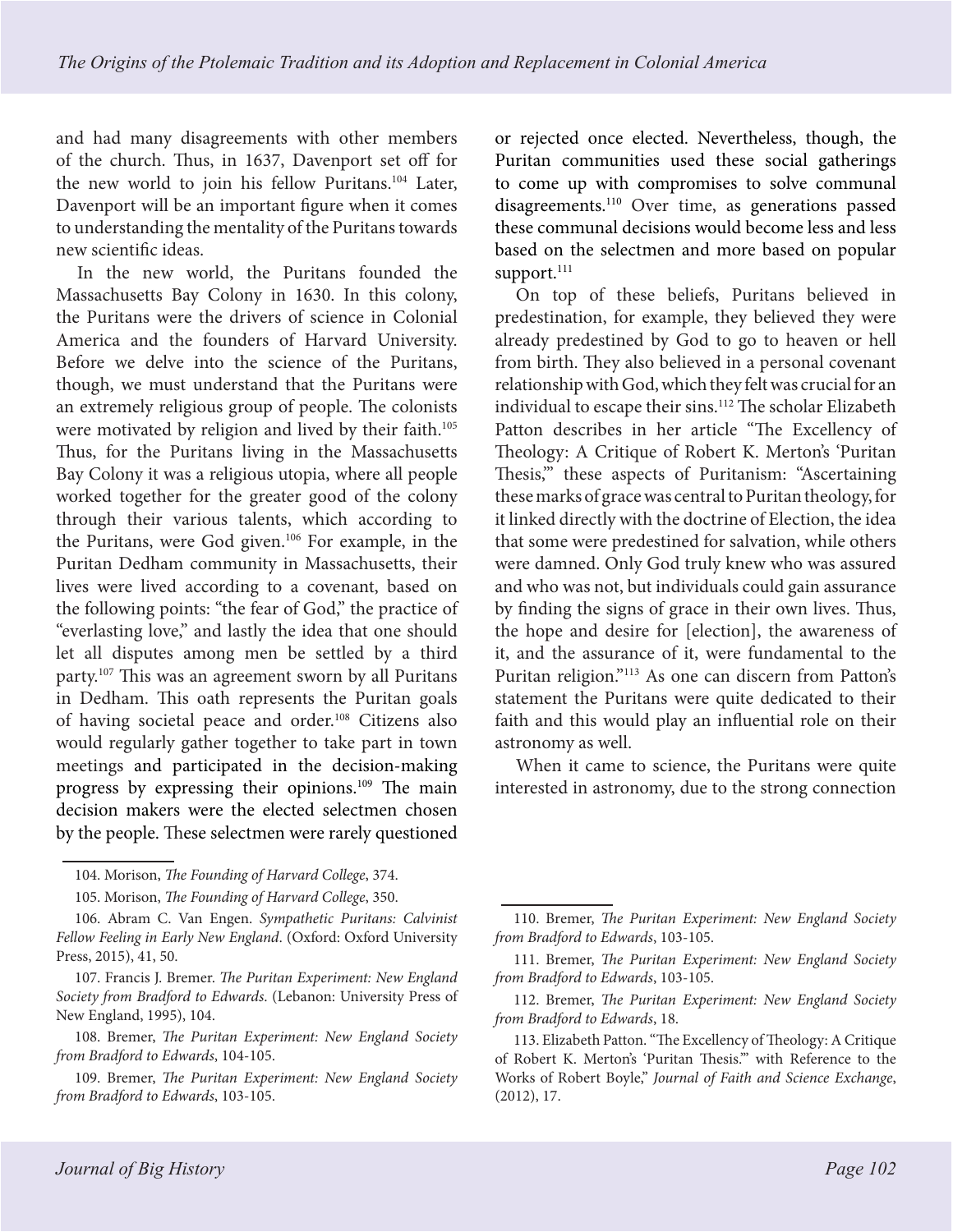between their religious and astrological beliefs.<sup>114</sup> Astronomy was often written about in the astronomical almanacs produced by the Puritans, which featured the latest astronomical research by colonial scholars.<sup>115</sup> In light of this, it is important to note that the idea behind these astronomical almanacs actually comes from Claudius Ptolemy.116 Evidence of this comes from the year 150 A.D., when Ptolemy made a catalogue of the stars, tracking their movements in records, which would create the basis for which the colonial almanacs would be structured.117 Now, these almanacs were fixated on religious matters until about the  $18<sup>th</sup>$  century, when the amount of religiosity in them started to shrink.<sup>118</sup> Also, these  $17<sup>th</sup>$  century almanacs were usually produced by Harvard graduates.<sup>119</sup> In fact, 41 out of 44 almanacs produced prior to 1687 were written by Harvard graduates.<sup>120</sup> Harvard University was founded by the Puritans in 1636 as a religious institution.<sup>121</sup> At Harvard University in the 17<sup>th</sup> century, there were only a few textbooks on astronomy, which came from the private collections of John Winthrop the Younger and the family of Cotton Mather.122 John

117. Nichols "Notes on the Almanacs of Massachusetts." *Almanacs of Massachusetts*, 15.

118. Nichols "Notes on the Almanacs of Massachusetts." *Almanacs of Massachusetts*, 17.

119. Donald K. Yeomans "The Origin of North American Astronomy—Seventeenth Century." *Isis*, Vol. 68, No. 3 (1977), 423. http://www.jstor.org/stable/231317.

120. Nichols "Notes on the Almanacs of Massachusetts." *Almanacs of Massachusetts*, 18.

121. Brasch. "John Winthrop (1714-1779), America's First Astronomer, and the Science of His Period.", 154.

Winthrop the Younger is considered by Colonial American scholars to have been the first American astronomer and scientist who would help lay the foundation of American astronomy.123 Following in the footsteps of Winthrop, there were Colonial Americans who were making an impact in astronomy on the global stage. One noteworthy example was Colonial American scholar Thomas Brattle, who contributed to Isaac Newton's research on gravity via his research on the elliptical orbit of the comet of 1680.<sup>124</sup> He was not the only Colonial American with a connection to Isaac Newton though. Colonial American astronomer Arthur Storer was even friends with Newton and regularly exchanged letters regarding astronomy with  $him.<sup>125</sup>$ 

Upcoming, I will analyze the influence of the Ptolemaic tradition on the Puritans. I will do this by focusing on the thriving beliefs in astrology and the Geocentric theory in Colonial America. As stated previously, these two fields must be grouped together because from even before the time of Ptolemy to the beginning of Colonial America, astrology and astronomy were inseparable. As scholar Robert R. Newton argues "In Greek civilization, and also in European civilizations until about the time of the Renaissance, little distinction was made between astrology and astronomy. When a distinction was made, we can see in the very names which subject was considered more important: astrology means the science of the stars whereas astronomy means merely their arrangement."<sup>126</sup> Because of this, when the Colonial Americans inherited the Ptolemaic tradition, they not only inherited its astronomy, but also its astrology. Now, starting with astrology, it is

<sup>114.</sup> F. E. Brasch. "John Winthrop (1714-1779), America's First Astronomer, and the Science of His Period." *Publications of the Astronomical Society of the Pacific*, Vol. 28, No. 165 (1916), 154. http://adsabs.harvard.edu/full/1916PASP...28..153B.

<sup>115.</sup> Samuel Eliot Morison. "The Harvard School of Astronomy in the 17<sup>th</sup> Century." *The New England Quarterly*, Vol. 7, No. 1 (1934), 16.

<sup>116.</sup> Charles L. Nichols "Notes on the Almanacs of Massachusetts." *Almanacs of Massachusetts*, (1912), 15. http:// www.americanantiquarian.org/proceedings/45647891.pdf.

<sup>122.</sup> Yeomans "The Origin of North American Astronomy— Seventeenth Century.", 422.

<sup>123.</sup> Brasch. "John Winthrop (1714-1779), America's First Astronomer, and the Science of His Period.", 154, 170.

<sup>124.</sup> F. E. Brasch. "The Isaac Newton Collection." *Publications of the Astronomical Society of the Pacific*, Vol. 74, No. 440 (1962), 388. http://adsbit.harvard.edu//full/1962PASP...74..36 6B/0000368.000.html.

<sup>125.</sup> Roberta J.M. Olson and Jay M. Pasachoff. *Fire in the Sky: Comets and Meteors, the Decisive Centuries, in British Art and Science*. Cambridge: Cambridge University Press, 1998), 26.

<sup>126.</sup> Newton, "Astronomy, Astrology, Ptolemy, and US.", 77.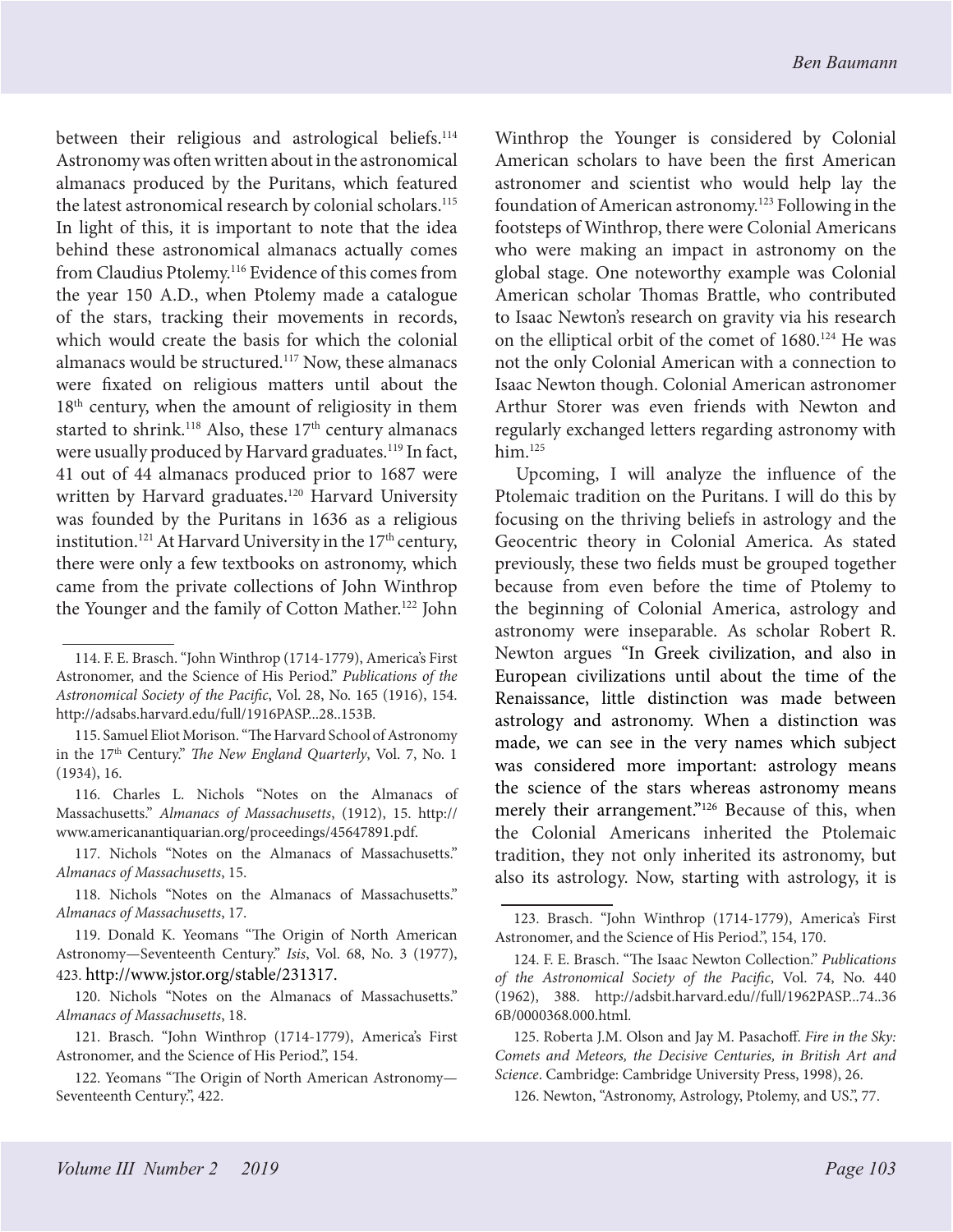important to understand why Colonial Americans developed these beliefs from the Ptolemaic tradition. In the Colonial American almanacs, scholars always detailed the monthly celestial events of each year and their correlations with astrology. On top of this, these almanacs also contained various essays on astronomy and astrology. For a notable number of Colonial Americans, but not all, astrology was taken quite seriously. For example, an author of some of the colonial almanacs by the name of Samuel Danforth believed the following about comets: "Most commonly they are observed to precede if not portend great calamities."127 This was a very common theme for astrological supporters throughout history going back to the ancient world and the idea of comets representing pending disasters was popular among the colonists. Another Colonial American by the name of Increase Mather who was a Puritan minister, believed that comets were God's warnings to the sinners of Earth and a sign that those who have sinned must repent or prepare for disaster. Mather took this so seriously his grave warnings were commonly incorporated into his sermons.<sup>128</sup> He also wrote a book about astrology and comets in 1683 in a book titled *Kometographia*, where he argued about how comets symbolized God's anger.129

Despite this though, he denied that astrological predictions based on celestial events were legitimate, even though he was still superstitious about them.<sup>130</sup> Mather explains his theory of astrology in the following statement from his book *Kometographia* "There are those who think, that inasmuch as comets may be supposed to proceed from natural causes there is no speaking voice of heaven in them, beyond what is to be said of all other works of God. But certain it is, that many things which may happen according to

the course of nature, are portentous signs of divine anger...Thunder, Lightning, Hail, and Rain, are from natural causes, yet are they sometimes signs of God's holy displeasure." 131 In turn, for the Puritans, like the ancient Greeks and Greco-Romans nature represented God or the Gods.

When it comes to the colonial non-believers of astrology, they reacted quite differently to the field of astrology. For instance, though astrology was written about in the almanacs, it was consistently criticized in them as well. As early as 1653, Harvard University condemned astrology as false. By 1690 Harvard had less influence on the almanacs and more astrology began to appear in them. To illustrate this, colonist John Holwell wrote astrological predictions in the almanacs from 1689 to 1700.132 Nonetheless, astrology was still on its way out among the educated, as explained by Colonial American scholar Charles Morton in 1687 in his textbook on astronomy titled *Compendium Physicae*, where he states "The End of Comets hath been Guessed by their supposed effects; to prognosticate some Great evills to Some particular Country; So that they have stricken Great terror into the Vulgar; But [wiser] men see no satisfactory reasons for these Supposed Omens. They see that which is Said in this business is Grounded on [44] falsehood, (or at least [uncertainty]) Namely that they are inflamed matter and that their smoke and Ashes pollute the Air."133 It should also be noted that in the 17<sup>th</sup> century students and scholars at Harvard had access to the following works as well:

<sup>127.</sup> Yeomans "The Origin of North American Astronomy— Seventeenth Century.", 419.

<sup>128.</sup> Yeomans "The Origin of North American Astronomy— Seventeenth Century.", 419.

<sup>129.</sup> Clark A. Elliot. *Science at Harvard University: Historical Perspectives*. (Bethlehem: Lehigh University Press, 1992), 34.

<sup>130.</sup> Yeomans "The Origin of North American Astronomy— Seventeenth Century.", 421.

<sup>131.</sup> Increase Mather. *Kometographia. Or A discourse concerning comets; wherein the nature of blazing stars is enquired into: with an historical account of all the comets which have appeared from the beginning of the world unto this present year, M.DC.LXXXIII. : Expressing the place in the heavens, where they were seen, their motion, forms, duration; and the remarkable events which have followed in the world, so far as thay have been by learned men observed. : As also two sermons occasioned by the late blazing stars*. (Boston: S.G., 1683), 18. https://quod.lib.umich. edu/e/evans/N00277.0001.001?view=toc.

<sup>132.</sup> Yeomans "The Origin of North American Astronomy— Seventeenth Century.", 421.

<sup>133.</sup> Charles Morton. *Compendium Physicae*. (Boston: Colonial Society of Massachusetts, 1940), 93. https://www.colonialsociety. org/node/526.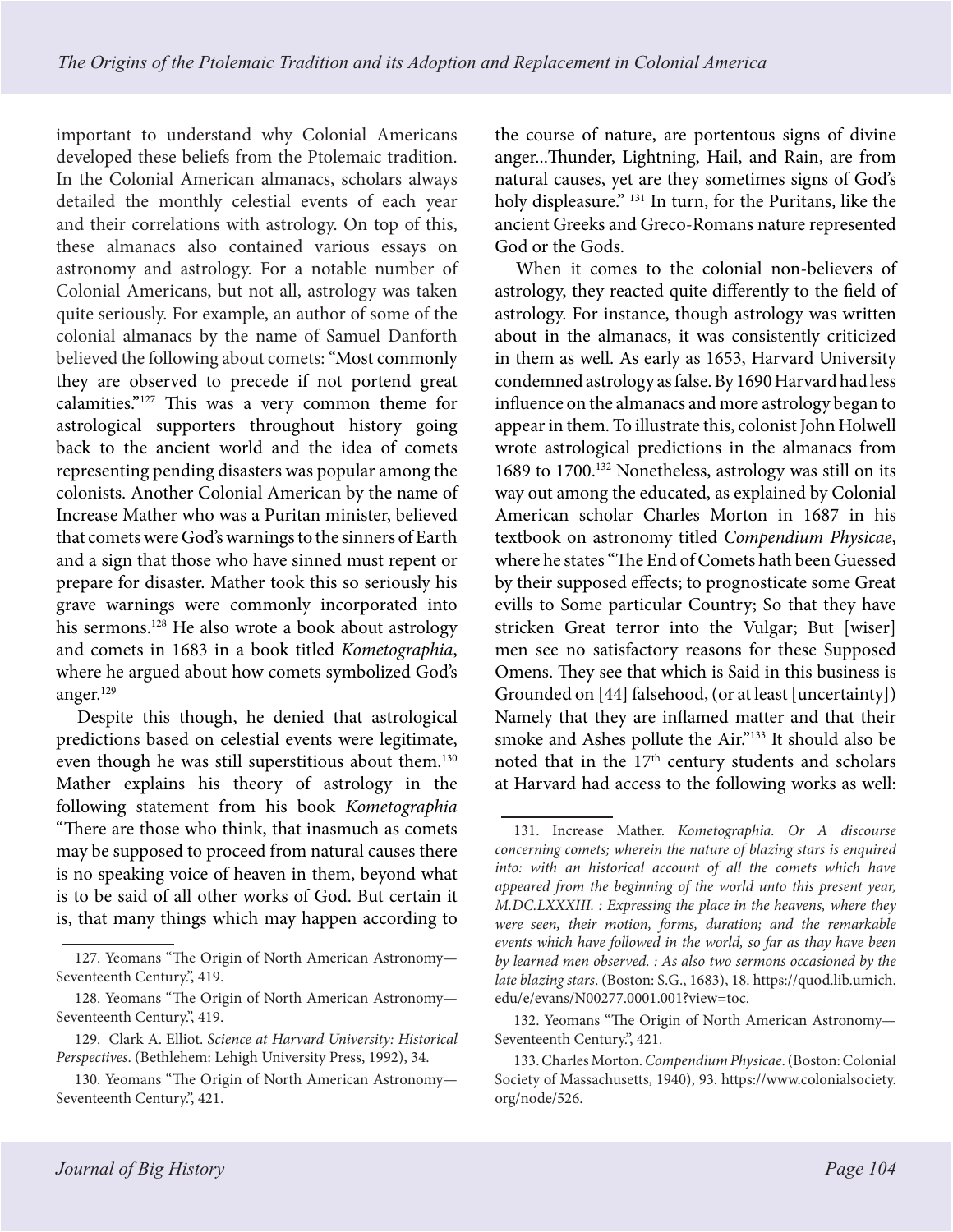*Usefulness of Experimental Natural Philosophy* (1663) by Robert Boyle and *Astronomia Instaurata* (1656) by Vincent Wing and Adrian Heereboord's *Parallelismus Aristoteliscae et Cartesianae Philosophiae Naturalis* (1643). These works would provide the research of the great scholars around the world like Descartes, Galileo, Gassendi, Kepler, Newton, and Halley.134 <sup>135</sup> Nonetheless, Colonial American astrology would start to fade away, after the Copernican tradition became ingrained in society.136 Based on my research it is not clear why it lasted so long in society, but colonial leaders very much wanted to get rid of it.<sup>137</sup> Perhaps the reason why it lasted so long though was because of the idea of predestination in Puritan society, since astrology gave people the ability to see into the future, it empowered them to prepare for what was yet to come. Overall, however, when it comes to the origins of Colonial American astrology, there is a connection to Ptolemy, because Ptolemaic tradition provided the inseparable fields of astrology and astronomy to the Western world and thus astrological ideas like genetic traits were culturally passed down to the Colonial Americans.

Moving on from astrology in Colonial America, we turn to the Colonial American belief in the Geocentric theory by Ptolemy. From its founding, Harvard University was teaching the Ptolemaic tradition. As a matter of fact, the first president of Harvard University, Henry Dunster, in 1640 was teaching the Ptolemaic tradition and Aristotelian natural philosophy from a book by Johannes Magirus. A German physics professor, his work was titled

*Physiologia peripatetica*. <sup>138</sup> 139 Magirus' work, which was first published in 1597, was very popular at Cambridge University in the  $17<sup>th</sup>$  century.<sup>140</sup> In his work, he talked about various astronomical subjects including: the planets, fixed stars, eclipses, and comets, based on the Ptolemaic tradition.<sup>141</sup> All these things were important to the astronomical studies of the Colonial Americans. Magirus also stressed the need to study nature and the universe to truly understand God.<sup>142</sup> This was the mentality that the Puritans especially embraced in the theological underpinnings of their astronomy. Harvard University would continue teaching from this book until  $1671$ .<sup>143</sup> In addition, in the colonial almanacs as late as 1656 there were still Pro-Ptolemaic astronomy essays being written. For example, Thomas Shepards' essay in the almanac of 1656 titled "A Brief Explication of the most Observable Circles in the Heavens."<sup>144</sup>

In the early days at Harvard University, the first generation of students adopted the teachings of the Ptolemaic tradition without protest.<sup>145</sup> The reason for the Colonial Americans' unquestioned embrace of the Ptolemaic tradition, stems from the inability of

143. Wright, *The Cultural Life of the American Colonies*, 220.

<sup>134.</sup> Perry Miller and Thomas H. Johnson. *The Puritans: A Source Book of Their Writings.* (New York: HarperCollins, 1963), 733.

<sup>135.</sup> Louis B. Wright. *The Cultural Life of the American Colonies*. (Mineola: Dover Publications, Inc., 2002), 220.

<sup>136.</sup> Nichols "Notes on the Almanacs of Massachusetts." *Almanacs of Massachusetts*, 20.

<sup>137.</sup> Butler, Jon. "Magic, Astrology, and the Early American Religious Heritage, 1600-1760," *The American Historical Review*, Vol. 84, No. 2 (1979), 339. http://www.jstor.org.proxy.uba.uva. nl:2048/stable/1855136.

<sup>138.</sup> Yeomans "The Origin of North American Astronomy— Seventeenth Century.", 415.

<sup>139.</sup> Rutkin, Darrel H. "Astrology," in *The Cambridge History of Science, Volume 3: Early Modern Science* edited by Katharine Park and Lorraine Daston. (Cambridge: Cambridge University Press, 2006), 555.

<sup>140.</sup> Katherine Neal. *From Discrete to Continuous: The Broadening of Number Concepts in Early Modern England*. (Berlin: Springer Science + Business Media, 2002), 12.

<sup>141.</sup> Alan Gabbey. "Newton, active powers, and the mechanical philosophy." in *The Cambridge Companion to Newton*. edited by Rob Iliffe and George E. Smith. (Cambridge: Cambridge University Press, 2016), 423.

<sup>142.</sup> Terhi Kiiskinen. "The natural philosophy of Sigfrid Aronus Forsius: between the created world and God." in *Medicine, Natural Philosophy and Religion in Post-Reformation Scandinavia*. Edited by Ole Grell and Andrew Cunningham. (London: Routledge, 2017), 157.

<sup>144.</sup> Erwin V. Johanningmeier *Americans and Their Schools*. (Long Grove: Waveland Pr Inc, 1985), 14.

<sup>145</sup> Morison, "The Harvard School of Astronomy in the 17<sup>th</sup> Century.", 3.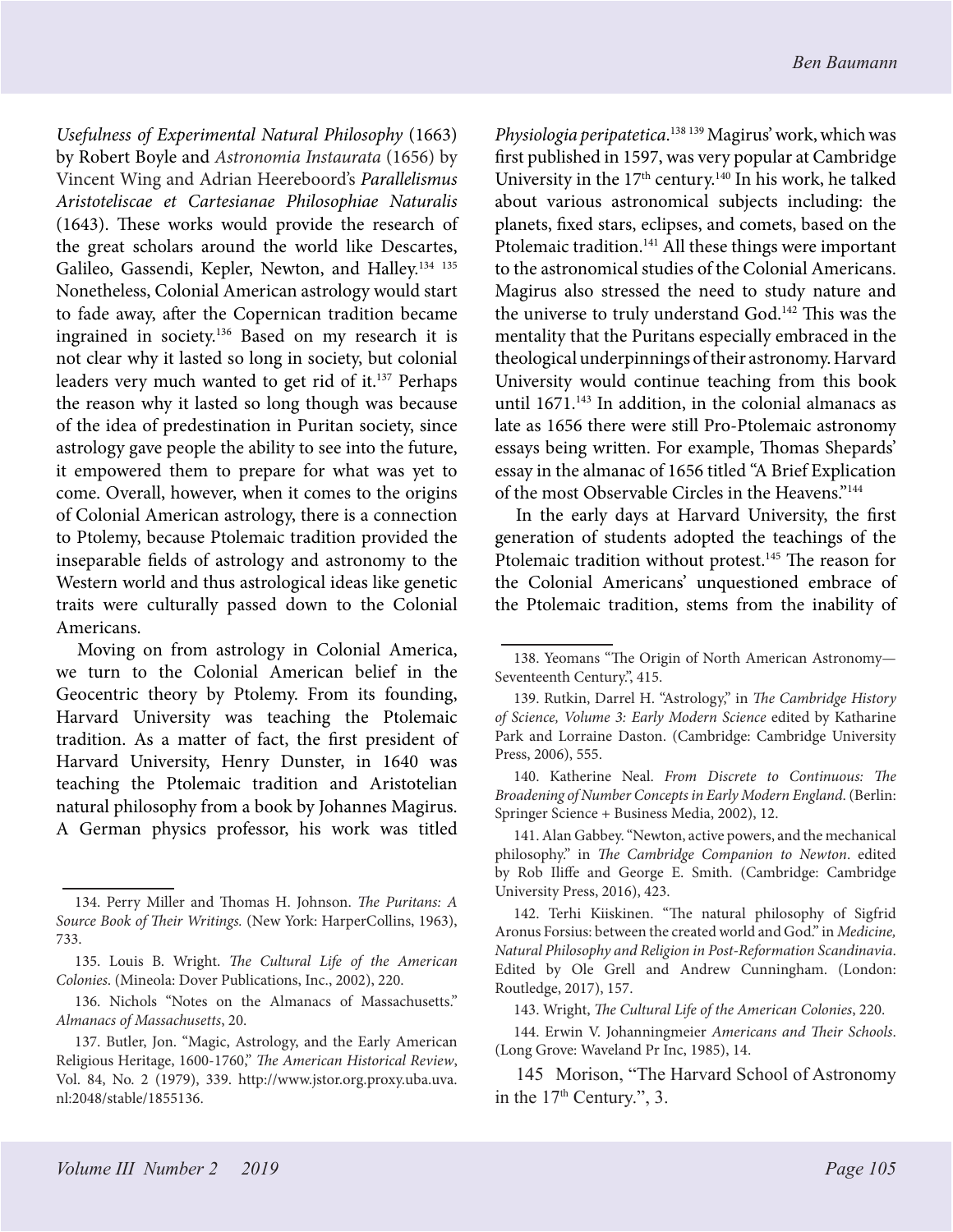scholars to see the stellar parallax, meaning Colonial Americans in support of the Ptolemaic tradition were unable to see the differences in the stars, when viewing them from different positions. This is because they did not possess the technology to view the deviations of the stars. As scholar Rose Lockwood states in her article "The Scientific Revolution in Seventeenth Century New England," "The absence of any perceptible parallax in the stars was used early as an argument against the Copernican system, for if the Earth were in fact moving, then according to the critics, the stars should change in their relationship with one another. To evade this criticism, Copernicus had been forced to place the sphere of the fixed stars at such a great distance from the Earth that the shifting relationships would be imperceptible."146 In turn, as scholar Louis B. Wright points out in his book *The Cultural Life of the American Colonies* "Many learned men of the seventeenth century, in the colonies as elsewhere, lived and died in Ptolemaic orthodoxy."147 This anti-Copernican mindset would not dominate the colonies for too much longer though and it is due to the Puritans' outlook that the sciences contributed to their theology.

## **IV: The Shift Towards the Copernican Tradition**

The Copernican tradition came to replace the Ptolemaic tradition. This would occur due to three major factors: The Puritans' religious openness to new scientific ideas, the use of Greek intellectual thought by the Puritans, and the scientific aid given by England. To start, I will focus on the scientific thought behind this shift towards Copernicus and the debates that were being held. For example, the role of important ideas regarding logic and mathematics was central. Before adopting the Copernican tradition, Colonial Americans in academia had already set the stage for this transition. Despite embracing the Ptolemaic

tradition, the Colonial Americans stilled gazed at the heavens above to learn more about them.<sup>148</sup> As a result, as the scientific revolution occurred, the Colonial Americans did not isolate themselves.<sup>149</sup> In fact, the Puritans would do the exact opposite. In fact, several Puritans became members of England's top scientific group, the Royal Society, and in 1683 Puritans even created their own scientific organization called the "Philosophical Society."150

This movement all began in the New England almanac of 1659 by Zechariah Brigden who made the following statement, which would change Colonial America forever: "In the lowest room of the world is placed the sun, which challengeth to it itself a central motion…which is evidenced by the admirable invention of the telescope…After Venus is placed y Earth, which befides her diurnal revolution in 24 houres, hath an anual periodical through y ecliptique performed in 365 dates...that this is the true & genuine system of the world."151 Therefore, he asserted that the sun is at the center of the universe and that the Earth revolves around it. Because of this daring essay the freedom of thought would be tested early in Colonial America. Naturally, such an essay would most certainly catch the attention of the Puritan church leaders. As mentioned earlier, however, the church was open to the ideas of Brigden, in turn leaving room for Colonial

<sup>146.</sup> Rose Lockwood. "The Scientific Revolution in Seventeenth-Century New England." *The New England Quarterly*, Vol. 53, No. 1 (1980), 89. http://www.jstor.org/stable/365290.

<sup>147.</sup> Wright, *The Cultural Life of the American Colonies*, 220.

<sup>148.</sup> Milton Sernett*. Portent and Providence- An Investigation of the Puritan Habit of Deciphering the Will of God in the Natural and the Preternatural with Special Reference to "The Scarlet Letter" by Nathaniel Hawthorne*. (Saint Louis: Concordia Seminary, 1967), 18.

<sup>149.</sup> Sernett*. Portent and Providence- An Investigation of the Puritan Habit of Deciphering the Will of God in the Natural and the Preternatural with Special Reference to "The Scarlet Letter" by Nathaniel Hawthorne*, 18.

<sup>150.</sup> Sernett*. Portent and Providence- An Investigation of the Puritan Habit of Deciphering the Will of God in the Natural and the Preternatural with Special Reference to "The Scarlet Letter" by Nathaniel Hawthorne*, 18.

<sup>151</sup> Zechariah Brigden. *An Almanack of Coelestial Motion for this Present Year of the Christian Era 1659*. (Cambridge: S. Green, 1659), 14. https://catalog.<br>hathitrust.org/ Record/010586548?type%5B%5D= Record/010586548?type%5B%5D= all&lookfor%5B%5D=Zechariah%20Brigden&ft=.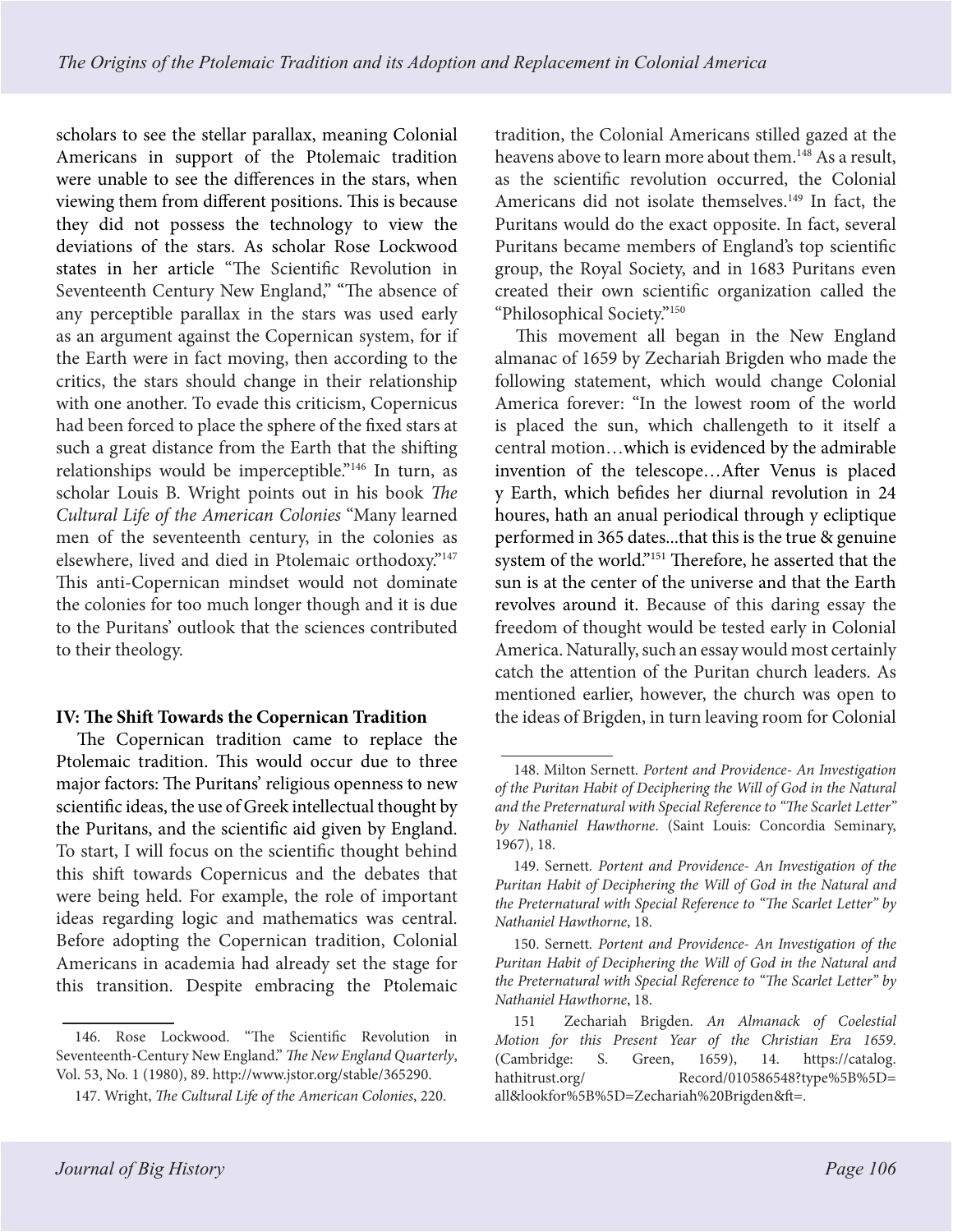American science to grow.

 Next, Brigden's almanac was then followed by other Pro-Copernican almanacs like *An almanack for the year of our Lord 1661* by Samuel Cheever, Cheever also came out in support of the Copernican tradition arguing "The ancient opinion of the Earth's motion...is quite rejected...Copernicus now appeares, and allowing the Earth her diurnall and anuall motion, cleares up by infallible geometricall demonstrations that all motions are performed about the Sun the undoubted center of y Planetary Orbs....Whereupon in this age, Galileus, Bullialdus, Keplerus, Gassendus, and fundry other mathematicians, have learnedly cortuted the Ptolemaick & Tychonick systeme, and demonstrated the Copernican Hypothesis to be most confentneous to truth and ocular observations."152 This was a huge development for Colonial America, because a trend started to occur, where year after year the Copernican tradition was being favored in the local almanac in New England.

In 1671, the shift towards Copernicus would continue, as the work of Johannes Magirus would be removed from the Harvard University curriculum, due to a supposed student protest against a requirement to study the Ptolemaic tradition. In response, Harvard University replaced Magirus' work with Adrian Heerboor's *Parallelismus Aristoteliscae et Cartesianae Philosophiae Naturalis* written in 1643, which was in favor of the Copernican tradition.<sup>153</sup> This would also lead to dramatic changes to the New England almanacs, which would no longer give any type of support to the Ptolemaic tradition. Evidence of this comes from Colonial American scholar John Foster and his almanac called *An Almanack of Coelestial Motion for this Present Year of the Christian Era*, where he states "The Ptolemaick Hypothesis having for many centuryes of years been the basis of astronomical calculations, is now in this latter age of the world by astronomers wholly rejected. Who have found out

a way by far more plausible for the salving of the wonderful variety of motions and appearances among the planets, they being now generally of opinion (how strange forever it may seem) that the Earth moves and that the sun stands still."154 This is fascinating, because only about 16 years after Brigden's essay, the Ptolemaic tradition died among the scholarly community in New England.

Another example, of this movement towards Copernicus comes from Charles Morton, who states "What is said may suffice to Shew that the old doctrine of the heavens was imperfect, and that this latter seams more probable, and better suted to other things in nature, we shall have occasion to speak of hereafter this recommends itself to our acceptance as the most artificial for that it is the most Simple, and intelligible, and free from the other Intricacies as may be seen in the diagram. Absurd and intricate the old is yet, Tichoes imperfect, the Other is compleat."155 In his 1687 Harvard textbook Morton wrote *Compendium Physicae*, declaring the Copernican tradition to be the only complete astronomical model, whereas the Ptolemaic tradition and others are not.

This was incredibly important to the scientific revolution in Colonial America, because the almanacs were the most widely spread literature in the colony. Now, one should also point out that this shift was more in the academic community, rather than the general public, because most of the public was not educated enough to understand essays in the almanacs. However, because Harvard University would sponsor the new astronomy as truth and something that is in line with the Bible as well, the Copernican tradition developed great authority among the church and its members in the colony.<sup>156</sup> It also helped that scientists all around Europe and Colonial America were making discoveries, which helped cement the new astronomical theory in Western science. As scholar J. Rixey Ruffin

<sup>152.</sup> Samuel Cheever. *An almanack for the year of our Lord 1661*. (Cambridge: S.G. and M.I., 1661), 15. https://catalog. hathitrust.org/Record/010586540.

<sup>153.</sup> Wright, *The Cultural Life of the American Colonies*, 220.

<sup>154.</sup> John Foster. *An Almanack of Coelestial Motion for this Present Year of the Christian Era*. (Cambridge: S. Green, 1675), 14.

<sup>155.</sup> Morton, *Compendium Physicae*, 24.

<sup>156.</sup> Morison, "The Harvard School of Astronomy in the 17<sup>th</sup> Century.", 16.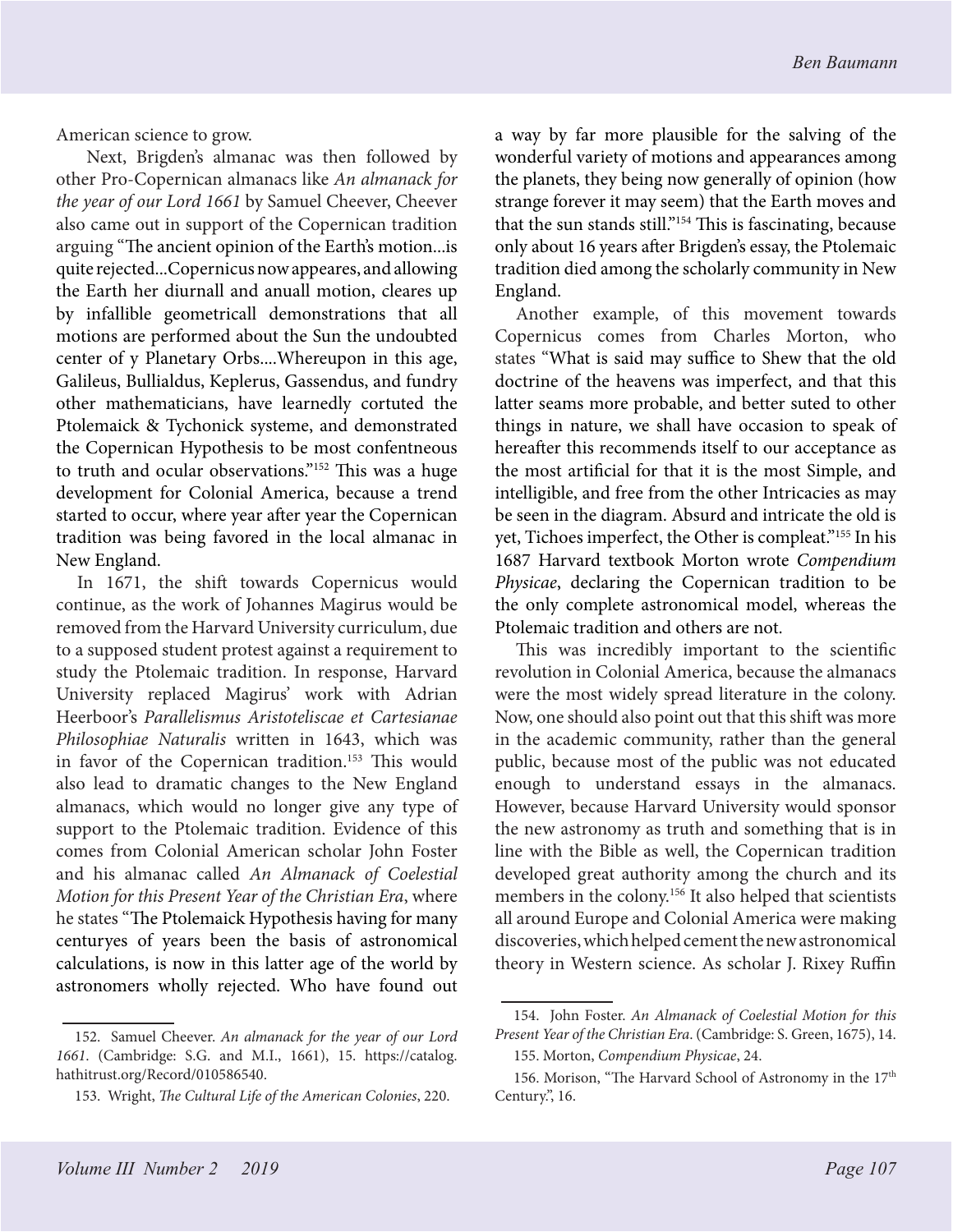points out, "As discoveries proceeding from the New Science multiplied, acceptance of heliocentrism was increasingly inevitable. Astronomers had grappled with a host of questions about celestial bodies, distances, and forces since Copernicus had first advanced his theory. By 1700, many of those questions had been answered."157 This was made possible by the use of tools like the telescope, which helped scholars better amass evidence for heliocentric ideas.<sup>158</sup> Thus, among the scholarly community in the West, the Copernican tradition had prevailed.

Despite this strong push towards Copernicus, the general public still was not completely convinced of the Copernican tradition. For example, in 1713 some were still advocating for the Ptolemaic tradition, including Colonial American Daniel Leeds.<sup>159</sup> In 1714, when Puritan Minister Cotton Mather had stated in a sermon that the Copernican tradition was correct, a church member named Samuel Sewall commented "I think it inconvenient to assert such problems", ergo insinuating that such statements were inappropriate.<sup>160</sup> Also in 1722, a Colonial American by the name of Nathaniel Bowen argued that the Earth was the center of the universe.161 Because of these developments, in 1723, some Copernican scholars expressed their remorse that the Copernican tradition had not yet become fully recognized by the public.<sup>162</sup> These attacks on the Copernican tradition would not go unanswered by the Pro-Copernican scholars and many would respond to the Pro-Ptolemaic remarks through essays. For example, scholars like Thomas Fleet in

157. J. Rixey Ruffin. "'Urania's Dusky Vails': Heliocentrism in

Colonial Almanacs, 1700 1735." *The New England Quarterly*, Vol. 70, No. 2 (1997), 311. http://www.jstor.org/stable/366705.

158. Lockwood. "The Scientific Revolution in Seventeenth-Century New England.", 81-82.

159. J. Rixey Ruffin. "'Urania's Dusky Vails': Heliocentrism in Colonial Almanacs, 1700 1735.", 308-309.

160. Morison, "The Harvard School of Astronomy in the 17<sup>th</sup> Century.", 7.

161. J. Rixey Ruffin. "'Urania's Dusky Vails': Heliocentrism in Colonial Almanacs, 1700 1735.", 308-309.

162. J. Rixey Ruffin. "'Urania's Dusky Vails': Heliocentrism in Colonial Almanacs, 1700 1735.", 309.

1720 or the anonymous writer, B.A. Philo-Astro, responded to criticism of the Copernican system. B.A. Philo-Astro especially played an important role in rebuking these anti-Copernican attacks and was quite a thoughtful writer with deep insight into the perspectives of Colonial America. One particular instance revealing this was his response to Nathaniel Bowen, in which B.A. Philo-Astro pleaded with the public not to condemn ideas that do not conform to their preconceived notions.<sup>163</sup> As Philo-Astro himself claimed in regard to the almanac he wrote in 1723, his almanac was meant for the "unlearned" in hopes that they could "know the general Opinion of the Learned World."164 Also attempting to protect the Copernican tradition, you had Colonial Americans like Nathaniel Ames, who claimed the new Copernican astronomy was proven by mathematics stating, "Mathematical principles are far above the capacity of the generality of men."165 Ames also took on the scriptural resistance towards the Copernican tradition, because many had interpreted the Bible to be based on the Ptolemaic tradition. For example, the passages from the Bible like Ecclesiastes 1:4-5, which has lines which say "the Earth abideth forever", "the sun also ariseth, and the sun goeth down, and hasteth to his place where he arose" or in Psalm 93, which says "the Earth also is established, that it can- not be moved."166 These lines were used in an attempt to take away the legitimacy of the Copernican tradition. In response, Ames would argue against these passages deeming them to be metaphorical. Earlier we saw Brigden also take on this problem arguing that the Bible was subject to interpretation.

Another cause of the public backlash towards Copernican astronomy was the rapid pace at which

166. J. Rixey Ruffin. "'Urania's Dusky Vails': Heliocentrism in Colonial Almanacs, 1700 1735.", 311.

<sup>163.</sup> J. Rixey Ruffin. "'Urania's Dusky Vails': Heliocentrism in Colonial Almanacs, 1700 1735.", 310.

<sup>164.</sup> Thomas A. Horrocks. *Popular Print and Popular Medicine: Almanacs and Health Advice in Early America*. (Amherst: University of Massachusetts Press, 2008), 5.

<sup>165.</sup> J. Rixey Ruffin. "'Urania's Dusky Vails': Heliocentrism in Colonial Almanacs, 1700 1735.", 309.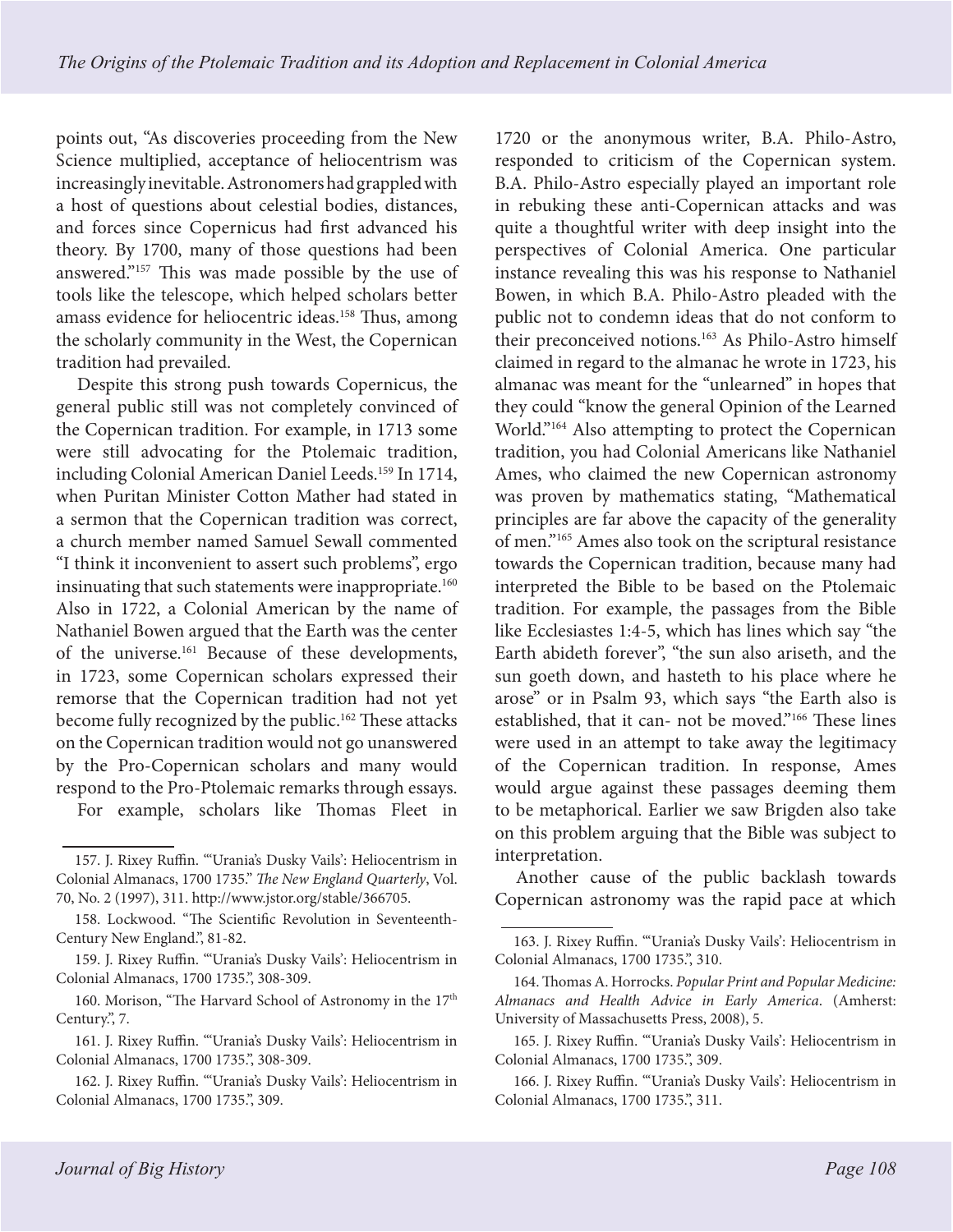new scientific developments were occurring and the fact that new questions, which were once considered unthinkable, suddenly became a part of the academic discourse and this ultimately spooked the public. For example, ideas such as an infinite universe and countless inhabitable worlds beyond Earth, all arose from the logical implications of Copernican analysis.<sup>167</sup> This is because people could no longer complacently think of Earth as being special, but rather had to grapple with the idea that Earth was potentially part of something larger and was itself no longer unique.

Therefore, the Copernican tradition did not fully become accepted by the non-academic public until after 1720. According to Ruffin, most ideas about the Copernican tradition previous to this were rejected by the non-Harvard community.168 This was because heliocentric theory did not start to become adopted by Colonial scholars until after Brigden's essay in 1659 and after 1675 the Colonial almanacs faced competition from other almanacs and had to compete for the public's attention. In fact, by the end of the 17<sup>th</sup> century Harvard University sponsored almanacs would stop being published, due to this increase in competition with other almanac makers.<sup>169</sup>

Moving on, these Puritans intellectuals were the first of the Colonial Americans to apply Greek scientific traditions of reason and mathematics to the world around them, setting the foundations for what would become American astronomy. This is reiterated by Milton Sernett in this quote: "Far from disdaining intellectual pursuits, the Puritans were the earliest of Americans to apply reason to the world about them. American science owes much to the men who gathered around the 'optic tube' at Harvard in those early days. Yet in spite of their many associations with the scientific revolution in England and on the Continent and in spite of their own discoveries in the laboratory of Nature, the greatest Puritan thinkers never dared to question the fundamental theological maxim that God revealed his providence in the portents about them."170 It was also the fact that like Copernicus, Colonial Americans through the use of reason and mathematics realized the discrepancies in the Ptolemaic tradition. Much like Copernicus, for example, they realized that the mathematics of Ptolemy did not fit the physical system of Aristotle. As a result, due to their piety these Colonial Americans felt the need to re-explain the true nature of the universe.171 Thus, without the scientific inquiry of the Colonial Americans. American science would not become the powerhouse it is today.

Next, we will examine Puritan religion and its cohesion with the pursuit of science. To start, the scholar Jon H. Roberts in his chapter "Science and Christianity in America: A Limited Partnership" in the book *American Christianities: A History of Dominance and Diversity*, offers a very thought-provoking quote, which says "The conviction that the creation attested to its creator prompted some Puritans to play an active role in appropriating and disseminating knowledge gleaned from natural philosophy."172 This is where the Puritan shift towards the ideas of Copernicus begins, with this Puritan openness to the Greek practice of natural philosophy. This can be seen in the memoirs of the first president of Harvard, Henry Dunster, who was also an educator there. In his memoirs from 1654, Dunster describes the requirements of the education at Harvard University to obtain a degree, stating "Every scholar that on proof is found able to read the original of the Old and New Testament into the Latin tongue, and to resolve them logically, and is instructed

<sup>167.</sup> J. Rixey Ruffin. "'Urania's Dusky Vails': Heliocentrism in Colonial Almanacs, 1700 1735.", 313.

<sup>168.</sup> J. Rixey Ruffin. "'Urania's Dusky Vails': Heliocentrism in Colonial Almanacs, 1700 1735.", 313.

<sup>169.</sup> J. Rixey Ruffin. "'Urania's Dusky Vails': Heliocentrism in Colonial Almanacs, 1700 1735.", 307.

<sup>170.</sup> Sernett*. Portent and Providence- An Investigation of the Puritan Habit of Deciphering the Will of God in the Natural and the Preternatural with Special Reference to "The Scarlet Letter"* by Nathaniel Hawthorne, 74.

<sup>171.</sup> Lockwood. "The Scientific Revolution in Seventeenth-Century New England.", 79.

<sup>172.</sup> Jon H. Roberts. "Science and Christianity in America: A Limited Partnership." in *American Christianities: A History of Dominance and Diversity* edited by Catherine A. Brekus and W. Clark Gilpin. (Chapel Hill: University of North Carolina, 2011), 328.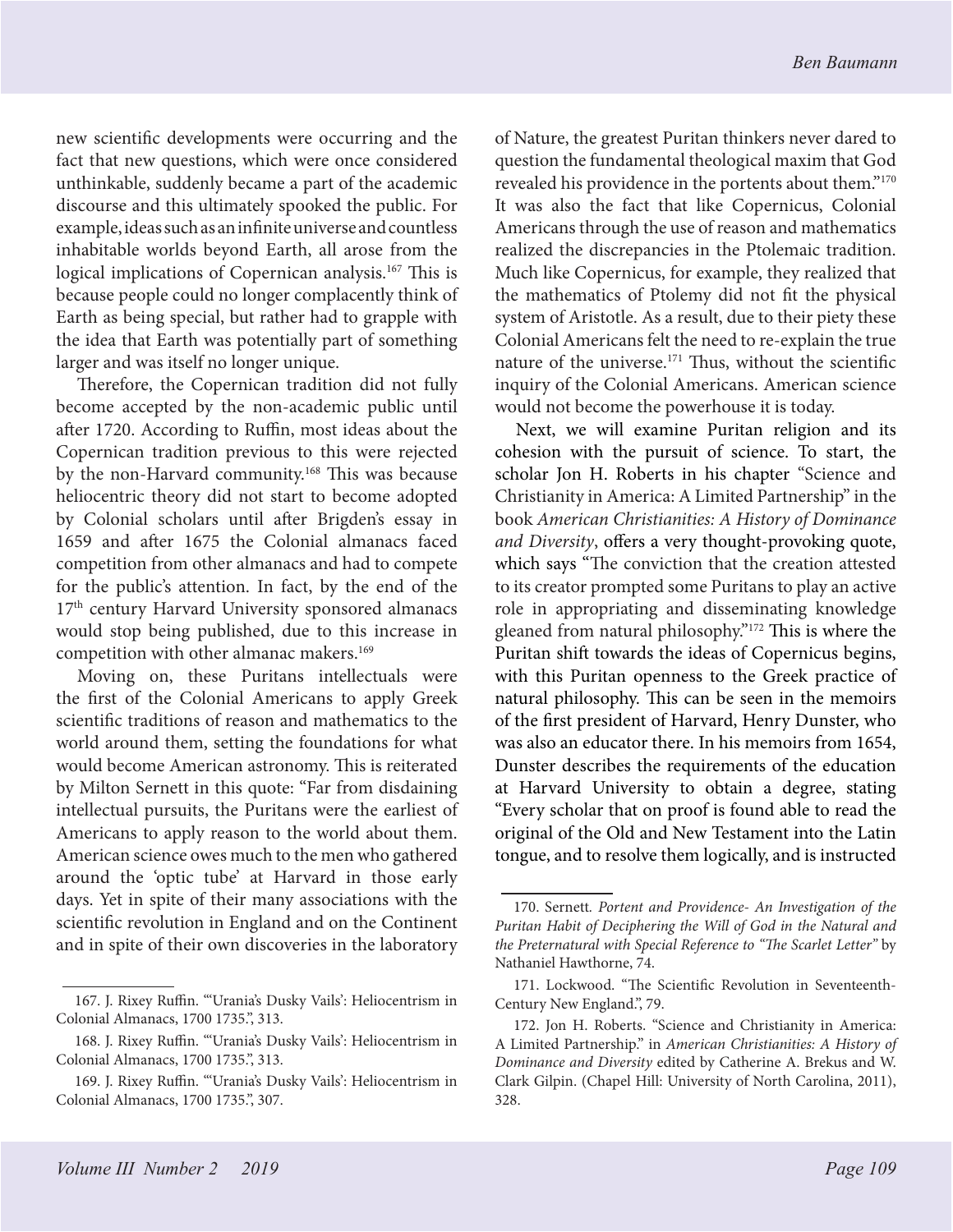in the principles of natural and moral philosophy, withal being of honest life and conversation, and at any Public Act hath the approbation of the Overseers and President of the College, may be invested with his first degree: but none shall expect it until he hath been four whole years in the College, in which he hath lived blameless, and hath faithfully performed all public exercises."173 Also at Harvard, students had to be well trained in the field of mathematics, mastering the subjects of arithmetic, geometry, and astronomy.<sup>174</sup>

Thus, the Puritans, as they began to develop more as a society, began to explore the field of astronomy more and more in honor of their faith. This is somewhat surprising given our twenty-first century perspective, which tends to assume that intensely religious societies tend to ignore or reject scientific inquiry. But for the Puritans, much like the ancient Greeks, their religious beliefs only increased their thirst for astronomical knowledge. This can be seen in a quote by scholar Milton Sernett in his article "Portent and Providence- An Investigation of the Puritan Habit of Deciphering the Will of God in the Natural and the Preternatural with Special Reference to "The Scarlet Letter" by Nathaniel Hawthorne", where Sernett argues "The 'warfare between science and theology' found no battleground in New England, where the clergy were leaders in liberalism and enlightenment, purveyors of new learning to the people."175 This was not a problem when the Puritans were in England as well.<sup>176</sup> This was especially surprising, given the fact that Puritan science had to be able to navigate the biblical minefield that is the belief in a literal interpretation of the Bible, to which they subscribed wholeheartedly.

For example, Colonial American scholar John Foster, who as mentioned earlier was a supporter of the Copernican tradition, attempted to fight off objections based on biblical scripture. This was a challenging task, because as he himself stated, the Bible had "infallible authority."177 This is one of the most amazing things about the Puritans because you have these people who possess a persona that is incredibly rigid and pious and yet, these strict religious leaders are not taking a stand against science, but are rather for it. For them science is not an enemy, but instead a tool of God. This is also the view Claudius Ptolemy had about the relationship between science and theology. For instance, in the *Almagest*, when speaking of mathematics, which, thanks to him became the foundation of science in the West, he says, "For this is the best science to help theology…With regard to virtuous conduct in practical actions and character, this science, above all things, could make men see clearly; from the constancy, order, symmetry and calm which are associated with the divine, it makes its followers lovers of this divine beauty, accustoming them and reforming their natures, as it were, to a similar spiritual state."178

Interestingly enough, Colonial Americans had a very similar view of the field of mathematics as well, as described by Colonial American scholar Thomas Brattle. A professor of mathematics and astronomy at Harvard University, he characterized mathematics as, "The most true doctrine and discipline."179 Because of this, modern day scholars like Lockwood argue "The scientific revolution was grounded in a mystical notion that God is a great geometer, and that mathematics is a revelation of God's intricately rational plan."<sup>180</sup> Therefore, Ptolemy and the Colonial Americans seem to have had quite a bit in common, when it came to

<sup>173.</sup> Henry Dunster. *President Dunster's Quadriennium Memoir*. (Cambridge: Harvard University Archives, 1654), 291. https://www.colonialsociety.org/node/411#ch04.

<sup>174.</sup> Elliot, *Science at Harvard University: Historical Perspectives*, 29.

<sup>175.</sup> Sernett*. Portent and Providence- An Investigation of the Puritan Habit of Deciphering the Will of God in the Natural and the Preternatural with Special Reference to "The Scarlet Letter"* by Nathaniel Hawthorne, 19.

<sup>176.</sup> Bremer, *The Puritan Experiment: New England Society from Bradford to Edwards*, 196.

<sup>177.</sup> Foster, *An Almanack of Coelestial Motion for this Present Year of the Christian Era*, 14.

<sup>178.</sup> Ptolemy, *Ptolemy's Almagest*, 36-37.

<sup>179.</sup> Rick Kennedy. "Thomas Brattle and the Scientific Provincialism of New England, 1680-1713." The New England Quarterly, Vol. 63, No. 4 (1990), 597-599. http://www.jstor.org/ stable/365919.

<sup>180.</sup> Lockwood. "The Scientific Revolution in Seventeenth-Century New England.", 80.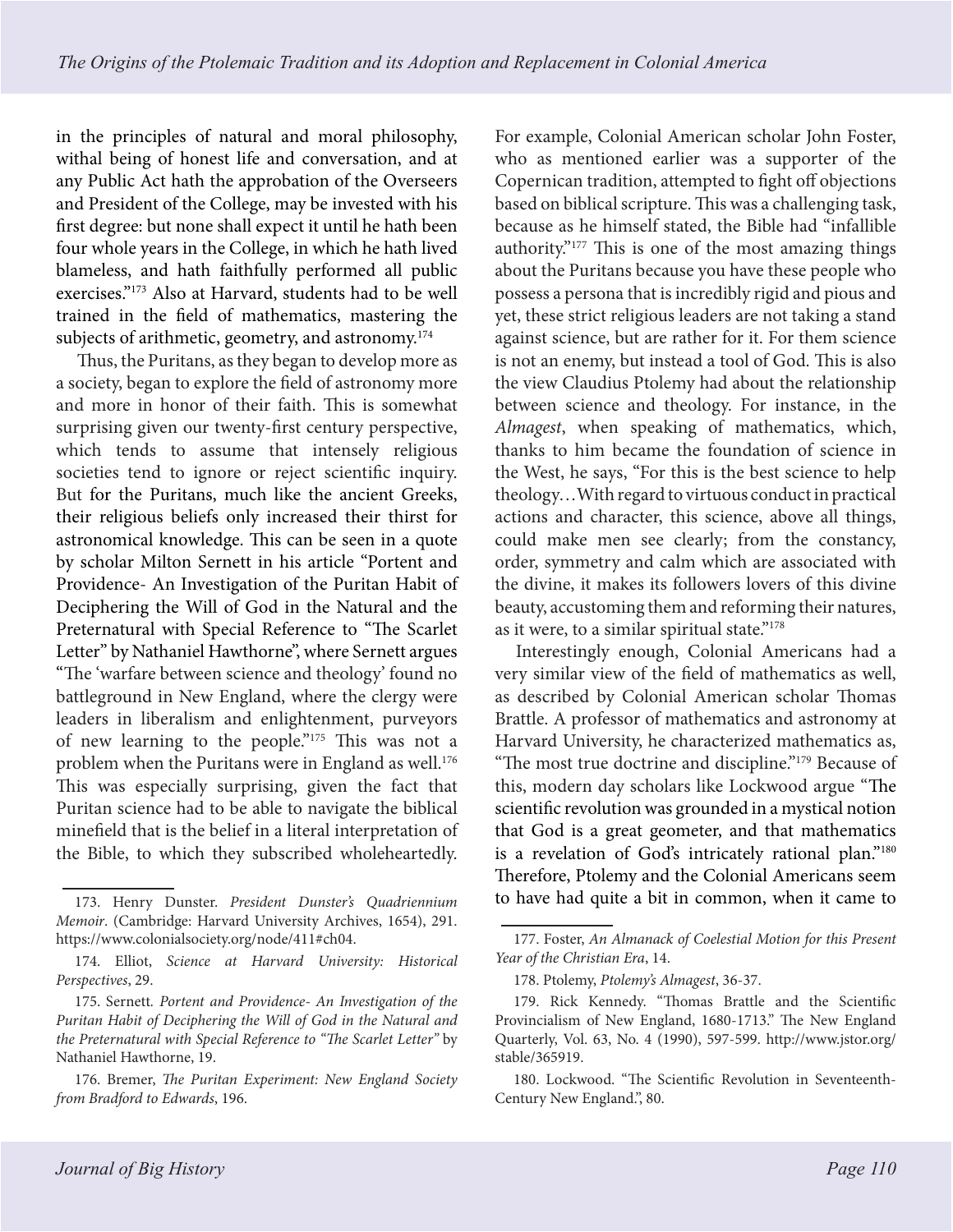their view of mathematics. It should also be noted that scholars in Europe like Galileo had also come up with this philosophy, but the origins of this concept started with Ptolemy.

Another important development of Puritan theology, which helped them transition towards the Copernican tradition, was their belief that their minds were part of God's creation. Therefore, their mind was competent enough to build an understanding of God's creation. This theological perspective would prevent an outlook that might deem science a useless field, due to the potentially detrimental anti-scientific belief that God's universe is unknowable. In turn, this made new ideas easier to accept, when discovered.181 At the same time though, the advancement of science also began to shake up Puritan theology in unprecedented ways, because it opened up all previous knowledge of the universe to questioning and skepticism. This questioning even made Puritans uncomfortable, for example, as Rose Lockwood states, "These theories had devastating implications for the theology of the Creation. As the relationship between the new science and Puritan theology became apparent to New England astronomers, the confusion in their theories seemed to increase. Thus, when they came to consider the possibility of an indefinitely extended, or even infinite, universe, their close association of God with the created universe introduced the unnerving possibility of the eternity of the world."182 Consequently, just as many societies have had to reconcile conflicting ideas, the Puritans too had to figure out how to preserve their theology, in light of seemingly contradictory scientific evidence. This will be touched upon more later in the chapter.

One of the best pieces of evidence portraying this revolution of theological thought came from the progressive Puritan scholar Zechariah Brigden, who makes a shocking claim for a Puritan in the following quote "The Scriptures being fitted as well to the capacity

of the rudest mechanick, as of the blest Philosopher, do not intend so much propriety and exactness, as playness and perspicuity; and in Philosophicall truths therin contayned, the proper literal sense is alwayes subservient to the casting vote of reason."<sup>183</sup> This is unchartered territory for a Puritan, because here Brigden has challenged the religious status quo arguing that reason should determine the literal meaning of scripture, which represents a striking contrast to the statement made by Foster that I mentioned earlier. Lockwood claims, "New England compilers attempted to reconcile biblical cosmology with their interest in the new astronomy by arguing that the language of the Bible was more "suggestive" than literal."<sup>184</sup> Brigden though, does not stop there. He takes his critique of the Bible one step further, claiming, "The most seemingly contradicting Scripture is Psalm: 104. He hath founded the Earth; upon its Basis, that it should not be removed forever. But 1. Place is sometimes taken for the same with order, and in this sense the Earth doth not change its place, or is not removed. Or 2. The Basis of a figure, is that whereon it rests, answerable to which in the Earth is its center, on which the Earth is so founded, that it cannot suffer a total dissipation."185 In turn, Brigden is arguing that the Bible is also subject to interpretation. This is a very clever strategy, because it turns what could be very controversial passages of the Bible into a matter of misunderstanding, rather than an attack on the Bible itself. This is important to note, because Puritans, who were protestants of course, were fully entitled to analyze and read the Bible which was deemed accessible to all. This is in contrast to Catholic views of the era, according to which only the church leaders had the intellectual authority to interpret scripture. In contrast, the Puritan communities were completely open to scriptural debate as a fundamental right of all who could read.

<sup>181.</sup> Lockwood. "The Scientific Revolution in Seventeenth-Century New England.", 80.

<sup>182.</sup> Lockwood. "The Scientific Revolution in Seventeenth-Century New England.", 89.

<sup>183.</sup> Brigden, *An Almanack of Coelestial Motion for this Present Year of the Christian Era 1659*, 15.

<sup>184.</sup> Lockwood. "The Scientific Revolution in Seventeenth-Century New England.", 79.

<sup>185.</sup> Brigden, *An Almanack of Coelestial Motion for this Present Year of the Christian Era 1659*, 15.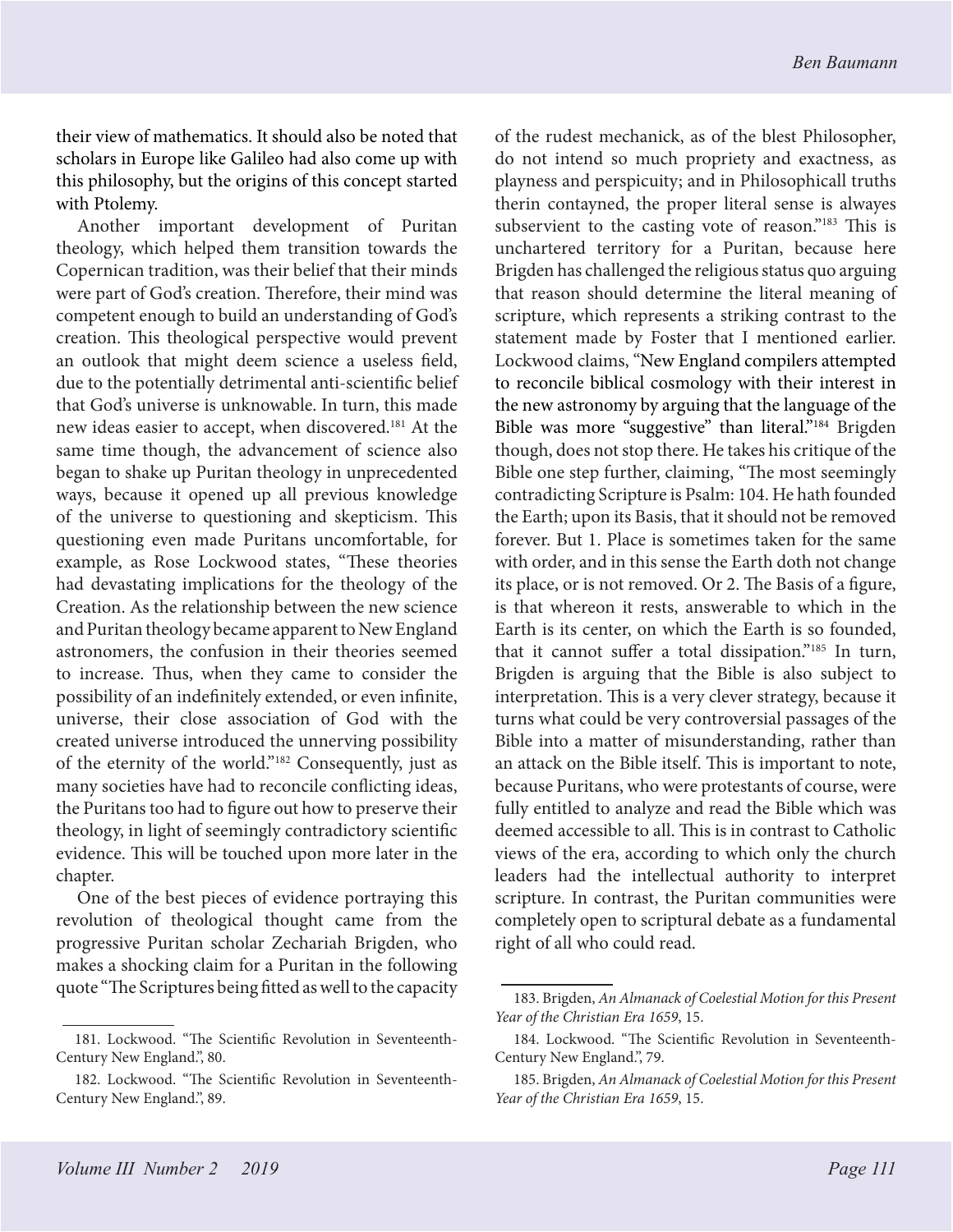Brigden's role, though, in Colonial America does not stop there. He was also the first one to set the stage for the astronomical movement towards the Copernican tradition. Because in the New England Almanac of 1659, Brigden becomes the first Colonial American to support the Copernican tradition. One of Brigden's major sources for this almanac was the work *Astronomia Instaurata* by English astronomer Vincent Wing. Wing's book was possibly the first book to bring the discoveries of Copernicus, Galileo, and Kepler to English readers.186 As a result of Wing's work, Brigden in his essay in the almanac of 1659 challenged Colonial American assumptions about astronomy and scripture, arguing in favor of the Copernican tradition and a common sense understanding of the Bible, where reason serves as the guide to understanding, as mentioned in the quotes above. Thus, one wonders how the Colonial Americans reacted to such a shocking essay? As a matter of fact, Brigden's essay was welcomed. Evidence of this comes from a letter exchange between the Colonial American scholar John Winthrop the Younger and Puritan clergyman John Davenport, who I mentioned earlier as a very conservative fellow. In the letter, John Winthrop the Younger was asking Davenport what he thought of Brigden's essay. Davenport then had this to say "The Almanack, which I had not seene before...The Author of it is wholly unknowne to me, save by his name in the title page…For he saith, Twice shall this planet, whereon we live and its concomitant the moone, widdow each other of theyre sunederived lustre. Now, the place, whereon we live, is the Earth The place, I say, not the planet. But he is not willing solus sapere. Therefore for his 4 proposicions he produceth, in his last page, sundry authors, who, he saith, have answered the objections from scripture against this opinion. I have not read theyre answers. But, if that be the breife or summe of them, which he notes, it will not be found, upon an exact search, to be satisfying. However it be; let him injoy his opinion; and I shall

186. Bessie Zaban Jones and Lyle Gifford Boyd. *The Harvard Observatory College: The First Four Directorships, 1839-1919*. (Cambridge: Harvard University Press, 1971), 3.

rest in what I have learned, til more cogent arguments be produced then I have hitherto met with."187 This was quite a tolerant reaction given Davenport's extremely religious background and his history of disagreeing with things he saw as impious. If the Puritan church would have had a different reaction to Brigden, who appears to not have been an authoritative figure in the community, who knows what could have happened. Brigden could have even been excommunicated.188

Luckily for Brigden he wasn't and that is one of the incredible things about Colonial America. If people like Brigden were not given their voice, who knows how differently science would have developed in the colonies? As scholar Samuel Eliot Morison describes, "The reply of that worthy (March 18, 1659) is a delightful example of a tolerantly conservative attitude toward new theories…instead of opposing the acceptance of the Copernican theory, (Puritans) were the chief patrons and promoters of the new astronomy, and of other scientific discoveries, in New England."189 Or as scholar Yeomans states, "Religious intolerance of Copernican astronomy dispersed by Colonial almanacs was practically nonexistent. Indeed, it was the Puritan clergy that most actively promoted science in the colonies during the seventeenth centuries."190 As one can tell, the Puritans did very much have a Greek like view of the relations between God and scientific observation and how they connected. This should not be totally surprising though, when you consider the fact that the Puritans would study the Greek classics.<sup>191</sup> As a consequence of religious tolerance towards science, American astronomy would rapidly become top notch and among the best in the world, under Colonial America's successors.

<sup>187.</sup> Morison, "The Harvard School of Astronomy in the 17<sup>th</sup> Century.", 13.

<sup>188.</sup> Morison, "The Harvard School of Astronomy in the 17<sup>th</sup> Century.", 13.

<sup>189.</sup> Morison, "The Harvard School of Astronomy in the 17<sup>th</sup> Century.", 12-13.

<sup>190.</sup> Yeomans "The Origin of North American Astronomy— Seventeenth Century.", 423.

<sup>191.</sup> David A. Lupher *Greeks, Romans, and Pilgrims: Classical Receptions in Early New England*. (Leiden: Brill, 2017), 2.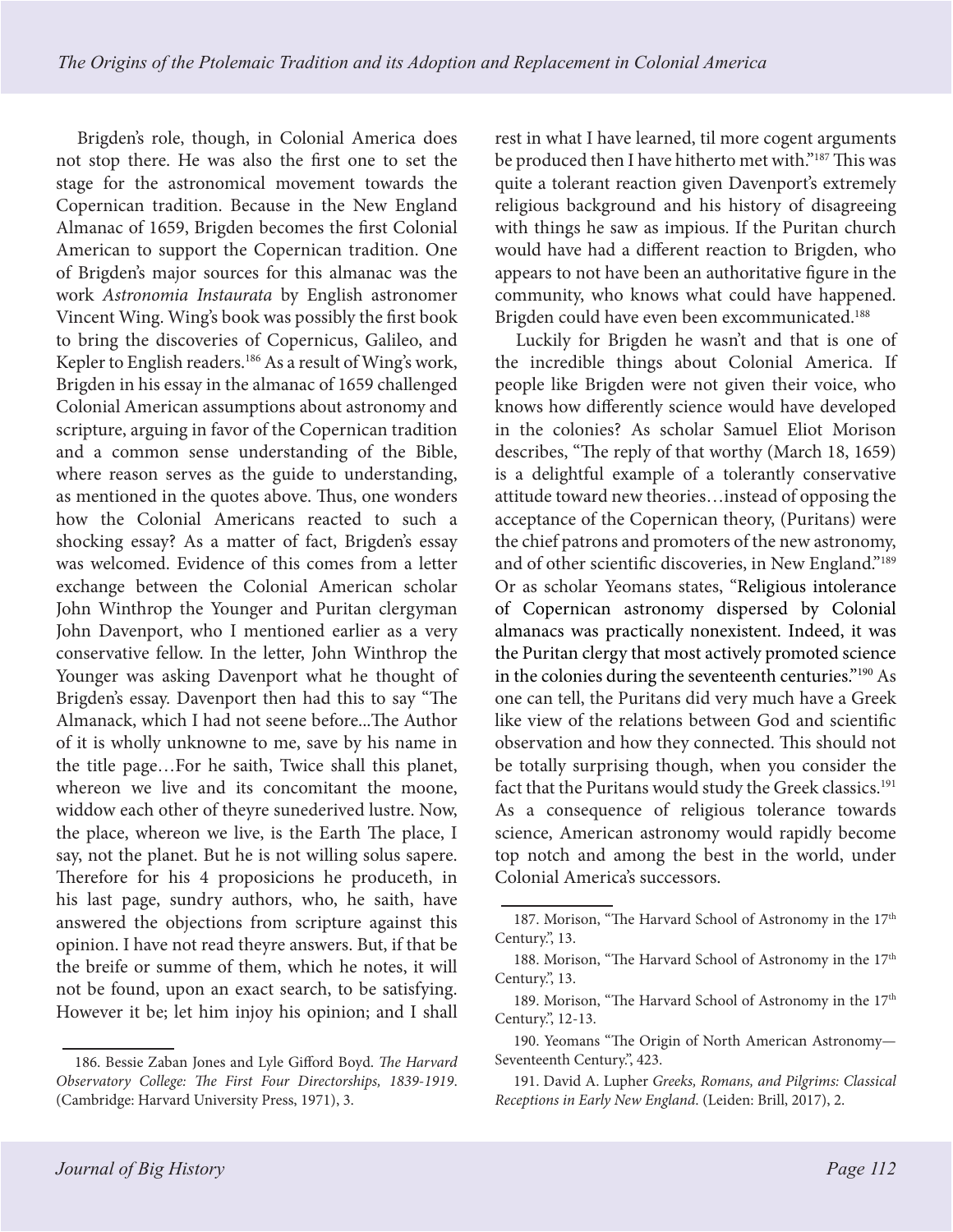However, not all scholars see the Puritans as Proscience and having religious beliefs that are open to free scientific thought. Take for example, scholar Milan Zafirovski who serves on the editorial board of the *American Journal of Economics and Sociology*, who in his work *The Protestant Ethic and the Spirit of Authoritarianism: Puritanism, Democracy, and Society* writes a scathing critique of the Puritans arguing "A specific and salient dimension or outcome of Puritanism's antiscientific as well as antiartistic authoritarianism is its adoption and use of science, knowledge, technology, and even the arts for essentially authoritarian and inhuman purposes. These aims range from domestic political and moral-religious authoritarian control and oppression, including totalitarian theocracy."192 Zafirovski elaborates on his argument claiming, "In brief, for early US Puritanism, science or knowledge 'without emotional faith had no value.' Hence, for New England's Puritans there was no such thing as 'science for the sake of science.'…In short like medieval Catholicism, Puritanism seeks and succeeds to restrict science and knowledge 'to make room for faith.'"193 Essentially, Zafirovski sees Puritans using science for power and control, not for the sake of science, but rather in support of theocratic rule. Finally, his most forceful attack on the Puritans, Zafirovski claims "And if not knowing the exact context, one may equally think that the above describes the well-known fascist, including Nazi, suppression, and manipulation of science, which confirms that Puritanism is the religious-theocratic substitute or proxy for fascism in this as well as other respects."194

In response to Zafirovski, his argument seems to oversimplify Puritan society. It is true that the Puritans were extremely religious, and he is correct to argue that Puritans studied science for reasons of faith. It is further

true that Puritan society was theocratic and in many ways intolerant of deviation from acceptable behavior. However, Zafirovski overstates his "presentist" claim that Puritans restricted science because of their faith. In fact, as I described above the Puritans were in numerous instances quite tolerant of views that could even be seen as contradictions of scripture. As we saw with Zechariah Brigden's ground breaking essay in the colonial almanac of 1659, which challenged the status quo. Instead, reacting in condemnation of his work, as the Catholic Church did to Galileo, Davenport said that he would wait to see more arguments and that Brigden is welcome to his opinion. These colonial almanacs and the debates that took place in them represented an important feature of Puritan society. Thus, the reality of Puritan society does not fully square with Zafirovski's contention. The Puritan faith adapted to science, rather than stifling it based on claims of faith. In fact, it is reasonable to argue that Puritans were important to the advancement of science. Their study of the heavens and interest in publication demonstrated persuasively that it was possible for men of faith to embrace scientific attitudes. In a world dominated by religious believers of whatever stripe, it was important for science to find support from groups like the Puritans. As a whole, Zafirovski's line of thinking seems ahistorical.

His determination to paint the Puritans as comprehensively authoritarian, not to mention his comparison of the Puritans to the Nazis, suffers from a misunderstanding of history. As stated already in earlier chapters, there were in Puritan society elected officials, public discussions about policy, and as revealed by scientific debates significant freedom of thought. When analyzing past societies, it is important to examine them on their own terms, not in a way that is completely divorced from their reality based on our modern perceptions of how society should be. If we don't do this, one can lose track of the meaning of events in the environment in which they occurred. When it came to science, the Puritans of Colonial America were paragons of tolerance, far more reasonable than most of their contemporaries.

Finally, I shall describe the critical influence England

<sup>192.</sup> Milan Zafirovski. *The Protestant Ethic and the Spirit of Authoritarianism: Puritanism, Democracy, and Society*. (Berlin: Springer, 2007), 161.

<sup>193.</sup> Zafirovski, *The Protestant Ethic and the Spirit of Authoritarianism: Puritanism, Democracy, and Society*, 152, 163.

<sup>194.</sup> Zafirovski. *The Protestant Ethic and the Spirit of Authoritarianism: Puritanism, Democracy, and Society*, 287.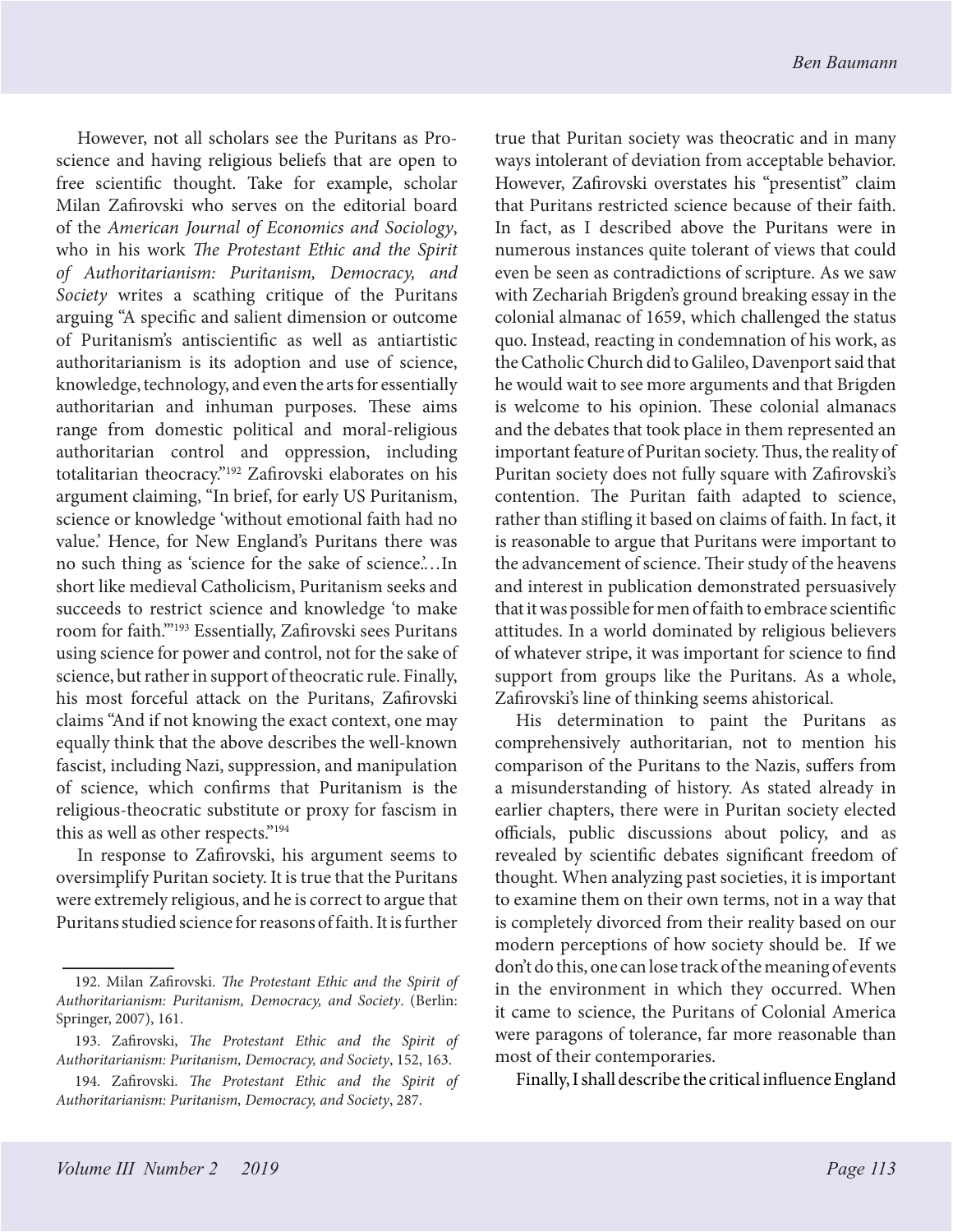had on Colonial America in their astronomical work. A good example of the help Colonial America received from England was in 1672, when Harvard University received its first astronomical reflector telescope by the famous telescope maker James Short of London. This type of telescope uses mirrors to reflect light to form a clearer image and arrived in Colonial America thanks to John Winthrop the Younger, who, while on a trip to London to get a charter to the create Connecticut, had rekindled his relationships with English astronomers by helping them form the English Royal Society.195 <sup>196</sup> The simple presence of a modern telescope in Colonial America is persuasive evidence of the thirst for discovery among the Puritans. Winthrop was also someone who was published by the Royal Society and received considerable praise.197 As a result of Winthrop's journey, he brought back a telescope and gifted it to Harvard University.<sup>198</sup> Even when back in Colonial America, Winthrop was in contact with Isaac Newton and Johannes Kepler. In addition, Winthrop received scientific books and manuscripts from English scholar Samuel Hartlib, which would be contributed to the Harvard University library.<sup>199</sup>

These were not the only interactions between Colonial American astronomers and English astronomers though. As mentioned earlier, a few Colonial Americans contributed to the work of Isaac Newton. It was also the case that scholars like Thomas Brattle had worked with famous English scholars back in England, perhaps most notably Robert Boyle and John Flamsteed,<sup>200</sup> When he moved to America, he remained in touch with them and they both influenced

Brattle and his astronomical research.<sup>201</sup> Scholar Rick Kennedy emphasizes this in the following quote: "In the process of recognizing Brattle's achievements, however, we should be careful not to de-emphasize the implications of New England's provinciality, a burden Brattle thought had limited his opportunities. That very provinciality, though, is also the key to Brattle's importance, since his statement of mathematical idealism provides the first explicit connection between England and New England of this fundamental tenet of the scientific revolution... An important link between the Old World and the New, Brattle directly imported the scientific ideas of Boyle and Flamsteed and taught them to interested students at Harvard, thus nurturing ideas that would bear fruit in subsequent generations."202 Therefore, Brattle represents a prime example of the impact England had on Colonial America.

Harvard was founded based on the idea of following the English university traditions and attempted to replicate Cambridge and Oxford.203 This also entailed adopting the English university curriculum.204 It is hardly surprising that Colonial American scholars were wanting to replicate the English motherland by using them as a guide for scientific education.<sup>205</sup> Ergo, England had great influence over Colonial American astronomy and the research of English astronomers was commonly referenced.<sup>206</sup> In fact, England was so influential that the English Royal Society even sponsored Colonial American research. It wasn't until John Winthrop the Younger that Colonial American science started to exert academic independence by reforming Harvard University into a scientific

<sup>195.</sup> Morison, "The Harvard School of Astronomy in the 17<sup>th</sup> Century.", 17.

<sup>196.</sup> Jones and Boyd, *The Harvard Observatory College: The First Four Directorships, 1839-1919*, 10.

<sup>197.</sup> Brasch. "John Winthrop (1714-1779), America's First Astronomer, and the Science of His Period.", 156.

<sup>198.</sup> Morison, "The Harvard School of Astronomy in the 17<sup>th</sup> Century.", 17.

<sup>199.</sup> Yeomans "The Origin of North American Astronomy— Seventeenth Century.", 416.

<sup>200.</sup> Kennedy, "Thomas Brattle and the Scientific Provincialism of New England, 1680-1713.", 591.

<sup>201.</sup> Kennedy, "Thomas Brattle and the Scientific Provincialism of New England, 1680-1713.", 591.

<sup>202.</sup> Kennedy, "Thomas Brattle and the Scientific Provincialism of New England, 1680-1713.", 600.

<sup>203.</sup> Dunster, *President Dunster's Quadriennium Memoir*, 279.

<sup>204.</sup> Bremer, *The Puritan Experiment: New England Society from Bradford to Edwards*, 196.

<sup>205.</sup> Yeomans "The Origin of North American Astronomy— Seventeenth Century.", 414.

<sup>206.</sup> Yeomans "The Origin of North American Astronomy— Seventeenth Century.", 422.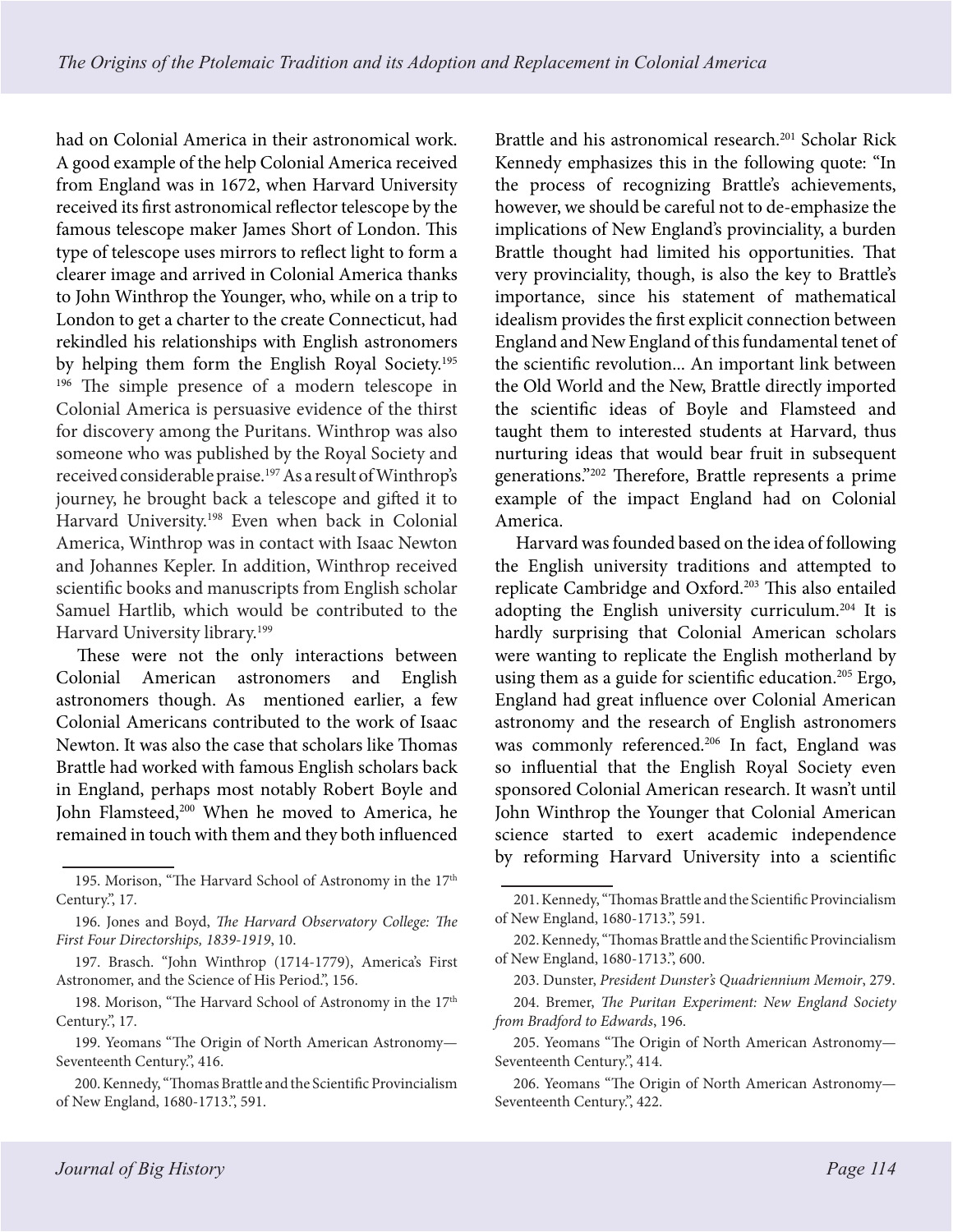institution.207

Yeomans describes this dependence on England in the following passage: "The Colonial scientist was forced to work independently; indeed, the virgin American terrain made communications between colonists so difficult that they often relied upon English correspondents for news of other colonists."208 Yeomans really puts the experience of the Colonial astronomer in perspective. To think about how different the atmosphere was being in a brand-new society, in a very foreign and unknown land is one thing, but to attempt to do scientific research there as well is even harder. The fact that these colonists were able to make an impact and contribute to the works of people like Newton was highly significant.

#### **V: Conclusion**

All in all, the ideas of Athenian philosophers Aristotle and Plato thrived under Athenian democracy. As a result, like the passing down of genes from generation to generation, the Athenian ideas of the freedom of thought would go on to make up the educational foundations put in place in scholarly Alexandria. Eventually, the great astronomer Claudius Ptolemy would build on these Athenian philosophical foundations, specifically using Plato's objective empirical reasoning to determine that mathematical inquiry was the best tool for the pursuit of knowledge. In turn, this would lead him to create through mathematics the most advanced astronomical theory the world had ever seen, until the creation of the Copernican tradition. Because of this, the Ptolemaic tradition would greatly influence Colonial Americans over a thousand years later, leading the Colonial Americans to inherit astrology and the geocentric theory. However, due to the intellectual freedom of thought tracing all the way back to Athens, a relationship between faith and science similar to that

of the Greeks became instilled in Colonial America, where becoming closer to God came through scientific study. Thus, also with some help from academics in their native England, these Colonial Americans would use ancient Greek wisdom to replace the Greek Ptolemaic astronomy. Compared to their counterparts in Europe, the Colonial Americans like their native England quickly adopted the Copernican tradition. Therefore, the Colonial Americans' Greek style tolerance towards scientific inquiry was crucial to their scientific advancement and the replacement of the Ptolemaic by Copernican tradition.

## **Bibliography**

- Barker, Andrew. *Scientific Method in Ptolemy's 'Harmonics'*. Cambridge University Press: Cambridge, 2000.
- Barnes, Robert. "Cloistered Bookworms in the Chicken-Coop of the Muses: The Ancient Library of Alexandria," in *The Library of Alexandria: Centre of Learning in the Ancient World* edited by Rory MacLeod. London: I.B. Tauris Publishers, 2000.
- Berti, Enrico and Virgilio Costa. "The Ancient Library of Alexandria. A Model for Classical Scholarship in the Age of Million Book Libraries," *CLIR Proceedings of the international symposium on the scaife digital library*, (2009). http:// www.perseus.tufts.edu/~ababeu/Berti-Costa\_Alexandria\_ Kentucky.pdf.
- Berti, Enrico. "Ancient Greek Dialectic as Expression of Freedom of Thought," *Journal of the History of Ideas*, Vol. 39, No. 3 (1978), 347-370. http://www.jstor.org/stable/2709382.
- Blake, Stephen. *Astronomy and Astrology in the Islamic World*. Edinburgh: Edinburgh University Press Ltd., 2016.
- Brackenridge, J. Bruce. "Kuhn, Paradigms, and Astronomy:

<sup>207.</sup> Brasch. "John Winthrop (1714-1779), America's First Astronomer, and the Science of His Period.", 156.

<sup>208.</sup> Yeomans "The Origin of North American Astronomy— Seventeenth Century.", 425.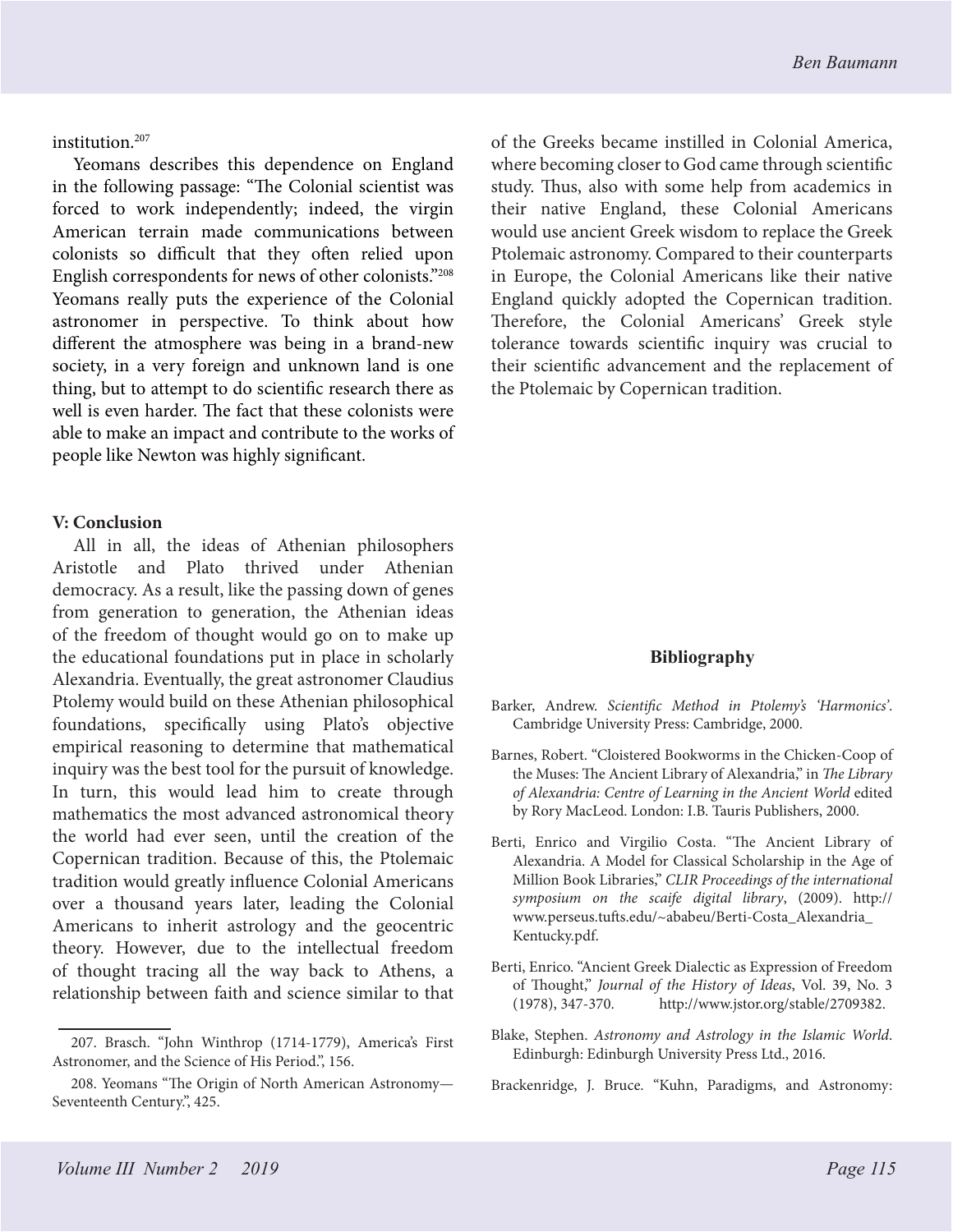Astronomy as a Case Study of Khunian Paradigms," *Proceedings of the American Philosophical Society*, Vol. 129, No. 4 (1985), 433-455. https://www.jstor.org/stable/986938.

- Brasch, F. E. "John Winthrop (1714-1779), America's First Astronomer, and the Science of His Period," *Publications of the Astronomical Society of the Pacific*, Vol. 28, No. 165 (1916), 153-170. http://adsabs.harvard.edu/full/1916PASP...28..153B.
- Brasch, F. E. "The Isaac Newton Collection," *Publications of the Astronomical Society of the Pacific,* Vol. 74, No. 440 (1962), 366-391. http://adsbit.harvard.edu//full/1962PASP...74..36 6B/0000368.000.html.
- Bremer, Francis J. *The Puritan Experiment: New England Society from Bradford to Edwards*. Lebanon: University Press of New England, 1995.
- Bremer, Francis J. and Tom Webster. *Puritans and Puritanism in Europe and America: a comprehensive encyclopedia, Vol. 2*. Santa Barbara: ABC-CLIO, 2006.
- Brigden, Zechariah. *An Almanack of Coelestial Motion for this Present Year of the Christian Era 1659*. Cambridge: S. Green, 1659. https:// catalog.hathitrust.org/Record/010586548?type%5B%5D=a ll&lookfor%5B%5D=Zechariah%20Brigden&ft=.
- Budin, Stephanie Lynn. *The Ancient Greeks: New Perspectives*. Santa Barbara: ABC-CLIO, Inc., 2004.
- Butler, Jon. "Magic, Astrology, and the Early American Religious Heritage, 1600-1760," *The American Historical Review*, Vol. 84, No. 2 (1979), 317-346. http://www.jstor.org.proxy.uba.uva. nl:2048/stable/1855136.
- Cheever, Samuel. *An almanack for the year of our Lord 1660*. Cambridge: S. Green, 1660. https://catalog.hathitrust.org/ Record/010586541.
- Cheever, Samuel. *An almanack for the year of our Lord 1661*. Cambridge: S.G. and M.I., 1661. https://catalog.hathitrust. org/Record/010586540.
- Cohen, H. Floris. *How Modern Science Came into the World: Four Civilizations, One 17th- Century Breakthrough*. Amsterdam: Amsterdam University Press, 2010.
- Couprie, Dirk L., Robert Hahn, and Gerard Naddaf. *Anaximander in Context: New Studies in the Origins of Greek Philosophy*. Albany: State University of New York Press, 2003.
- Curd, Martin V. "The Rationality of the Copernican Revolution," *Proceedings of the Biennial Meeting of the Philosophy of Science Association*, Vol. 1 (1982), 3-13. http://www.jstor.org.proxy.uba.uva.nl:2048/stable/

pdf/192651.pdf?refreqid=excelsior%3A5e3cfe33be65 79619121acd834fe2391.

- Dobrycki, Jerry. "Nicolaus Copernicus-His Life and Work," in *The Scientific World of Copernicus: On the Occasion of the 500th Anniversary of his Birth 1473-1973* edited by Barbara Bienkowska. Dordrecht: D. Reidel Publishing Company, 1973.
- Dunster, Henry. *President Dunster's Quadriennium Memoir*. Cambridge: Harvard University Archives, 1654. https://www. colonialsociety.org/node/411#ch04.
- Edwards, Rosen. *Copernicus and his Successors*. London: Hambledon Press, 1995.
- Elliot, Clark A. *Science at Harvard University: Historical Perspectives*. Bethlehem: Lehigh University Press, 1992.
- Evans, James. *The History and Practice of Ancient Astronomy*. Oxford: Oxford University Press, 1998.
- Feke, Jaqueline. *Ptolemy in Philosophical Context: A Study of the Relationships Between Physics, Mathematics, and Theology*. Toronto: Institute for the History and Philosophy of Science and Technology University of Toronto, 2009.
- Foster, John. *An Almanack of Coelestial Motion for this Present Year of the Christian Era*. Cambridge: S. Green, 1675.
- Gabbey, Alan. "Newton, active powers, and the mechanical philosophy," in *The Cambridge Companion to Newton*. Edited by Rob Iliffe and George E. Smith. Cambridge: Cambridge University Press, 2016.
- Gerson, Lloyd P. "What is Platonism?," *Journal of the History of Philosophy*, Vol. 43, No. 3. (2005), 253-276. http://individual. utoronto.ca/lpgerson/What\_Is\_Platonism.pdf.
- Gleiser, Marcelo. *The Dancing Universe: From Creation Myths to the Big Bang*. Hanover: Dartmouth College Press, 2005.
- Goldstein, Bernard R. "Saving the Phenomena: The Background to Ptolemy's Planetary Theory," *Journal for the History of Astronomy*, Vol. 28, No. 1. (1997), 1-10. http://www.pitt. edu/~brg/pdfs/brg\_i\_3.pdf.
- Hamm, Elizabeth Anne*. Ptolemy's Planetary Theory: An English Translation of Book One, Part A of the Planetary Hypotheses with Introduction and Commentary*. Toronto: Institute for the History and Philosophy of Science and Technology, University of Toronto, 2011.
- Heath, Thomas. *Aristarchus of Samos, the Ancient Copernicus: A History of Greek Astronomy to Aristarchus, Together with Aristarchus' Treatise on the Sizes and Distances on the Sun and Moon*. Cambridge: Cambridge University Press, 2013.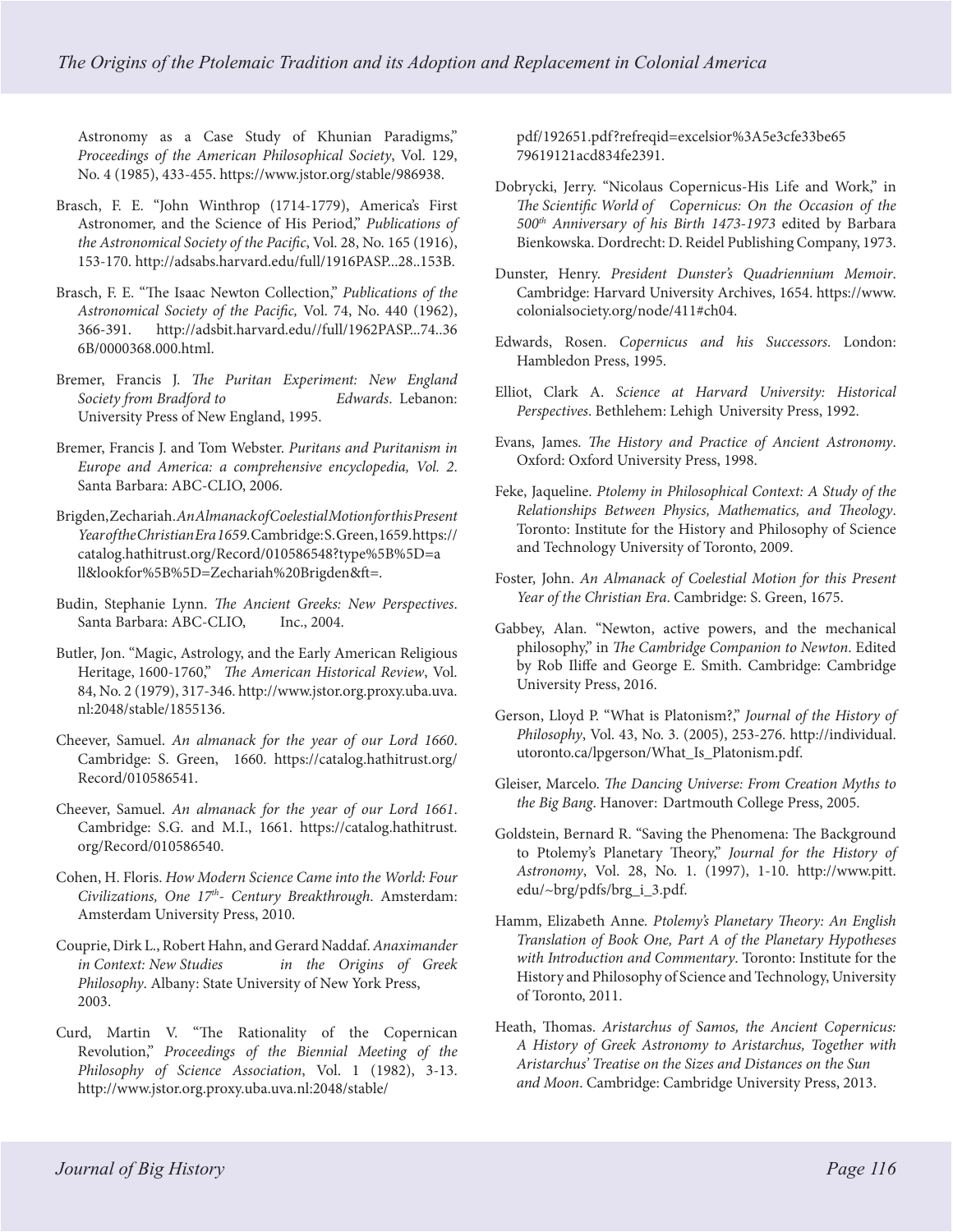- Hetherington, Norris. *Planetary Motions: A Historical Perspective*. Westport: Greenwood Press, 2006.
- Horrocks, Thomas A. *Popular Print and Popular Medicine: Almanacs and Health Advice in Early America*. Amherst: University of Massachusetts Press, 2008.
- Hung, Edwin. *Philosophy of Science: A Text on Traditional Problems and Schools of Thought*. Wadsworth: Wadsworth Cengage Learning, 2014
- Hutten, Moritz. "A new Cosmos-a novel Physics: The Scientific reception of the heliocentric world view in the Renaissance," *Max Planck Institute for the History of Science*, (2013), 1-14. http://www.haus-der-astronomie.de/3440709/01Huetten\_ HelioCentricCosmos\_korrigiert.pdf.
- Iliffe, Rob and George E. Smith. *The Cambridge Companion to Newton*. Cambridge: Cambridge University Press, 2016.
- Johanningmeier, Erwin V. *Americans and Their Schools*. Long Grove: Waveland Pr Inc, 1985.
- Johnson, Francis R. "The Influence of Thomas Digges on the Progress of Modern Astronomy in Sixteenth-Century England," *Osiris*, Vol. 1, (1936), 390-410. http://www.jstor. org/stable/301616.
- Jones, Bessie Zaban and Lyle Gifford Boyd. *The Harvard Observatory College: The First Four Directorships, 1839-1919*. Cambridge: Harvard University Press, 1971.
- Kennedy, Rick. "Thomas Brattle and the Scientific Provincialism of New England, 1680-1713," The New England Quarterly, Vol. 63, No. 4 (1990), 584-600. http://www.jstor.org/stable/365919.
- Kiiskinen, Terhi. "The natural philosophy of Sigfrid Aronus Forsius: between the created world and God," in *Medicine, Natural Philosophy and Religion in Post-Reformation Scandinavia* edited by Ole Grell and Andrew Cunningham. London: Routledge, 2017.
- Kline, Morris. *Mathematical Thought From Ancient to Modern Times: Volume 1*. Oxford: Oxford University Press, 1972.
- Kuhn, Thomas. *The Copernican Revolution: Planetary Astronomy in the Development of Western Thought*. Cambridge: Harvard University Press, 1957.
- Kwok, Sun. *Our Place in the Universe: Understanding Fundamental Astronomy from Ancient Discoveries*. Berlin: Springer, 2017.
- Leveillee, Nicholas P. "Copernicus, Galileo, and the Church: Science in a Religious World," *Inquiries Journal/Student Pulse*, Vol. 3 No. 5, (2011), 1-2. http://www.inquiriesjournal.com/ articles/1675/copernicus-galileo-and-the-church-science-in-

a-religious-world.

- Lockwood, Rose. "The Scientific Revolution in Seventeenth-Century New England," *The New England Quarterly*, Vol. 53, No. 1 (1980), 76-95. http://www.jstor.org/stable/365290.
- Luminet, Jean-Pierre. "The Provençal Humanists and Copernicus," *Inference*,
- Vol. 2 No. 4 (2017), 1-17. https://arxiv.org/ftp/arxiv/ papers/1701/1701.02930.pdf.
- Lupher, David A. *Greeks, Romans, and Pilgrims: Classical Receptions in Early New England*. Leiden: Brill, 2017.
- MacLeod, Rory. *The Library of Alexandria: Centre of Learning in the Ancient World*. London: I.B. Tauris Publishers, 2000.
- Mather, Increase. *Kometographia. Or A discourse concerning comets; wherein the nature of blazing stars is enquired into: with an historical account of all the comets which have appeared from the beginning of the world unto this present year, M.DC. LXXXIII. : Expressing the place in the heavens, where they were seen, their motion, forms, duration; and the remarkable events which have followed in the world, so far as thay have been by learned men observed. : As also two sermons occasioned by the late blazing stars*. Boston: S.G., 1683. https://quod.lib.umich. edu/e/evans/N00277.0001.001?view=toc.
- Miller, Perry and Thomas H. Johnson. *The Puritans: A Source Book of Their Writings.* New York: HarperCollins, 1963.
- Morison, Samuel Eliot. *The Founding of Harvard College*. Cambridge: Harvard University Press, 1995.
- Morison, Samuel Eliot. "The Harvard School of Astronomy in the 17th Century," *The New England Quarterly*, Vol. 7, No. 1 (1934), 3-24.
- Morton, Charles. *Compendium Physicae*. Boston: Colonial Society of Massachusetts, 1940. https://www.colonialsociety. org/node/526.
- Murrell, Adam. *Essential Church History: And the Doctrinal Significance of the Past*. Eugene: Resource Publications, 2011.
- Murschel, A. "The structure and function of Ptolemy's Physical Hypotheses of Planetary Motion," *Journal for the History of Astronomy*, Vol. 26. (1995), 33-57. http://adsbit.harvard.edu// full/1995JHA....26...33M/0000057.000.html.
- Neal, Katherine. *From Discrete to Continuous: The Broadening of Number Concepts in Early Modern England*. Berlin: Springer Science + Business Media, 2002.
- Newton, Robert R. "Astronomy, Astrology, Ptolemy, and US,"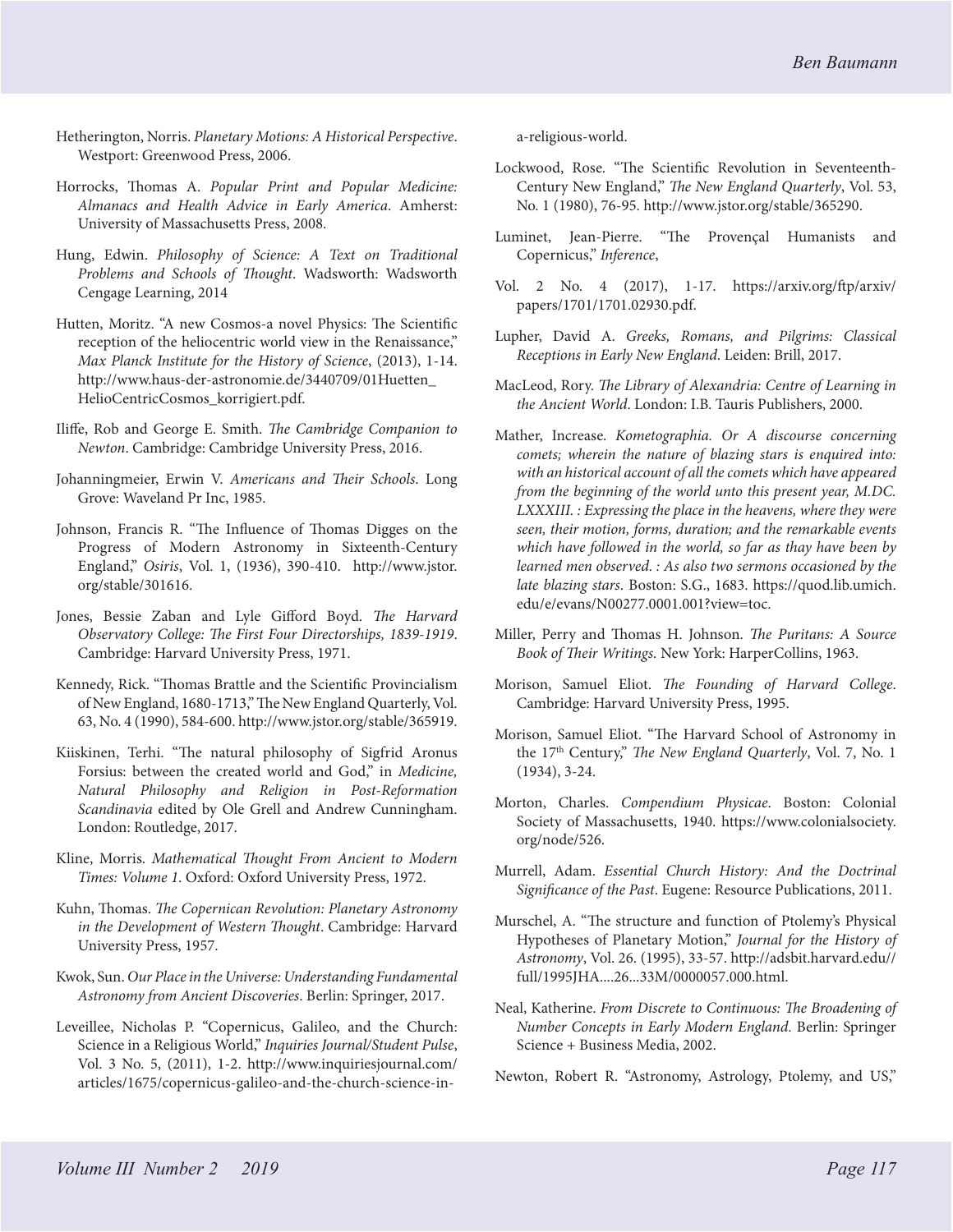*Johns Hopkins APL Technical Digest*, Vol. 3, No. 1 (1982), 77-80. http://www.jhuapl.edu/techdigest/views/pdfs/V03\_ N1\_1982/V3\_N1\_1982\_Newton.pdf.

- Nichols, Charles L. "Notes on the Almanacs of Massachusetts," *Almanacs of Massachusetts*, (1912), 15-134. [http://www.](http://www.americanantiquarian.org/proceedings/45647891.pdf) [americanantiquarian.org/proceedings/45647891.pdf](http://www.americanantiquarian.org/proceedings/45647891.pdf).
- Niehoff, Maren R. "Philo's Role as a Platonist in Alexandria," *Etudes platoniciennes*, Vol. 7, (2010), 35-62. https://www. academia.edu/26405975/Philo\_s\_Role\_as\_a\_Platonist\_in\_ Alexandria?auto=download.
- Ober, Josiah. "Conditions for Athenian Democracy." in *The Making and Unmaking of Democracy: Lessons From History and World Politics* edited by Theodore K. Rabb and Ezran N. Suleiman. London: Routledge, 2003.
- Ober, Josiah. *Democracy and Knowledge: Innovation and Learning in Classical Athens*. Princeton: Princeton University Press, 2008.
- Olson, Roberta J.M. and Jay M. Pasachoff. *Fire in the Sky: Comets and Meteors, the Decisive Centuries, in British Art and Science*. Cambridge: Cambridge University Press, 1998.
- Omodeo, Pietro Daniel. *Copernicus in the Cultural Debates of the Renaissance: Reception, Legacy, Transformation*. Leiden: Brill, 2014.
- Patton, Elizabeth. "The Excellency of Theology: A Critique of Robert K. Merton's 'Puritan Thesis,'" with Reference to the Works of Robert Boyle," *Journal of Faith and Science Exchange*, (2012), 15-26.
- Pecker, Jean-Claude. *Understanding the Heavens: Thirty Centuries of Astronomical Ideas from Ancient Thinking to Modern Cosmology*. Berlin: Springer, 2001.
- Philomathemat, D. R. *An almanack of coelestiall motions for the Christian era of 1671*. Cambridge: S.G. and M.J., 1671. https://catalog.hathitrust.org/ Record/010586558?type%5B%5D=all&lookfor%5B%5D= 1671%20new%20england%20almanac&ft=.
- Ptolemy, Claudius. *Ptolemy's Almagest*. G.J. Toomer trans. and Annot. London: Gerald Duckworth & Co. Ltd., 1984.
- Roberts, Jon H. "Science and Christianity in America: A Limited Partnership," in *American Christianities: A History of Dominance and Diversity* edited by Catherine A. Brekus and W. Clark Gilpin. Chapel Hill: University of North Carolina, 2011.
- Ruffin, J. Rixey. "'Urania's Dusky Vails': Heliocentrism in Colonial Almanacs, 1700-1735," *The New England Quarterly*, Vol. 70,

No. 2 (1997), 306-313. http://www.jstor.org/stable/366705.

- Rutkin, Darrel H. "Astrology," in *The Cambridge History of Science, Volume 3: Early Modern Science* edited by Katharine Park and Lorraine Daston. Cambridge: Cambridge University Press, 2006.
- Scott, Douglas. "The Acceptance of the Copernican System in England," *Astronomical Society of the Pacific Leaflets*, Vol. 7, No. 304, (1954), 25-32. http://adsabs.harvard.edu/ full/1954ASPL....7...25Sscott.
- Sernett, Milton*. Portent and Providence- An Investigation of the Puritan Habit of Deciphering the Will of God in the Natural and the Preternatural with Special Reference to "The Scarlet Letter" by Nathaniel Hawthorne*. Saint Louis: Concordia Seminary, 1967.
- Shapin, Steven. "Understanding the Merton Thesis," *Isis*, Vol. 79, No. 4 (1988), 594-605. https://dash.harvard.edu/bitstream/ handle/1/3403054/Shapin\_Understanding\_Merton. pdf?sequence=2.
- Tanner, R.G. "Aristotle's Works: The Possible Origins of the Alexandria Collection," in *The Library of Alexandria: Centre of Learning in the Ancient World* edited by Rory MacLeod. London: I.B. Tauris Publishers, 2000.
- Tredwell, Katherine Anne. *The Exact Sciences in Lutheran Germany and Tudor England*. Norman: University of Oklahoma, 2005.
- Vallance, John. "Doctors in the Library: The Strange Tale of Apollonius the Bookworm and Other Stories," in *The Library of Alexandria: Centre of Learning in the Ancient World* edited by Rory MacLeod. London: I.B. Tauris Publishers, 2000.
- Van Engen, Abram C. *Sympathetic Puritans: Calvinist Fellow Feeling in Early New England*. Oxford: Oxford University Press, 2015.
- Vermij, Rienk. *The Calvinist Copernicans: The reception of the new astronomy in the Dutch Republic, 1575-1750*. Amsterdam: Royal Netherlands Academy of Arts and Sciences, 2002.
- Winspear, Alban Dewes. *The Genesis of Plato's Thought*. London: Transaction Publishers, 2011.
- Wright, Louis B. *The Cultural Life of the American Colonies*. Mineola: Dover Publications, Inc., 2002.
- Yeomans, Donald K. "The Origin of North American Astronomy— Seventeenth Century," *Isis*, Vol. 68, No. 3 (1977), 414- 425. http://www.jstor.org/stable/231317.
- Zafirovski, Milan. *The Protestant Ethic and the Spirit of Authoritarianism: Puritanism, Democracy, and Society*. Berlin: